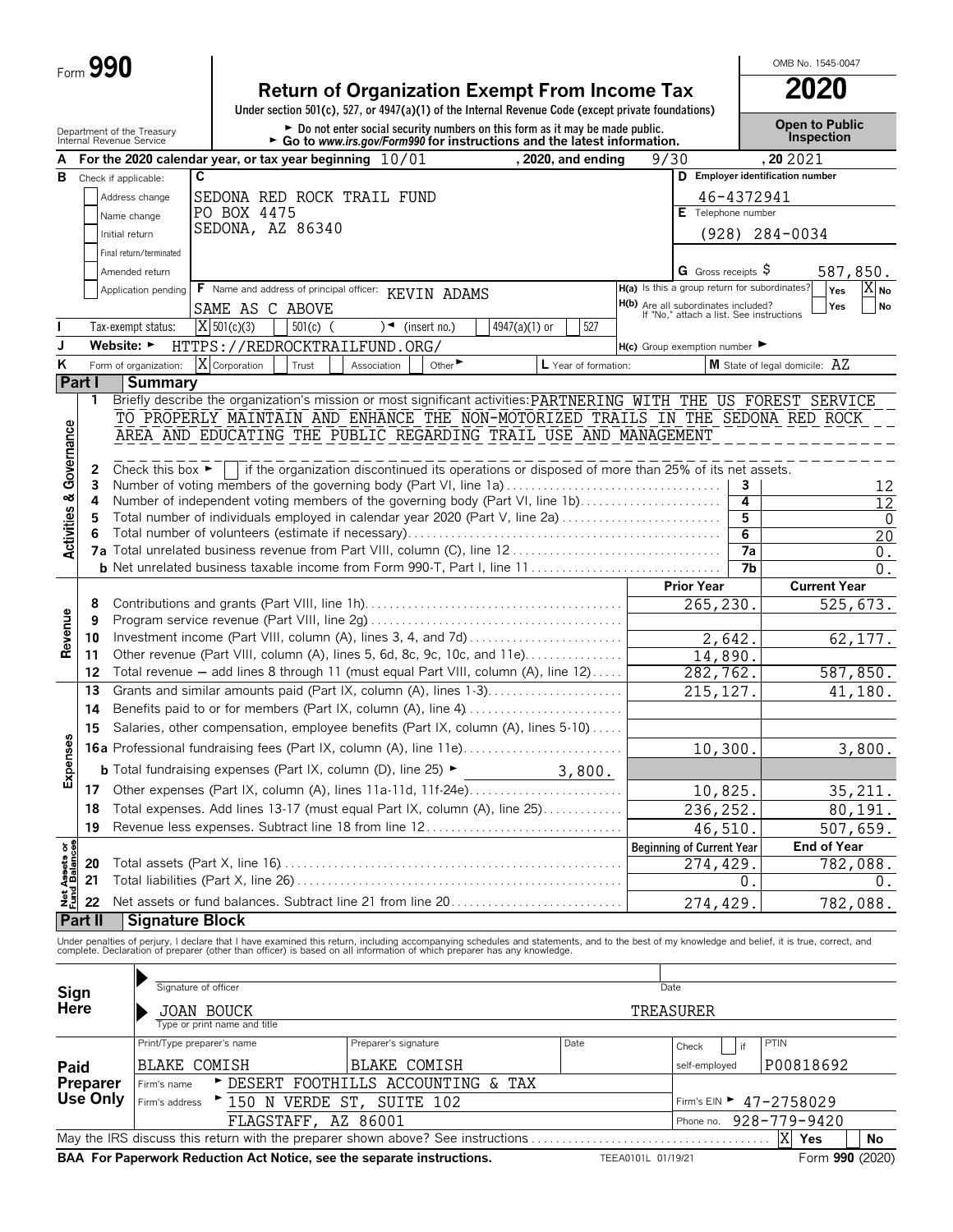|                 | Form 990 (2020)<br>SEDONA RED ROCK TRAIL FUND                                                                                                                                                       | 46-4372941               |     | Page 2          |
|-----------------|-----------------------------------------------------------------------------------------------------------------------------------------------------------------------------------------------------|--------------------------|-----|-----------------|
| <b>Part III</b> | <b>Statement of Program Service Accomplishments</b>                                                                                                                                                 |                          |     |                 |
|                 | Briefly describe the organization's mission:                                                                                                                                                        |                          |     | $\mathbf{X}$    |
|                 | OUR MISSION IS TO GATHER DONATIONS TOWARD THE MAINTENANCE AND ENHANCEMENT OF                                                                                                                        |                          |     |                 |
|                 | NON-MOTORIZED MATIONAL FOREST TRAILS IN AND AROUND SEDONA AND THE VILLAGE OF OAK                                                                                                                    |                          |     |                 |
|                 | CREEK.                                                                                                                                                                                              |                          |     |                 |
|                 |                                                                                                                                                                                                     |                          |     |                 |
| 2               | Did the organization undertake any significant program services during the year which were not listed on the prior                                                                                  |                          |     |                 |
|                 | Form 990 or 990-EZ?                                                                                                                                                                                 |                          | Yes | No              |
|                 | If "Yes," describe these new services on Schedule O.                                                                                                                                                |                          |     |                 |
| 3               | Did the organization cease conducting, or make significant changes in how it conducts, any program services?<br>If "Yes," describe these changes on Schedule O.                                     |                          | Yes | No              |
| 4               | Describe the organization's program service accomplishments for each of its three largest program services, as measured by expenses.                                                                |                          |     |                 |
|                 | Section 501(c)(3) and 501(c)(4) organizations are required to report the amount of grants and allocations to others, the total expenses,<br>and revenue, if any, for each program service reported. |                          |     |                 |
|                 |                                                                                                                                                                                                     |                          |     |                 |
|                 | 58, 309. including grants of \$ ) (Revenue \$<br>) (Expenses \$<br>4a (Code:                                                                                                                        |                          |     |                 |
|                 | SEE SCHEDULE O                                                                                                                                                                                      |                          |     |                 |
|                 |                                                                                                                                                                                                     |                          |     |                 |
|                 |                                                                                                                                                                                                     |                          |     |                 |
|                 |                                                                                                                                                                                                     |                          |     |                 |
|                 |                                                                                                                                                                                                     |                          |     |                 |
|                 |                                                                                                                                                                                                     |                          |     |                 |
|                 |                                                                                                                                                                                                     |                          |     |                 |
|                 |                                                                                                                                                                                                     |                          |     |                 |
|                 |                                                                                                                                                                                                     |                          |     |                 |
|                 |                                                                                                                                                                                                     |                          |     |                 |
|                 |                                                                                                                                                                                                     |                          |     |                 |
|                 | including grants of $\beta$<br>) (Expenses $\frac{1}{2}$<br>$4b$ (Code:                                                                                                                             | ) (Revenue \$            |     |                 |
|                 | SEE SCHEDULE O                                                                                                                                                                                      |                          |     |                 |
|                 |                                                                                                                                                                                                     |                          |     |                 |
|                 |                                                                                                                                                                                                     |                          |     |                 |
|                 |                                                                                                                                                                                                     |                          |     |                 |
|                 |                                                                                                                                                                                                     |                          |     |                 |
|                 |                                                                                                                                                                                                     |                          |     |                 |
|                 |                                                                                                                                                                                                     |                          |     |                 |
|                 |                                                                                                                                                                                                     |                          |     |                 |
|                 |                                                                                                                                                                                                     |                          |     |                 |
|                 |                                                                                                                                                                                                     |                          |     |                 |
|                 |                                                                                                                                                                                                     |                          |     |                 |
|                 | ) (Expenses \$<br>including grants of $\frac{1}{2}$<br>4c (Code:                                                                                                                                    | ) (Revenue $\frac{1}{2}$ |     |                 |
|                 | IN 2018 THE SRRTF BOARD APPROVED A 5-YEAR BUSINESS PLAN CALLING FOR THE CREATION OF                                                                                                                 |                          |     |                 |
|                 | SELF-SUSTAINING FUNDING SOURCE(S) TO ENSURE THEY COULD FULFILL THEIR MISSION. TOWARD                                                                                                                |                          |     |                 |
|                 | THIS GOAL THE FUND ESTABLISHED AN ENDOUWMENT FUND DURING FY19. THE ENDOWMENT IS BEING                                                                                                               |                          |     |                 |
|                 | ADMINISTERED BY THE ARIZONA COMMUNITY FOUNDATION                                                                                                                                                    |                          |     |                 |
|                 |                                                                                                                                                                                                     |                          |     |                 |
|                 |                                                                                                                                                                                                     |                          |     |                 |
|                 |                                                                                                                                                                                                     |                          |     |                 |
|                 |                                                                                                                                                                                                     |                          |     |                 |
|                 |                                                                                                                                                                                                     |                          |     |                 |
|                 |                                                                                                                                                                                                     |                          |     |                 |
|                 |                                                                                                                                                                                                     |                          |     |                 |
|                 | 4d Other program services (Describe on Schedule O.)                                                                                                                                                 |                          |     |                 |
|                 | \$<br>) (Revenue $\frac{1}{2}$<br>(Expenses<br>including grants of<br>-\$                                                                                                                           |                          |     |                 |
|                 | 4e Total program service expenses<br>58,309.                                                                                                                                                        |                          |     |                 |
| <b>BAA</b>      | TEEA0102L 10/07/20                                                                                                                                                                                  |                          |     | Form 990 (2020) |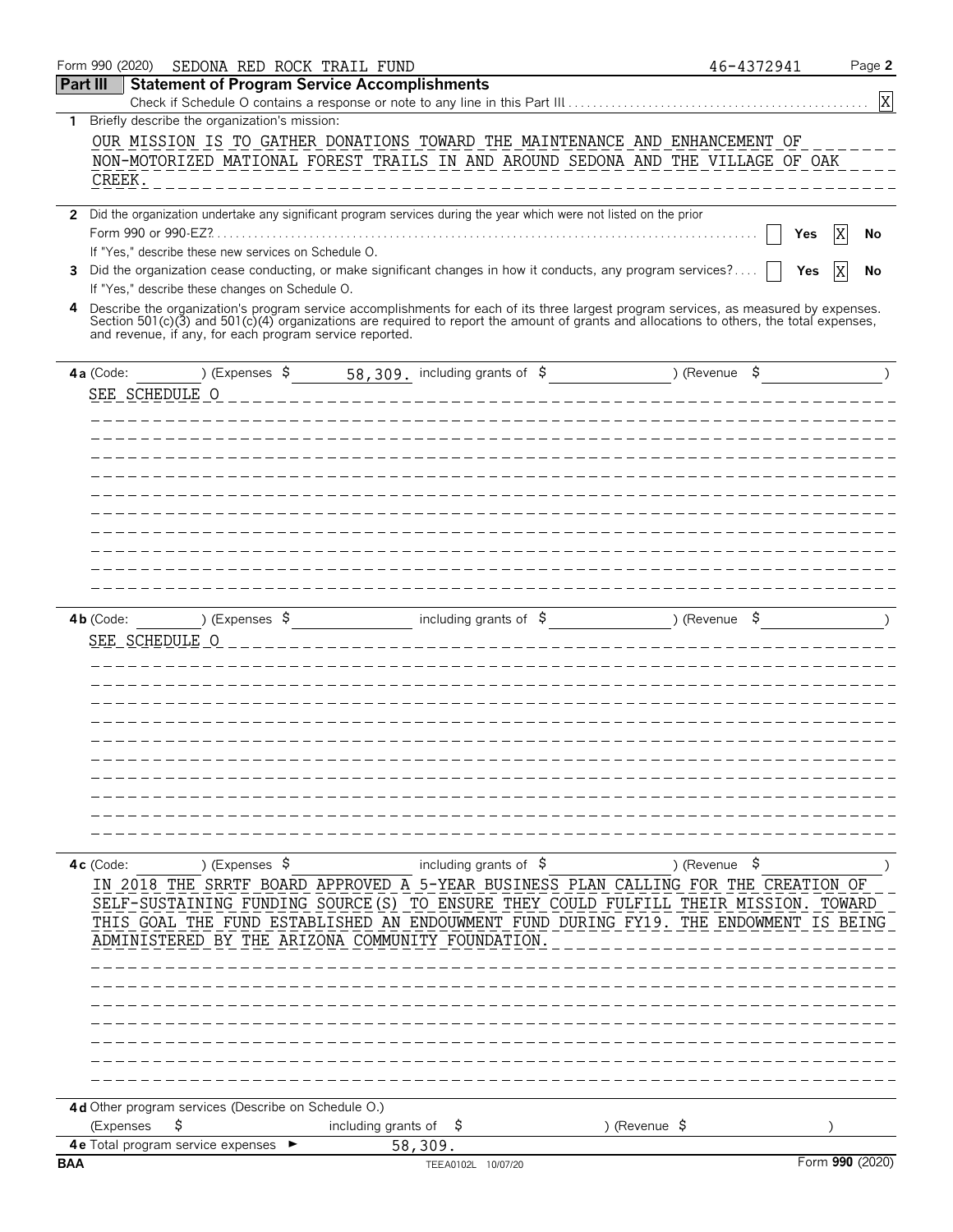Form 990 (2020) SEDONA RED ROCK TRAIL FUND 46-4372 9 41 Page **3** SEDONA RED ROCK TRAIL FUND 46-4372941

| <b>Part IV</b> | <b>Checklist of Required Schedules</b>                                                                                                                                                                                                              |                 |     |                 |
|----------------|-----------------------------------------------------------------------------------------------------------------------------------------------------------------------------------------------------------------------------------------------------|-----------------|-----|-----------------|
| 1.             | Is the organization described in section 501(c)(3) or $4947(a)(1)$ (other than a private foundation)? If 'Yes,' complete                                                                                                                            |                 | Yes | No              |
|                | Schedule A.                                                                                                                                                                                                                                         | 1               | X   |                 |
| 2              | Is the organization required to complete Schedule B, Schedule of Contributors See instructions?                                                                                                                                                     | $\overline{2}$  | X   |                 |
| 3              | Did the organization engage in direct or indirect political campaign activities on behalf of or in opposition to candidates                                                                                                                         | 3               |     | Χ               |
|                | Section 501(c)(3) organizations. Did the organization engage in lobbying activities, or have a section 501(h) election in effect during the tax year? If 'Yes,' complete Schedule C, Part II                                                        | 4               |     | Χ               |
| 5.             | Is the organization a section 501(c)(4), 501(c)(5), or 501(c)(6) organization that receives membership dues, assessments, or similar amounts as defined in Revenue Procedure 98-19? If 'Yes,' complete Schedule C, Part III                         | 5               |     | Χ               |
| 6              | Did the organization maintain any donor advised funds or any similar funds or accounts for which donors have the right<br>to provide advice on the distribution or investment of amounts in such funds or accounts? If 'Yes,' complete Schedule D,  | 6               |     | Χ               |
| 7              | Did the organization receive or hold a conservation easement, including easements to preserve open space, the                                                                                                                                       | $\overline{7}$  |     | Χ               |
| 8              | Did the organization maintain collections of works of art, historical treasures, or other similar assets? If 'Yes,'                                                                                                                                 | 8               |     | X               |
| 9              | Did the organization report an amount in Part X, line 21, for escrow or custodial account liability, serve as a custodian<br>for amounts not listed in Part X; or provide credit counseling, debt management, credit repair, or debt negotiation    | 9               |     | X               |
| 10             | Did the organization, directly or through a related organization, hold assets in donor-restricted endowments                                                                                                                                        | 10              | Χ   |                 |
|                | 11 If the organization's answer to any of the following questions is 'Yes', then complete Schedule D, Parts VI, VII, VIII, IX,<br>or X as applicable.                                                                                               |                 |     |                 |
|                | a Did the organization report an amount for land, buildings, and equipment in Part X, line 10? If 'Yes,' complete Schedule                                                                                                                          | 11 a            |     | Χ               |
|                | <b>b</b> Did the organization report an amount for investments – other securities in Part X, line 12, that is 5% or more of its total                                                                                                               | 11 <sub>b</sub> |     | Χ               |
|                | c Did the organization report an amount for investments - program related in Part X, line 13, that is 5% or more of its total                                                                                                                       | 11c             |     | X               |
|                | d Did the organization report an amount for other assets in Part X, line 15, that is 5% or more of its total assets reported                                                                                                                        | 11d             | Χ   |                 |
|                | e Did the organization report an amount for other liabilities in Part X, line 25? If 'Yes,' complete Schedule D, Part X                                                                                                                             | 11 e            |     | X               |
|                | f Did the organization's separate or consolidated financial statements for the tax year include a footnote that addresses<br>the organization's liability for uncertain tax positions under FIN 48 (ASC 740)? If 'Yes,' complete Schedule D, Part X | 11f             |     | Χ               |
|                | 12a Did the organization obtain separate, independent audited financial statements for the tax year? If 'Yes,' complete                                                                                                                             | 12a             |     | Χ               |
|                | <b>b</b> Was the organization included in consolidated, independent audited financial statements for the tax year? If 'Yes,' and<br>if the organization answered 'No' to line 12a, then completing Schedule D, Parts XI and XII is optional         | 12 b            |     | Χ               |
|                |                                                                                                                                                                                                                                                     | 13              |     | X               |
|                | 14a Did the organization maintain an office, employees, or agents outside of the United States?                                                                                                                                                     | 14a             |     | X               |
|                | <b>b</b> Did the organization have aggregate revenues or expenses of more than \$10,000 from grantmaking, fundraising,<br>business, investment, and program service activities outside the United States, or aggregate foreign investments valued   | 14b             |     | Χ               |
|                | 15 Did the organization report on Part IX, column (A), line 3, more than \$5,000 of grants or other assistance to or for any foreign organization? If 'Yes,' complete Schedule F, Parts II and IV                                                   | 15              |     | Χ               |
|                | 16 Did the organization report on Part IX, column (A), line 3, more than \$5,000 of aggregate grants or other assistance to<br>or for foreign individuals? If 'Yes,' complete Schedule F, Parts III and IV                                          | 16              |     | Χ               |
|                | 17 Did the organization report a total of more than \$15,000 of expenses for professional fundraising services on Part IX,<br>column (A), lines 6 and 11e? If 'Yes,' complete Schedule G, Part I See instructions                                   | 17              |     | Χ               |
|                | 18 Did the organization report more than \$15,000 total of fundraising event gross income and contributions on Part VIII,                                                                                                                           | 18              |     | Χ               |
|                | 19 Did the organization report more than \$15,000 of gross income from gaming activities on Part VIII, line 9a? If 'Yes,'                                                                                                                           | 19              |     | Χ               |
|                |                                                                                                                                                                                                                                                     | 20a             |     | Χ               |
|                | <b>b</b> If 'Yes' to line 20a, did the organization attach a copy of its audited financial statements to this return?                                                                                                                               | 20 <sub>b</sub> |     |                 |
|                | 21 Did the organization report more than \$5,000 of grants or other assistance to any domestic organization or                                                                                                                                      | 21              | Χ   |                 |
| <b>BAA</b>     | TEEA0103L 10/07/20                                                                                                                                                                                                                                  |                 |     | Form 990 (2020) |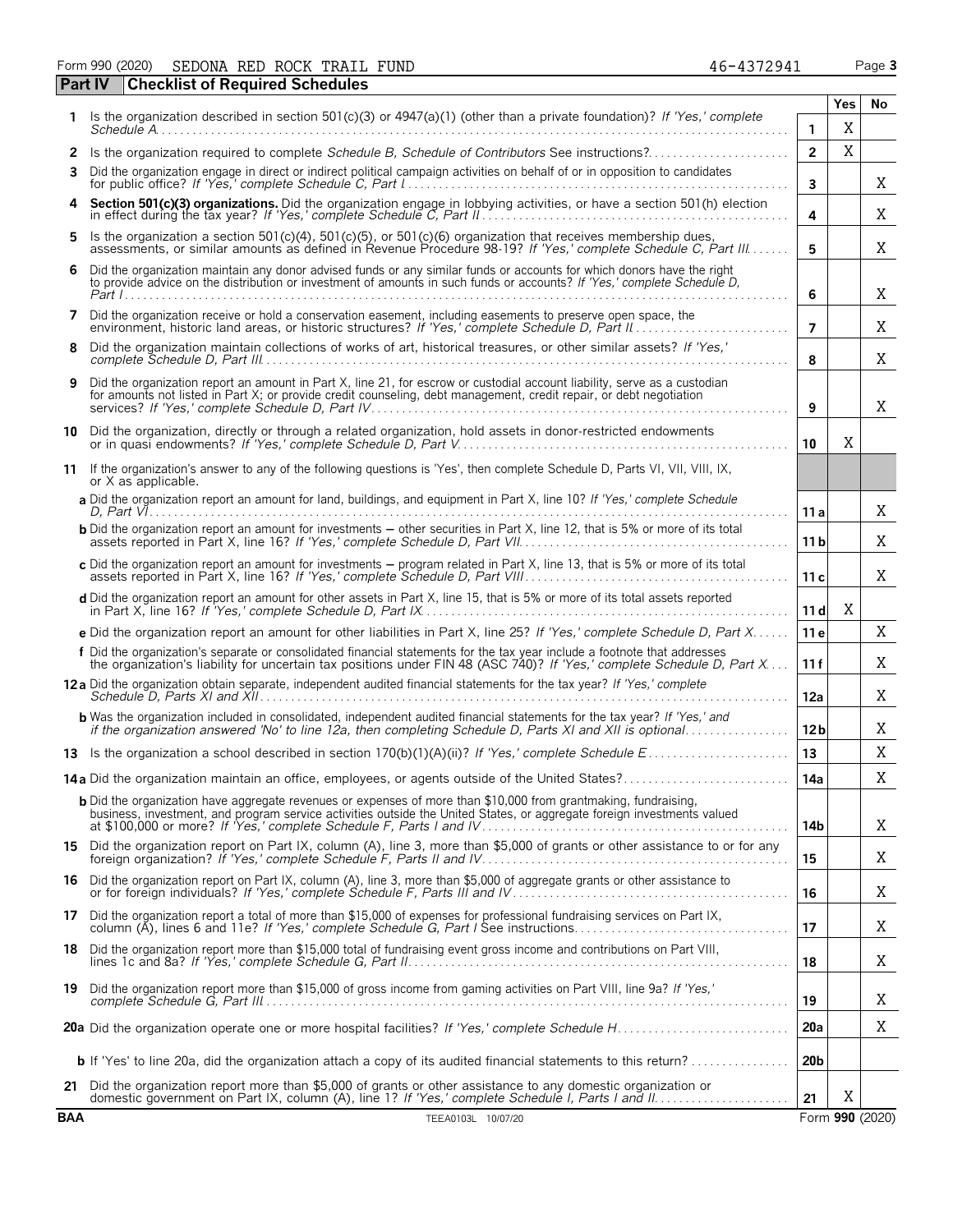Form 990 (2020) SEDONA RED ROCK TRAIL FUND 46-4372941 Page **4** SEDONA RED ROCK TRAIL FUND 46-4372941

|    | <b>Checklist of Required Schedules</b> (continued)<br><b>Part IV</b>                                                                                                                                                                                                                                                                        |                                    |                 |            |                 |
|----|---------------------------------------------------------------------------------------------------------------------------------------------------------------------------------------------------------------------------------------------------------------------------------------------------------------------------------------------|------------------------------------|-----------------|------------|-----------------|
|    |                                                                                                                                                                                                                                                                                                                                             |                                    |                 | <b>Yes</b> | No              |
|    | 22 Did the organization report more than \$5,000 of grants or other assistance to or for domestic individuals on Part IX,                                                                                                                                                                                                                   |                                    | 22              |            | X               |
|    | 23 Did the organization answer 'Yes' to Part VII, Section A, line 3, 4, or 5 about compensation of the organization's current<br>and former officers, directors, trustees, key employees, and highest compensated employees? If 'Yes,' complete                                                                                             |                                    | 23              |            | X               |
|    | 24 a Did the organization have a tax-exempt bond issue with an outstanding principal amount of more than \$100,000 as of the last day of the year, that was issued after December 31, 2002? If 'Yes,' answer lines 24b through                                                                                                              |                                    | 24a             |            | X               |
|    | <b>b</b> Did the organization invest any proceeds of tax-exempt bonds beyond a temporary period exception?                                                                                                                                                                                                                                  |                                    | 24 <sub>b</sub> |            |                 |
|    | c Did the organization maintain an escrow account other than a refunding escrow at any time during the year to defease                                                                                                                                                                                                                      |                                    | 24 <sub>c</sub> |            |                 |
|    | d Did the organization act as an 'on behalf of' issuer for bonds outstanding at any time during the year?                                                                                                                                                                                                                                   |                                    | 24d             |            |                 |
|    | 25 a Section 501(c)(3), 501(c)(4), and 501(c)(29) organizations. Did the organization engage in an excess benefit                                                                                                                                                                                                                           |                                    | 25a             |            | X               |
|    | <b>b</b> Is the organization aware that it engaged in an excess benefit transaction with a disqualified person in a prior year, and<br>that the transaction has not been reported on any of the organization's prior Forms 990 or 990-EZ? If 'Yes,' complete                                                                                |                                    | 25 <sub>b</sub> |            | X               |
|    | 26 Did the organization report any amount on Part X, line 5 or 22, for receivables from or payables to any current or<br>former officer, director, trustee, key employee, creator or founder, substantial contributor, or 35% controlled entity<br>or family member of any of these persons? If 'Yes,' complete Schedule L, Part II.        |                                    | 26              |            | Χ               |
|    | Did the organization provide a grant or other assistance to any current or former officer, director, trustee, key<br>27<br>employee, creator or founder, substantial contributor or employee thereof, a grant selection committee<br>member, or to a 35% controlled entity (including an employee thereof) or family member of any of these |                                    | 27              |            | Χ               |
|    | 28 Was the organization a party to a business transaction with one of the following parties (see Schedule L, Part IV<br>instructions, for applicable filing thresholds, conditions, and exceptions):                                                                                                                                        |                                    |                 |            |                 |
|    | a A current or former officer, director, trustee, key employee, creator or founder, or substantial contributor? If                                                                                                                                                                                                                          |                                    | 28a             |            | Χ               |
|    | <b>b</b> A family member of any individual described in line 28a? If 'Yes,' complete Schedule L, Part IV                                                                                                                                                                                                                                    |                                    | 28 <sub>b</sub> |            | X               |
|    | c A 35% controlled entity of one or more individuals and/or organizations described in lines 28a or 28b? If                                                                                                                                                                                                                                 |                                    | 28c             |            | Χ               |
|    | 29 Did the organization receive more than \$25,000 in non-cash contributions? If 'Yes,' complete Schedule M                                                                                                                                                                                                                                 |                                    | 29              |            | $\overline{X}$  |
| 30 | Did the organization receive contributions of art, historical treasures, or other similar assets, or qualified conservation                                                                                                                                                                                                                 |                                    | 30              |            | Χ               |
| 31 | Did the organization liquidate, terminate, or dissolve and cease operations? If 'Yes,' complete Schedule N, Part I                                                                                                                                                                                                                          |                                    | 31              |            | $\overline{X}$  |
|    | Did the organization sell, exchange, dispose of, or transfer more than 25% of its net assets? If 'Yes,' complete<br>32                                                                                                                                                                                                                      |                                    | 32              |            | Χ               |
|    | Did the organization own 100% of an entity disregarded as separate from the organization under Regulations sections<br>33                                                                                                                                                                                                                   |                                    | 33              |            | Χ               |
|    | 34 Was the organization related to any tax-exempt or taxable entity? If 'Yes,' complete Schedule R, Part II, III, or IV,                                                                                                                                                                                                                    |                                    | 34              |            | Χ               |
|    |                                                                                                                                                                                                                                                                                                                                             |                                    | 35a             |            | $\overline{X}$  |
|    | <b>b</b> If 'Yes' to line 35a, did the organization receive any payment from or engage in any transaction with a controlled entity within the meaning of section 512(b)(13)? If 'Yes,' complete Schedule R, Part V, line 2                                                                                                                  |                                    | 35 <sub>b</sub> |            |                 |
|    |                                                                                                                                                                                                                                                                                                                                             |                                    | 36              |            | Χ               |
|    | 37 Did the organization conduct more than 5% of its activities through an entity that is not a related organization and that is treated as a partnership for federal income tax purposes? If 'Yes,' complete Schedule R, Part                                                                                                               |                                    | 37              |            | Χ               |
|    | Did the organization complete Schedule O and provide explanations in Schedule O for Part VI, lines 11b and 19?<br>38                                                                                                                                                                                                                        |                                    | 38              | X          |                 |
|    | Part V Statements Regarding Other IRS Filings and Tax Compliance                                                                                                                                                                                                                                                                            |                                    |                 |            |                 |
|    |                                                                                                                                                                                                                                                                                                                                             |                                    |                 |            |                 |
|    |                                                                                                                                                                                                                                                                                                                                             |                                    |                 | Yes        | No              |
|    | <b>b</b> Enter the number of Forms W-2G included in line 1a. Enter -0- if not applicable                                                                                                                                                                                                                                                    | 0<br>1 <sub>b</sub><br>$\mathbf 0$ |                 |            |                 |
|    |                                                                                                                                                                                                                                                                                                                                             |                                    |                 |            |                 |
|    | C Did the organization comply with backup withholding rules for reportable payments to vendors and reportable gaming<br>(gambling) winnings to prize winners?<br>TEEA0104L 10/07/20                                                                                                                                                         |                                    | 1 с             |            |                 |
|    | <b>BAA</b>                                                                                                                                                                                                                                                                                                                                  |                                    |                 |            | Form 990 (2020) |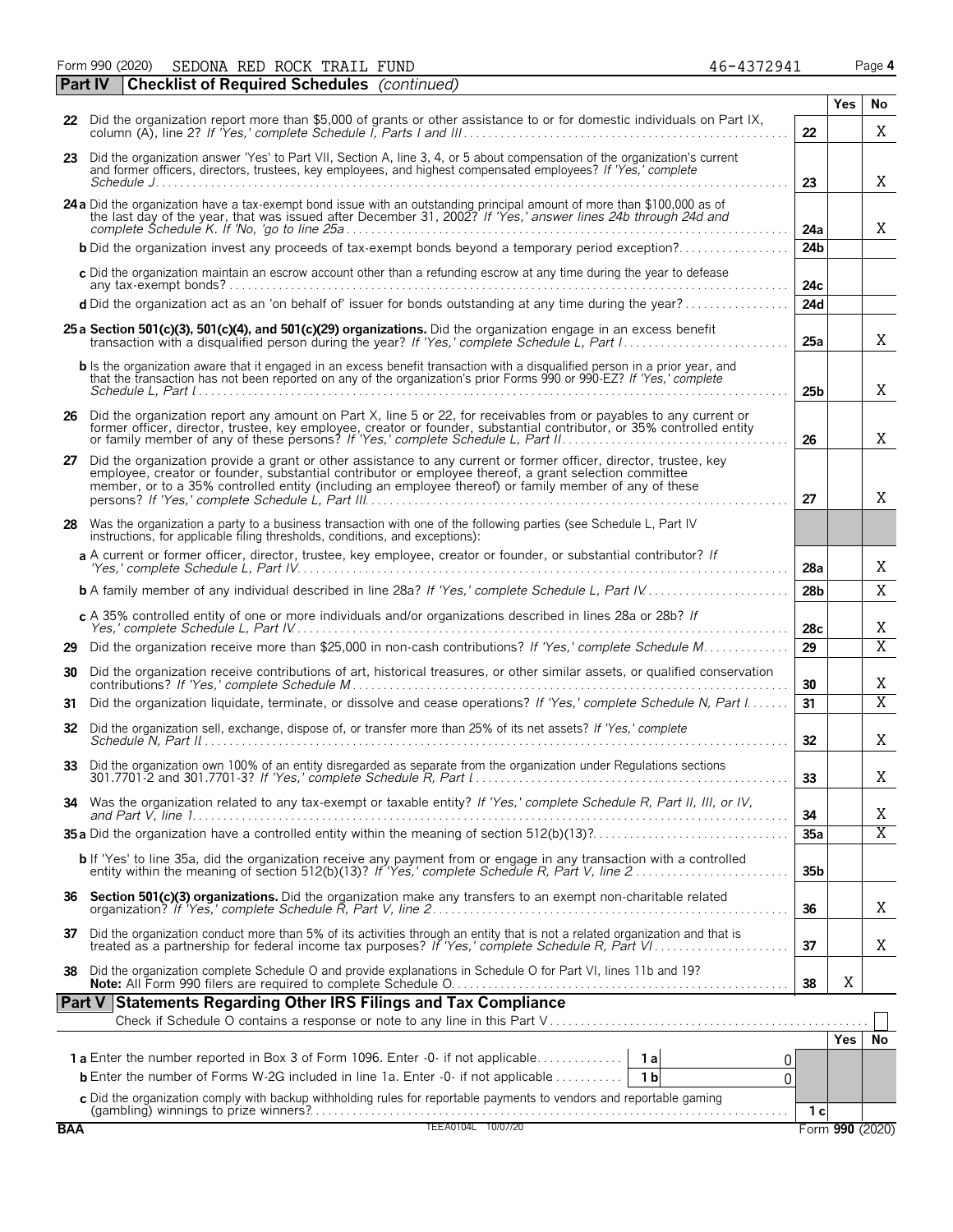|               | Form 990 (2020)<br>SEDONA RED ROCK TRAIL FUND<br>46-4372941                                                                                                                                                                    |                |     | Page 5          |
|---------------|--------------------------------------------------------------------------------------------------------------------------------------------------------------------------------------------------------------------------------|----------------|-----|-----------------|
| <b>Part V</b> | Statements Regarding Other IRS Filings and Tax Compliance (continued)                                                                                                                                                          |                |     |                 |
|               |                                                                                                                                                                                                                                |                | Yes | No.             |
|               | 2a Enter the number of employees reported on Form W-3, Transmittal of Wage and Tax State-                                                                                                                                      |                |     |                 |
|               | ments, filed for the calendar year ending with or within the year covered by this return<br>2a<br>0                                                                                                                            |                |     |                 |
|               | $\mathsf{b}$ If at least one is reported on line 2a, did the organization file all required federal employment tax returns?                                                                                                    | 2 <sub>b</sub> |     |                 |
|               | Note: If the sum of lines 1a and 2a is greater than 250, you may be required to e-file (see instructions)                                                                                                                      |                |     |                 |
|               | 3a Did the organization have unrelated business gross income of \$1,000 or more during the year?                                                                                                                               | 3a             |     | X               |
|               |                                                                                                                                                                                                                                | 3 <sub>b</sub> |     |                 |
|               |                                                                                                                                                                                                                                |                |     |                 |
|               | 4a At any time during the calendar year, did the organization have an interest in, or a signature or other authority over, a financial account in a foreign country (such as a bank account, securities account, or other fina | 4a             |     | X               |
|               | <b>b</b> If 'Yes,' enter the name of the foreign country                                                                                                                                                                       |                |     |                 |
|               | See instructions for filing requirements for FinCEN Form 114, Report of Foreign Bank and Financial Accounts (FBAR).                                                                                                            |                |     |                 |
|               | <b>5a</b> Was the organization a party to a prohibited tax shelter transaction at any time during the tax year?                                                                                                                | 5a             |     | Χ               |
|               | <b>b</b> Did any taxable party notify the organization that it was or is a party to a prohibited tax shelter transaction?                                                                                                      | 5 b            |     | X               |
|               |                                                                                                                                                                                                                                | 5c             |     |                 |
|               |                                                                                                                                                                                                                                |                |     |                 |
|               | 6 a Does the organization have annual gross receipts that are normally greater than \$100,000, and did the organization solicit any contributions that were not tax deductible as charitable contributions?                    | 6a             |     | X               |
|               | b If 'Yes,' did the organization include with every solicitation an express statement that such contributions or gifts were                                                                                                    |                |     |                 |
|               |                                                                                                                                                                                                                                | 6b             |     |                 |
|               | 7 Organizations that may receive deductible contributions under section 170(c).                                                                                                                                                |                |     |                 |
|               |                                                                                                                                                                                                                                |                |     |                 |
|               | a Did the organization receive a payment in excess of \$75 made partly as a contribution and partly for goods and                                                                                                              | <b>7a</b>      |     | X               |
|               |                                                                                                                                                                                                                                | 7 <sub>b</sub> |     |                 |
|               | c Did the organization sell, exchange, or otherwise dispose of tangible personal property for which it was required to file                                                                                                    |                |     |                 |
|               |                                                                                                                                                                                                                                | 7 с            |     | X               |
|               |                                                                                                                                                                                                                                |                |     |                 |
|               | e Did the organization receive any funds, directly or indirectly, to pay premiums on a personal benefit contract?                                                                                                              | 7e             |     | Χ               |
|               | f Did the organization, during the year, pay premiums, directly or indirectly, on a personal benefit contract?                                                                                                                 | 7f             |     | Χ               |
|               | g If the organization received a contribution of qualified intellectual property, did the organization file Form 8899                                                                                                          |                |     |                 |
|               |                                                                                                                                                                                                                                | 7g             |     |                 |
|               | h If the organization received a contribution of cars, boats, airplanes, or other vehicles, did the organization file a                                                                                                        |                |     |                 |
|               |                                                                                                                                                                                                                                | 7 h            |     |                 |
|               | Sponsoring organizations maintaining donor advised funds. Did a donor advised fund maintained by the sponsoring                                                                                                                |                |     |                 |
|               |                                                                                                                                                                                                                                | 8              |     |                 |
| 9             | Sponsoring organizations maintaining donor advised funds.                                                                                                                                                                      |                |     |                 |
|               |                                                                                                                                                                                                                                | 9a             |     |                 |
|               |                                                                                                                                                                                                                                | 9 b            |     |                 |
|               | 10 Section 501(c)(7) organizations. Enter:                                                                                                                                                                                     |                |     |                 |
|               | 10 a                                                                                                                                                                                                                           |                |     |                 |
|               | <b>b</b> Gross receipts, included on Form 990, Part VIII, line 12, for public use of club facilities<br>10 <sub>b</sub>                                                                                                        |                |     |                 |
|               | 11 Section 501(c)(12) organizations. Enter:                                                                                                                                                                                    |                |     |                 |
|               | 11a                                                                                                                                                                                                                            |                |     |                 |
|               | <b>b</b> Gross income from other sources (Do not net amounts due or paid to other sources                                                                                                                                      |                |     |                 |
|               | 11 b                                                                                                                                                                                                                           |                |     |                 |
|               | 12a Section 4947(a)(1) non-exempt charitable trusts. Is the organization filing Form 990 in lieu of Form 1041?                                                                                                                 | 12a            |     |                 |
|               | <b>b</b> If 'Yes,' enter the amount of tax-exempt interest received or accrued during the year <b>12b</b>                                                                                                                      |                |     |                 |
|               | 13 Section 501(c)(29) qualified nonprofit health insurance issuers.                                                                                                                                                            |                |     |                 |
|               |                                                                                                                                                                                                                                | 13a            |     |                 |
|               | <b>Note:</b> See the instructions for additional information the organization must report on Schedule O.                                                                                                                       |                |     |                 |
|               | <b>b</b> Enter the amount of reserves the organization is required to maintain by the states in                                                                                                                                |                |     |                 |
|               | which the organization is licensed to issue qualified health plans<br>13 <sub>b</sub>                                                                                                                                          |                |     |                 |
|               | 13c                                                                                                                                                                                                                            |                |     | Χ               |
|               |                                                                                                                                                                                                                                | 14 a           |     |                 |
|               | b If 'Yes,' has it filed a Form 720 to report these payments? If 'No,' provide an explanation on Schedule O                                                                                                                    | 14 b           |     |                 |
|               | 15 Is the organization subject to the section 4960 tax on payment(s) of more than \$1,000,000 in remuneration or                                                                                                               |                |     |                 |
|               |                                                                                                                                                                                                                                | 15             |     | Χ               |
|               | If 'Yes,' see instructions and file Form 4720, Schedule N.                                                                                                                                                                     |                |     |                 |
|               | 16 Is the organization an educational institution subject to the section 4968 excise tax on net investment income?                                                                                                             | 16             |     | Χ               |
|               | If 'Yes,' complete Form 4720, Schedule O.                                                                                                                                                                                      |                |     |                 |
| <b>BAA</b>    | TEEA0105L 10/07/20                                                                                                                                                                                                             |                |     | Form 990 (2020) |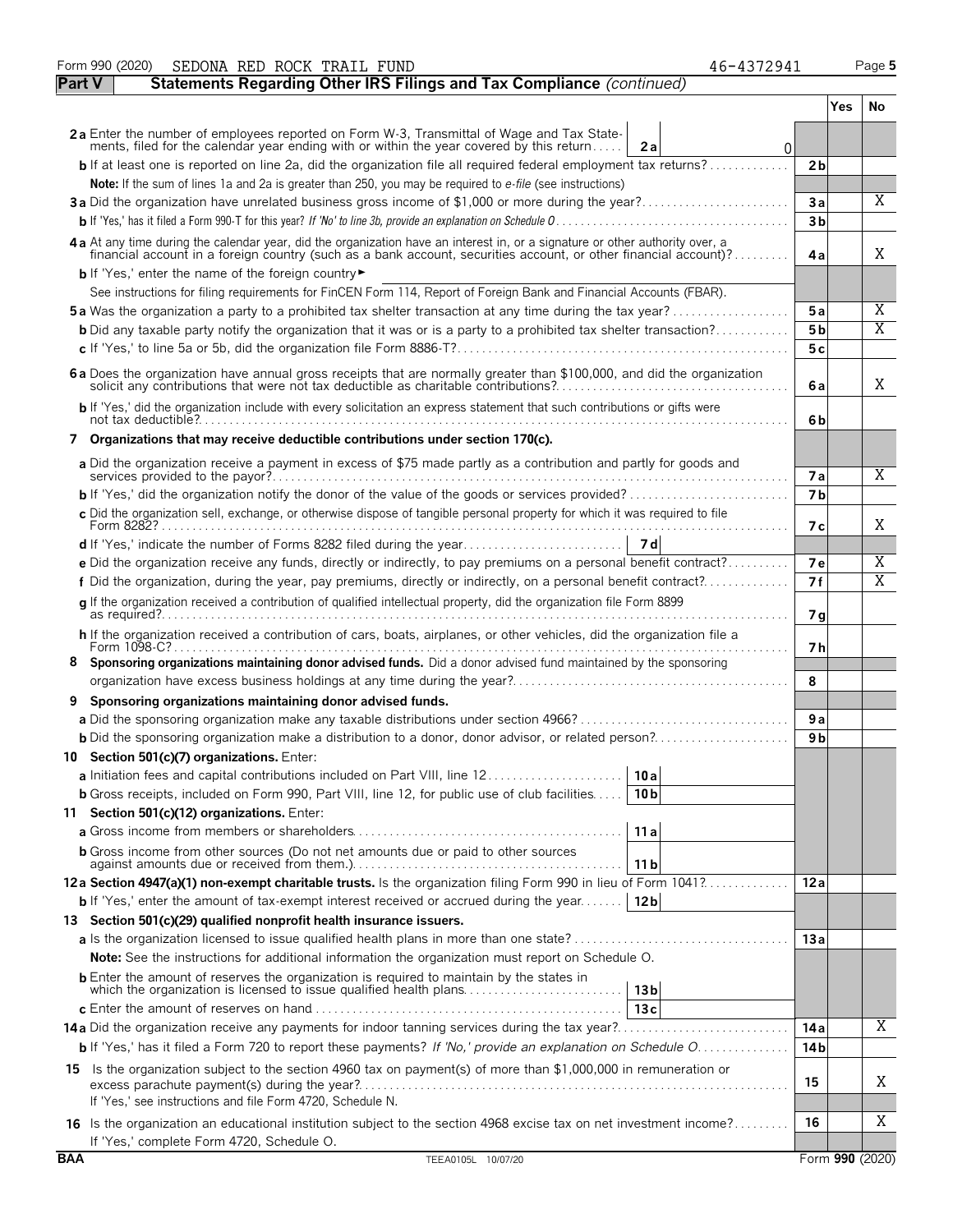l

| <b>Part VI</b> | Governance, Management, and Disclosure For each 'Yes' response to lines 2 through 7b below, and for                                                                                                                                        |                 |                         |                         |
|----------------|--------------------------------------------------------------------------------------------------------------------------------------------------------------------------------------------------------------------------------------------|-----------------|-------------------------|-------------------------|
|                | a 'No' response to line 8a, 8b, or 10b below, describe the circumstances, processes, or changes on<br>Schedule O. See instructions.                                                                                                        |                 |                         |                         |
|                |                                                                                                                                                                                                                                            |                 |                         | X                       |
|                | <b>Section A. Governing Body and Management</b>                                                                                                                                                                                            |                 |                         |                         |
|                |                                                                                                                                                                                                                                            |                 | Yes                     | No                      |
|                | <b>1a</b> Enter the number of voting members of the governing body at the end of the tax year<br>12                                                                                                                                        |                 |                         |                         |
|                | If there are material differences in voting rights among members                                                                                                                                                                           |                 |                         |                         |
|                | of the governing body, or if the governing body delegated broad<br>authority to an executive committee or similar committee, explain on Schedule O.                                                                                        |                 |                         |                         |
|                | <b>b</b> Enter the number of voting members included on line 1a, above, who are independent   1b<br>12                                                                                                                                     |                 |                         |                         |
|                | 2 Did any officer, director, trustee, or key employee have a family relationship or a business relationship with any other                                                                                                                 |                 |                         |                         |
|                |                                                                                                                                                                                                                                            | $\overline{2}$  | $\overline{\text{X}}$   |                         |
| 3              | Did the organization delegate control over management duties customarily performed by or under the direct supervision<br>of officers, directors, trustees, or key employees to a management company or other person?                       | 3               |                         | X                       |
|                | Did the organization make any significant changes to its governing documents                                                                                                                                                               |                 |                         |                         |
|                |                                                                                                                                                                                                                                            | 4               |                         | Χ                       |
|                | Did the organization become aware during the year of a significant diversion of the organization's assets?                                                                                                                                 | 5               |                         | $\overline{X}$          |
|                |                                                                                                                                                                                                                                            | 6               |                         | $\overline{X}$          |
|                | 7a Did the organization have members, stockholders, or other persons who had the power to elect or appoint one or more                                                                                                                     |                 |                         |                         |
|                |                                                                                                                                                                                                                                            | <b>7a</b>       |                         | X                       |
|                | <b>b</b> Are any governance decisions of the organization reserved to (or subject to approval by) members,                                                                                                                                 |                 |                         |                         |
|                |                                                                                                                                                                                                                                            | 7 <sub>b</sub>  |                         | X                       |
| 8              | Did the organization contemporaneously document the meetings held or written actions undertaken during the year by<br>the following:                                                                                                       |                 |                         |                         |
|                |                                                                                                                                                                                                                                            | 8a              | X                       |                         |
|                |                                                                                                                                                                                                                                            | 8b              | $\overline{\mathbf{X}}$ |                         |
|                | 9 Is there any officer, director, trustee, or key employee listed in Part VII, Section A, who cannot be reached at the<br>organization's mailing address? If 'Yes,' provide the names and addresses on Schedule Q                          | 9               |                         | X                       |
|                | <b>Section B. Policies</b> (This Section B requests information about policies not required by the Internal Revenue Code.)                                                                                                                 |                 |                         |                         |
|                |                                                                                                                                                                                                                                            |                 | Yes                     | No                      |
|                |                                                                                                                                                                                                                                            | 10a             |                         | X                       |
|                | b If 'Yes,' did the organization have written policies and procedures governing the activities of such chapters, affiliates, and branches to ensure their                                                                                  |                 |                         |                         |
|                |                                                                                                                                                                                                                                            | 10 <sub>b</sub> |                         |                         |
|                |                                                                                                                                                                                                                                            | 11a             | $\overline{X}$          |                         |
|                | <b>b</b> Describe in Schedule O the process, if any, used by the organization to review this Form 990. SEE SCHEDULE O                                                                                                                      |                 |                         |                         |
|                |                                                                                                                                                                                                                                            | 12a             |                         | Χ                       |
|                | <b>b</b> Were officers, directors, or trustees, and key employees required to disclose annually interests that could give rise                                                                                                             | 12 <sub>b</sub> |                         |                         |
|                | c Did the organization regularly and consistently monitor and enforce compliance with the policy? If 'Yes,' describe in                                                                                                                    | 12c             |                         |                         |
| 13             |                                                                                                                                                                                                                                            | 13              |                         | X                       |
| 14             |                                                                                                                                                                                                                                            | 14              |                         | $\overline{\mathrm{X}}$ |
|                | 15 Did the process for determining compensation of the following persons include a review and approval by independent                                                                                                                      |                 |                         |                         |
|                | persons, comparability data, and contemporaneous substantiation of the deliberation and decision?                                                                                                                                          |                 |                         |                         |
|                |                                                                                                                                                                                                                                            | 15a             |                         | Χ                       |
|                |                                                                                                                                                                                                                                            | 15 <sub>b</sub> |                         | $\overline{X}$          |
|                | If 'Yes' to line 15a or 15b, describe the process in Schedule O (see instructions).                                                                                                                                                        |                 |                         |                         |
|                | <b>16a</b> Did the organization invest in, contribute assets to, or participate in a joint venture or similar arrangement with a                                                                                                           |                 |                         | X                       |
|                |                                                                                                                                                                                                                                            | 16 a            |                         |                         |
|                | b If 'Yes,' did the organization follow a written policy or procedure requiring the organization to evaluate its<br>participation in joint venture arrangements under applicable federal tax law, and take steps to safeguard the          |                 |                         |                         |
|                |                                                                                                                                                                                                                                            | 16 bl           |                         |                         |
|                | <b>Section C. Disclosure</b><br>List the states with which a copy of this Form 990 is required to be filed ►                                                                                                                               |                 |                         |                         |
| 17             | NONE                                                                                                                                                                                                                                       |                 |                         |                         |
|                | 18 Section 6104 requires an organization to make its Forms 1023 (1024 or 1024-A, if applicable), 990, and 990-T (Section 501(c)(3)s only)<br>available for public inspection. Indicate how you made these available. Check all that apply. |                 |                         |                         |
|                | Another's website<br>Own website<br>Upon request<br>Other (explain on Schedule O)                                                                                                                                                          |                 |                         |                         |
| 19             | Describe on Schedule O whether (and if so, how) the organization made its governing documents, conflict of interest policy, and financial statements available to<br>the public during the tax year.<br>SEE SCHEDULE O                     |                 |                         |                         |
| 20             | State the name, address, and telephone number of the person who possesses the organization's books and records ►                                                                                                                           |                 |                         |                         |
|                | JOAN BOUCK PO BOX 4475 SEDONA AZ 86340 (928) 284-0034                                                                                                                                                                                      |                 |                         |                         |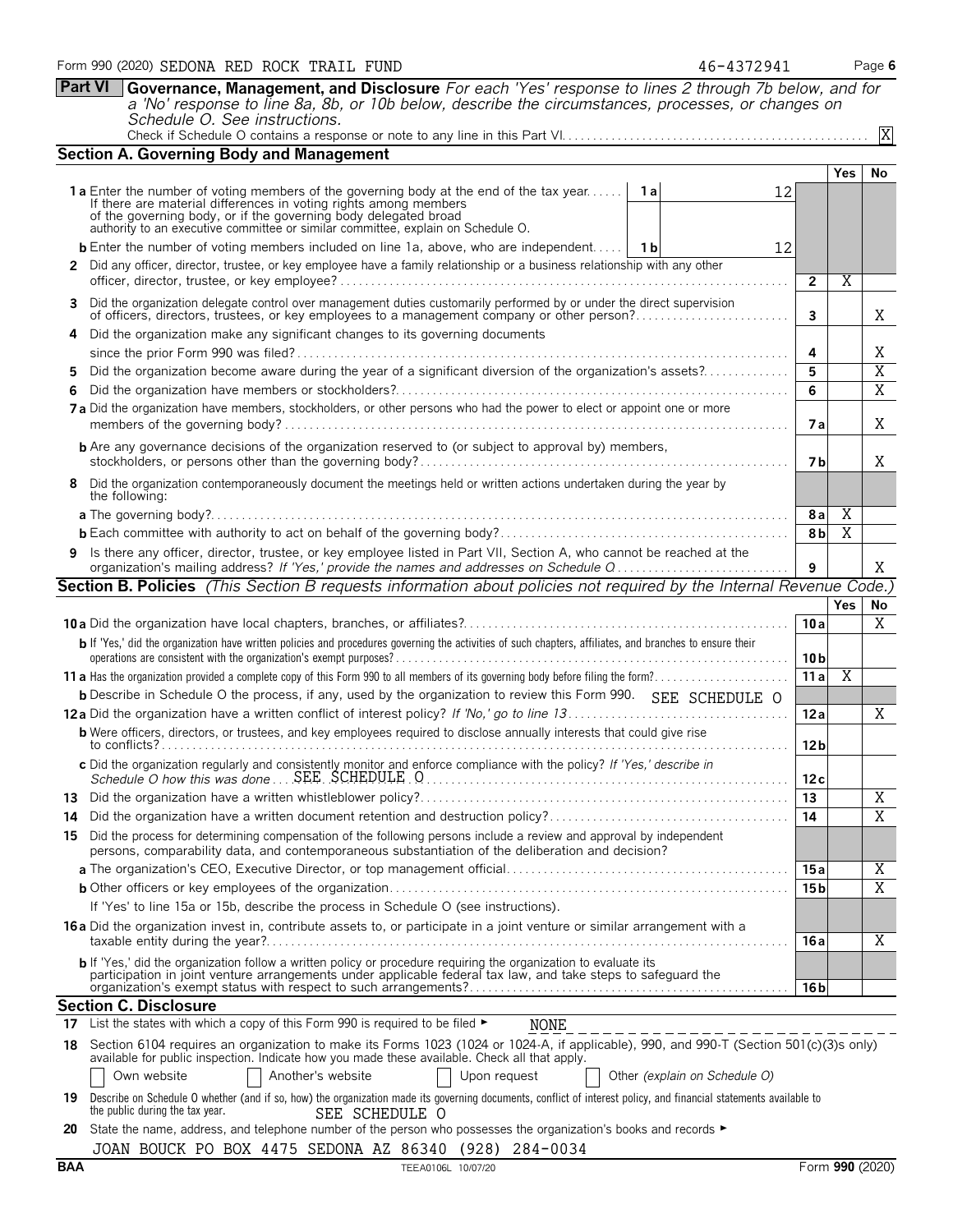| Form 990 (2020) SEDONA RED ROCK TRAIL FUND                                                                                                                                                                                                                                                                        | 46-4372941 | Page 7 |
|-------------------------------------------------------------------------------------------------------------------------------------------------------------------------------------------------------------------------------------------------------------------------------------------------------------------|------------|--------|
| Part VII   Compensation of Officers, Directors, Trustees, Key Employees, Highest Compensated Employees, and<br><b>Independent Contractors</b>                                                                                                                                                                     |            |        |
|                                                                                                                                                                                                                                                                                                                   |            |        |
| Section A. Officers, Directors, Trustees, Key Employees, and Highest Compensated Employees                                                                                                                                                                                                                        |            |        |
| <b>1 a</b> Complete this table for all persons required to be listed. Report compensation for the calendar year ending with or within the<br>organization's tax year.<br>▲ File Hold His consideration is concerned affirmed the class that the bound of the file of consideration is considered and concerned af |            |        |

? List all of the organization's **current** officers, directors, trustees (whether individuals or organizations), regardless of amount of compensation. Enter -0- in columns (D), (E), and (F) if no compensation was paid.

? List all of the organization's **current** key employees, if any. See instructions for definition of 'key employee.'

? List the organization's five **current** highest compensated employees (other than an officer, director, trustee, or key employee) who received reportable compensation (Box 5 of Form W-2 and/or Box 7 of Form 1099-MISC) of more than \$100,000 from the organization and any related organizations.

? List all of the organization's **former** officers, key employees, and highest compensated employees who received more than \$100,000 of reportable compensation from the organization and any related organizations.

? List all of the organization's **former directors or trustees** that received, in the capacity as a former director or trustee of the

organization, more than \$10,000 of reportable compensation from the organization and any related organizations.

See instructions for the order in which to list the persons above.

Check this box if neither the organization nor any related organization compensated any current officer, director, or trustee. X

|            |                       |                                                                                                    | (C)                               |                                                                                                             |         |              |                                           |  |                                                            |                                                                 |                                                                       |
|------------|-----------------------|----------------------------------------------------------------------------------------------------|-----------------------------------|-------------------------------------------------------------------------------------------------------------|---------|--------------|-------------------------------------------|--|------------------------------------------------------------|-----------------------------------------------------------------|-----------------------------------------------------------------------|
|            | (A)<br>Name and title |                                                                                                    |                                   | Position (do not check more<br>than one box, unless person<br>is both an officer and a<br>director/trustee) |         |              |                                           |  | (D)<br>Reportable<br>compensation from<br>the organization | (E)<br>Reportable<br>compensation from<br>related organizations | (F)<br>Estimated amount<br>of other                                   |
|            |                       | per<br>week<br>(list any<br>hours for<br>related<br>organiza-<br>tions<br>below<br>dotted<br>line) | ndividual trustee<br>direct<br>াই | Institutional trustee                                                                                       | Officer | Key employee | Former<br>Highest compensated<br>employee |  | (W-2/1099-MISC)                                            | (W-2/1099-MISC)                                                 | compensation from<br>the organization<br>and related<br>organizations |
|            | (1) JENNIFER BURNS    | $\ensuremath{\mathsf{3}}$                                                                          |                                   |                                                                                                             |         |              |                                           |  |                                                            |                                                                 |                                                                       |
|            | <b>DIRECTOR</b>       | $\Omega$                                                                                           | $\rm X$                           |                                                                                                             |         |              |                                           |  | $\mathbf 0$                                                | 0.                                                              | $0$ .                                                                 |
|            | (2) DOUG COPP         | $\overline{2}$                                                                                     |                                   |                                                                                                             |         |              |                                           |  |                                                            |                                                                 |                                                                       |
|            | <b>DIRECTOR</b>       | 0                                                                                                  | Χ                                 |                                                                                                             |         |              |                                           |  | $\mathbf 0$                                                | 0.                                                              | 0.                                                                    |
|            | (3) MICHAEL RANEY     | $\mathbf{1}$                                                                                       |                                   |                                                                                                             |         |              |                                           |  |                                                            |                                                                 |                                                                       |
|            | <b>DIRECTOR</b>       | $\Omega$                                                                                           | X                                 |                                                                                                             |         |              |                                           |  | $\mathsf 0$                                                | 0.                                                              | $0$ .                                                                 |
|            | (4) TANJA GUNSBERGER  | $\mathbf{1}$                                                                                       |                                   |                                                                                                             |         |              |                                           |  |                                                            |                                                                 |                                                                       |
|            | <b>DIRECTOR</b>       | $\Omega$                                                                                           | $\mathbf X$                       |                                                                                                             |         |              |                                           |  | $\mathbf 0$                                                | 0.                                                              | $0$ .                                                                 |
|            | (5) SANDI HEYSINGER   | 20                                                                                                 |                                   |                                                                                                             |         |              |                                           |  |                                                            |                                                                 |                                                                       |
|            | <b>DIRECTOR</b>       | $\mathbf 0$                                                                                        | X                                 |                                                                                                             |         |              |                                           |  | $\mathbf 0$                                                | 0.                                                              | 0.                                                                    |
|            | (6) PAT JAGER         | $\overline{3}$                                                                                     |                                   |                                                                                                             |         |              |                                           |  |                                                            |                                                                 |                                                                       |
|            | <b>DIRECTOR</b>       | $\Omega$                                                                                           | $\rm X$                           |                                                                                                             |         |              |                                           |  | $\mathbf 0$                                                | 0.                                                              | $0_{.}$                                                               |
|            | (7) LINDA PALLAS      | 10                                                                                                 |                                   |                                                                                                             |         |              |                                           |  |                                                            |                                                                 |                                                                       |
|            | <b>DIRECTOR</b>       | 0                                                                                                  | X                                 |                                                                                                             |         |              |                                           |  | $\pmb{0}$                                                  | 0.                                                              | 0.                                                                    |
|            | (8) DICK WILLIAMS     | $\overline{2}$                                                                                     |                                   |                                                                                                             |         |              |                                           |  |                                                            |                                                                 |                                                                       |
|            | <b>DIRECTOR</b>       | $\mathbf 0$                                                                                        | $\rm X$                           |                                                                                                             |         |              |                                           |  | $\mathbf 0$                                                | 0.                                                              | $0$ .                                                                 |
|            | (9) KEVIN ADAMS       | 12                                                                                                 |                                   |                                                                                                             |         |              |                                           |  |                                                            |                                                                 |                                                                       |
|            | PRESIDENT             | $\mathbf 0$                                                                                        |                                   |                                                                                                             | X       |              |                                           |  | $\mathbf 0$                                                | 0.                                                              | $\boldsymbol{0}$ .                                                    |
|            | (10) DAN BLAETTLER    | $\overline{c}$                                                                                     |                                   |                                                                                                             |         |              |                                           |  |                                                            |                                                                 |                                                                       |
|            | VICE PRESIDENT        | $\mathbf 0$                                                                                        |                                   |                                                                                                             | X       |              |                                           |  | $\mathbf 0$                                                | 0.                                                              | $0$ .                                                                 |
|            | (11) JOAN BOUCK       | 10                                                                                                 |                                   |                                                                                                             |         |              |                                           |  |                                                            |                                                                 |                                                                       |
|            | TREASURER             | $\overline{0}$                                                                                     |                                   |                                                                                                             | X       |              |                                           |  | $\mathbf{0}$                                               | 0.                                                              | $0$ .                                                                 |
| (12)       | <b>LAUREN BROWNE</b>  | $\mathbf{1}$                                                                                       |                                   |                                                                                                             |         |              |                                           |  |                                                            |                                                                 |                                                                       |
|            | SECRETARY             | 0                                                                                                  |                                   |                                                                                                             | X       |              |                                           |  | $\mathbf{0}$                                               | 0.                                                              | $0$ .                                                                 |
| (13)       |                       |                                                                                                    |                                   |                                                                                                             |         |              |                                           |  |                                                            |                                                                 |                                                                       |
| (14)       |                       |                                                                                                    |                                   |                                                                                                             |         |              |                                           |  |                                                            |                                                                 |                                                                       |
| <b>BAA</b> |                       | TEEA0107L 10/07/20                                                                                 |                                   |                                                                                                             |         |              |                                           |  |                                                            |                                                                 | Form 990 (2020)                                                       |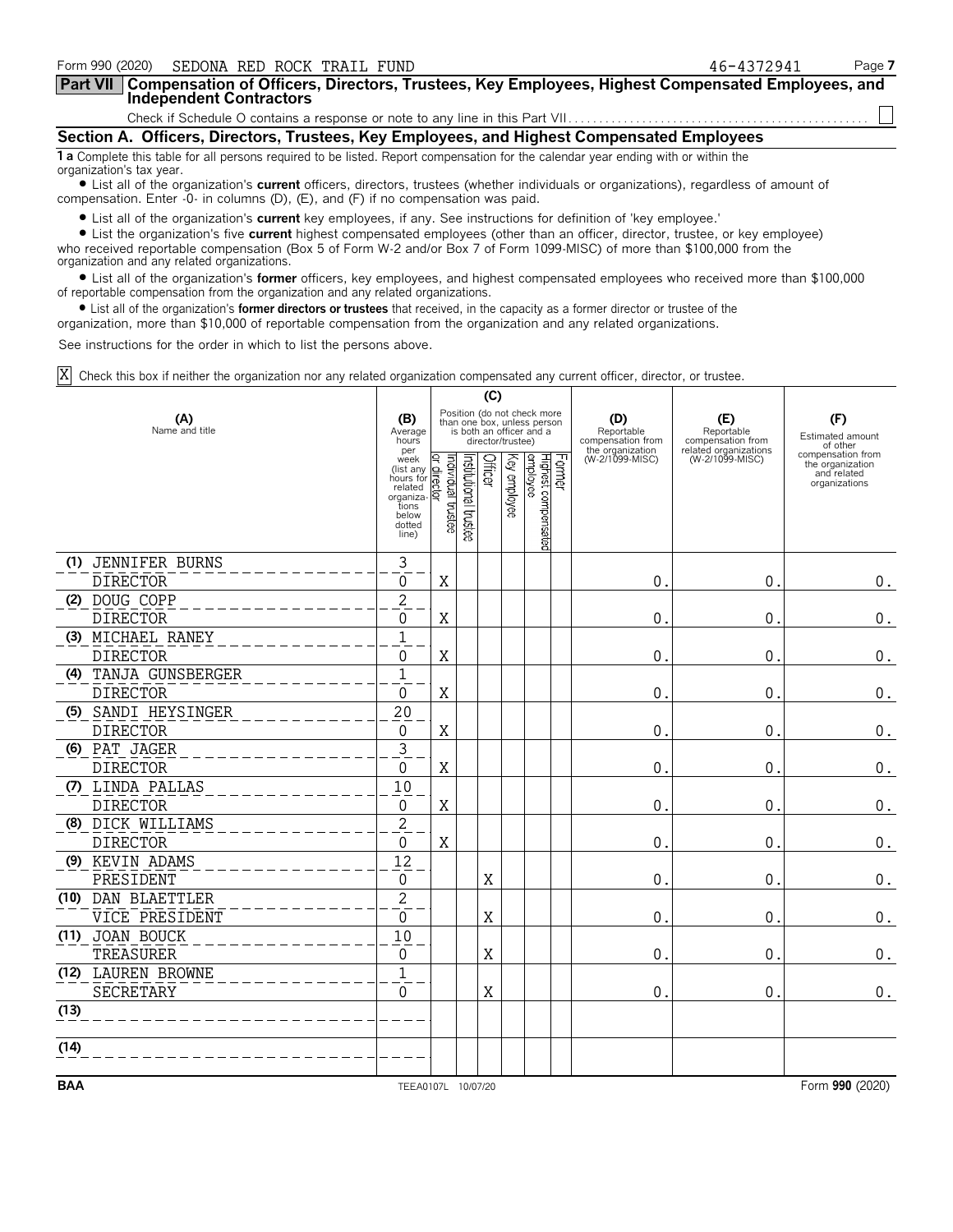#### Form 990 (2020) Page **8** SEDONA RED ROCK TRAIL FUND 46-4372941

|      | Part VII Section A. Officers, Directors, Trustees, Key Employees, and Highest Compensated Employees (continued)                                                                                                                                        |                                                                                                 |                                  |                      |         |              |                                                                                                             |        |                                        |                                          |                         |                                                                                   |                    |
|------|--------------------------------------------------------------------------------------------------------------------------------------------------------------------------------------------------------------------------------------------------------|-------------------------------------------------------------------------------------------------|----------------------------------|----------------------|---------|--------------|-------------------------------------------------------------------------------------------------------------|--------|----------------------------------------|------------------------------------------|-------------------------|-----------------------------------------------------------------------------------|--------------------|
|      |                                                                                                                                                                                                                                                        | (B)                                                                                             |                                  |                      | (C)     |              |                                                                                                             |        |                                        |                                          |                         |                                                                                   |                    |
|      | (A)<br>Name and title                                                                                                                                                                                                                                  | Average<br>hours<br>per                                                                         |                                  |                      |         |              | Position<br>(do not check more than one<br>box, unless person is both an<br>officer and a director/trustee) |        | (D)<br>Reportable<br>compensation from | (E)<br>Reportable<br>compensation from   |                         | (F)<br>Estimated amount                                                           |                    |
|      |                                                                                                                                                                                                                                                        | week<br>(list any<br>hours<br>for<br>related<br>organiza<br>- tions<br>below<br>dotted<br>line) | or director<br>ndividual trustee | nstitutional trustee | Officer | Key employee | Highest compensated<br>employee                                                                             | Former | the organization<br>(W-2/1099-MISC)    | related organizations<br>(W-2/1099-MISC) |                         | of other<br>compensation from<br>the organization<br>and related<br>organizations |                    |
| (15) |                                                                                                                                                                                                                                                        |                                                                                                 |                                  |                      |         |              |                                                                                                             |        |                                        |                                          |                         |                                                                                   |                    |
| (16) |                                                                                                                                                                                                                                                        |                                                                                                 |                                  |                      |         |              |                                                                                                             |        |                                        |                                          |                         |                                                                                   |                    |
| (17) |                                                                                                                                                                                                                                                        |                                                                                                 |                                  |                      |         |              |                                                                                                             |        |                                        |                                          |                         |                                                                                   |                    |
| (18) |                                                                                                                                                                                                                                                        |                                                                                                 |                                  |                      |         |              |                                                                                                             |        |                                        |                                          |                         |                                                                                   |                    |
| (19) |                                                                                                                                                                                                                                                        |                                                                                                 |                                  |                      |         |              |                                                                                                             |        |                                        |                                          |                         |                                                                                   |                    |
| (20) |                                                                                                                                                                                                                                                        |                                                                                                 |                                  |                      |         |              |                                                                                                             |        |                                        |                                          |                         |                                                                                   |                    |
| (21) |                                                                                                                                                                                                                                                        |                                                                                                 |                                  |                      |         |              |                                                                                                             |        |                                        |                                          |                         |                                                                                   |                    |
| (22) |                                                                                                                                                                                                                                                        |                                                                                                 |                                  |                      |         |              |                                                                                                             |        |                                        |                                          |                         |                                                                                   |                    |
| (23) |                                                                                                                                                                                                                                                        |                                                                                                 |                                  |                      |         |              |                                                                                                             |        |                                        |                                          |                         |                                                                                   |                    |
| (24) |                                                                                                                                                                                                                                                        |                                                                                                 |                                  |                      |         |              |                                                                                                             |        |                                        |                                          |                         |                                                                                   |                    |
| (25) |                                                                                                                                                                                                                                                        |                                                                                                 |                                  |                      |         |              |                                                                                                             |        |                                        |                                          |                         |                                                                                   |                    |
|      | 1 b Subtotal                                                                                                                                                                                                                                           |                                                                                                 |                                  |                      |         |              |                                                                                                             |        | 0.                                     | $0$ .                                    |                         |                                                                                   | 0.                 |
|      |                                                                                                                                                                                                                                                        |                                                                                                 |                                  |                      |         |              |                                                                                                             |        | 0.                                     | $0$ .                                    |                         |                                                                                   | $\boldsymbol{0}$ . |
|      | 2 Total number of individuals (including but not limited to those listed above) who received more than \$100,000 of reportable compensation                                                                                                            |                                                                                                 |                                  |                      |         |              |                                                                                                             |        | $\mathbf{0}$ .                         | 0.                                       |                         |                                                                                   | $\mathbf 0$ .      |
|      | from the organization $\blacktriangleright$<br>0                                                                                                                                                                                                       |                                                                                                 |                                  |                      |         |              |                                                                                                             |        |                                        |                                          |                         |                                                                                   |                    |
|      |                                                                                                                                                                                                                                                        |                                                                                                 |                                  |                      |         |              |                                                                                                             |        |                                        |                                          |                         | Yes                                                                               | No                 |
| 3    | Did the organization list any <b>former</b> officer, director, trustee, key employee, or highest compensated employee                                                                                                                                  |                                                                                                 |                                  |                      |         |              |                                                                                                             |        |                                        |                                          | $\overline{\mathbf{3}}$ |                                                                                   | X                  |
| 4    | For any individual listed on line 1a, is the sum of reportable compensation and other compensation from<br>the organization and related organizations greater than \$150,000? If 'Yes,' complete Schedule J for                                        |                                                                                                 |                                  |                      |         |              |                                                                                                             |        |                                        |                                          |                         |                                                                                   |                    |
| 5    | Did any person listed on line 1a receive or accrue compensation from any unrelated organization or individual                                                                                                                                          |                                                                                                 |                                  |                      |         |              |                                                                                                             |        |                                        |                                          | 4<br>5                  |                                                                                   | X<br>X             |
|      | <b>Section B. Independent Contractors</b>                                                                                                                                                                                                              |                                                                                                 |                                  |                      |         |              |                                                                                                             |        |                                        |                                          |                         |                                                                                   |                    |
|      | Complete this table for your five highest compensated independent contractors that received more than \$100,000 of<br>compensation from the organization. Report compensation for the calendar year ending with or within the organization's tax year. |                                                                                                 |                                  |                      |         |              |                                                                                                             |        |                                        |                                          |                         |                                                                                   |                    |
|      | (A)<br>Name and business address                                                                                                                                                                                                                       |                                                                                                 |                                  |                      |         |              |                                                                                                             |        | (B)<br>Description of services         |                                          | (C)<br>Compensation     |                                                                                   |                    |
|      |                                                                                                                                                                                                                                                        |                                                                                                 |                                  |                      |         |              |                                                                                                             |        |                                        |                                          |                         |                                                                                   |                    |
|      |                                                                                                                                                                                                                                                        |                                                                                                 |                                  |                      |         |              |                                                                                                             |        |                                        |                                          |                         |                                                                                   |                    |
|      |                                                                                                                                                                                                                                                        |                                                                                                 |                                  |                      |         |              |                                                                                                             |        |                                        |                                          |                         |                                                                                   |                    |
|      |                                                                                                                                                                                                                                                        |                                                                                                 |                                  |                      |         |              |                                                                                                             |        |                                        |                                          |                         |                                                                                   |                    |
|      | 2 Total number of independent contractors (including but not limited to those listed above) who received more than<br>\$100,000 of compensation from the organization $\blacktriangleright$ 0                                                          |                                                                                                 |                                  |                      |         |              |                                                                                                             |        |                                        |                                          |                         |                                                                                   |                    |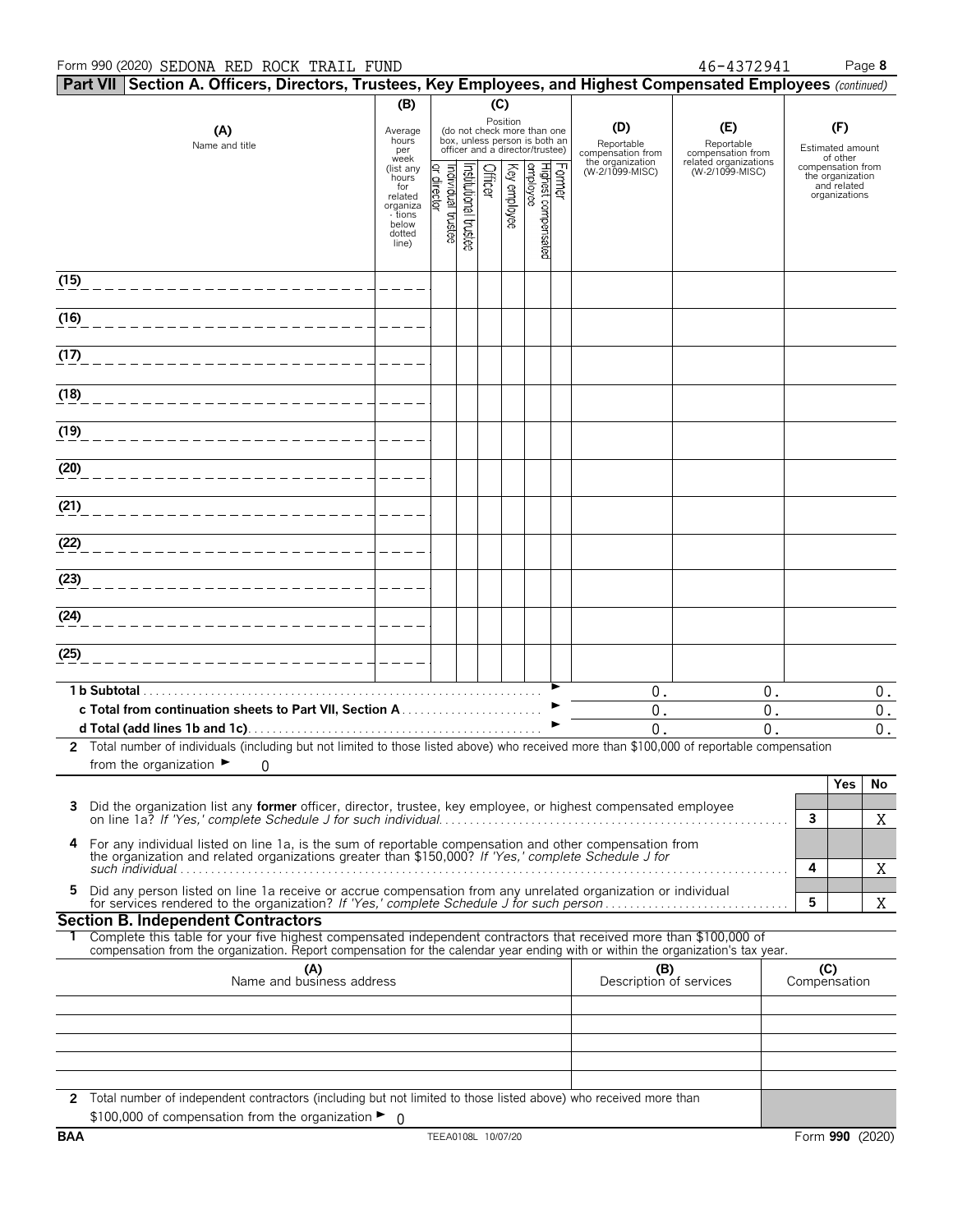#### Form 990 (2020) Page **9** SEDONA RED ROCK TRAIL FUND 46-4372941

### **Part VIII Statement of Revenue**

|                                                           |                                                                                                                    |                      | (A)<br>Total revenue | (B)<br>Related or<br>exempt<br>function<br>revenue | (C)<br>Unrelated<br>business<br>revenue | (D)<br>Revenue<br>excluded from tax<br>under sections<br>512-514 |
|-----------------------------------------------------------|--------------------------------------------------------------------------------------------------------------------|----------------------|----------------------|----------------------------------------------------|-----------------------------------------|------------------------------------------------------------------|
|                                                           | 1a Federated campaigns<br>1 a                                                                                      |                      |                      |                                                    |                                         |                                                                  |
| Contributions, Gifts, Grants<br>and Other Similar Amounts | 1 <sub>b</sub><br><b>b</b> Membership dues                                                                         |                      |                      |                                                    |                                         |                                                                  |
|                                                           | 1 <sub>c</sub><br>c Fundraising events                                                                             |                      |                      |                                                    |                                         |                                                                  |
|                                                           | 1 <sub>d</sub><br>d Related organizations<br>e Government grants (contributions)<br>1e                             |                      |                      |                                                    |                                         |                                                                  |
|                                                           | f All other contributions, gifts, grants, and                                                                      | 29,000.              |                      |                                                    |                                         |                                                                  |
|                                                           | similar amounts not included above<br>1f                                                                           | 496,673.             |                      |                                                    |                                         |                                                                  |
|                                                           | g Noncash contributions included in<br>1 <sub>g</sub>                                                              |                      |                      |                                                    |                                         |                                                                  |
|                                                           | h Total. Add lines 1a-1f                                                                                           |                      | 525,673.             |                                                    |                                         |                                                                  |
|                                                           |                                                                                                                    | <b>Business Code</b> |                      |                                                    |                                         |                                                                  |
| Program Service Revenue                                   | 2а                                                                                                                 |                      |                      |                                                    |                                         |                                                                  |
|                                                           | b                                                                                                                  |                      |                      |                                                    |                                         |                                                                  |
|                                                           |                                                                                                                    |                      |                      |                                                    |                                         |                                                                  |
|                                                           |                                                                                                                    |                      |                      |                                                    |                                         |                                                                  |
|                                                           | f All other program service revenue                                                                                |                      |                      |                                                    |                                         |                                                                  |
|                                                           |                                                                                                                    |                      |                      |                                                    |                                         |                                                                  |
|                                                           | Investment income (including dividends, interest, and<br>3                                                         |                      |                      |                                                    |                                         |                                                                  |
|                                                           |                                                                                                                    |                      | 62,177.              | 62,177.                                            |                                         |                                                                  |
|                                                           | Income from investment of tax-exempt bond proceeds ▶<br>4                                                          |                      |                      |                                                    |                                         |                                                                  |
|                                                           | 5<br>(i) Real                                                                                                      | (ii) Personal        |                      |                                                    |                                         |                                                                  |
|                                                           | 6a<br><b>6a</b> Gross rents                                                                                        |                      |                      |                                                    |                                         |                                                                  |
|                                                           | <b>b</b> Less: rental expenses<br>6b                                                                               |                      |                      |                                                    |                                         |                                                                  |
|                                                           | c Rental income or (loss) 6c                                                                                       |                      |                      |                                                    |                                         |                                                                  |
|                                                           |                                                                                                                    |                      |                      |                                                    |                                         |                                                                  |
|                                                           | (i) Securities<br>7 a Gross amount from                                                                            | (ii) Other           |                      |                                                    |                                         |                                                                  |
|                                                           | sales of assets<br>7a<br>other than inventory                                                                      |                      |                      |                                                    |                                         |                                                                  |
|                                                           | <b>b</b> Less: cost or other basis                                                                                 |                      |                      |                                                    |                                         |                                                                  |
|                                                           | 7b<br>and sales expenses<br>7c<br><b>c</b> Gain or (loss) $\ldots$                                                 |                      |                      |                                                    |                                         |                                                                  |
|                                                           |                                                                                                                    |                      |                      |                                                    |                                         |                                                                  |
|                                                           | 8 a Gross income from fundraising events                                                                           |                      |                      |                                                    |                                         |                                                                  |
| <b>Other Revenue</b>                                      | (not including $\zeta$                                                                                             |                      |                      |                                                    |                                         |                                                                  |
|                                                           | of contributions reported on line 1c).                                                                             |                      |                      |                                                    |                                         |                                                                  |
|                                                           | See Part IV, line 18<br>8а                                                                                         |                      |                      |                                                    |                                         |                                                                  |
|                                                           | <b>b</b> Less: direct expenses<br>8b                                                                               |                      |                      |                                                    |                                         |                                                                  |
|                                                           | c Net income or (loss) from fundraising events                                                                     |                      |                      |                                                    |                                         |                                                                  |
|                                                           | 9 a Gross income from gaming activities.<br>See Part IV, line 19.<br>9а                                            |                      |                      |                                                    |                                         |                                                                  |
|                                                           | 9 <sub>b</sub><br><b>b</b> Less: direct expenses $\ldots$                                                          |                      |                      |                                                    |                                         |                                                                  |
|                                                           | c Net income or (loss) from gaming activities                                                                      |                      |                      |                                                    |                                         |                                                                  |
|                                                           | <b>10a</b> Gross sales of inventory, less                                                                          |                      |                      |                                                    |                                         |                                                                  |
|                                                           | returns and allowances<br>10a                                                                                      |                      |                      |                                                    |                                         |                                                                  |
|                                                           | <b>b</b> Less: $cost$ of goods sold<br>10b                                                                         |                      |                      |                                                    |                                         |                                                                  |
|                                                           | c Net income or (loss) from sales of inventory                                                                     | <b>Business Code</b> |                      |                                                    |                                         |                                                                  |
|                                                           |                                                                                                                    |                      |                      |                                                    |                                         |                                                                  |
| Miscellaneous                                             | $\begin{array}{c}\n\textbf{Re} \\ \textbf{H} \\ \textbf{H} \\ \textbf{H} \\ \textbf{H} \\ \textbf{H}\n\end{array}$ |                      |                      |                                                    |                                         |                                                                  |
|                                                           |                                                                                                                    |                      |                      |                                                    |                                         |                                                                  |
|                                                           | d All other revenue                                                                                                |                      |                      |                                                    |                                         |                                                                  |
|                                                           | e Total. Add lines 11a-11d                                                                                         |                      |                      |                                                    |                                         |                                                                  |
|                                                           | 12<br>Total revenue. See instructions                                                                              |                      | 587,850.             | 62,177.                                            | $0$ .                                   | $0$ .                                                            |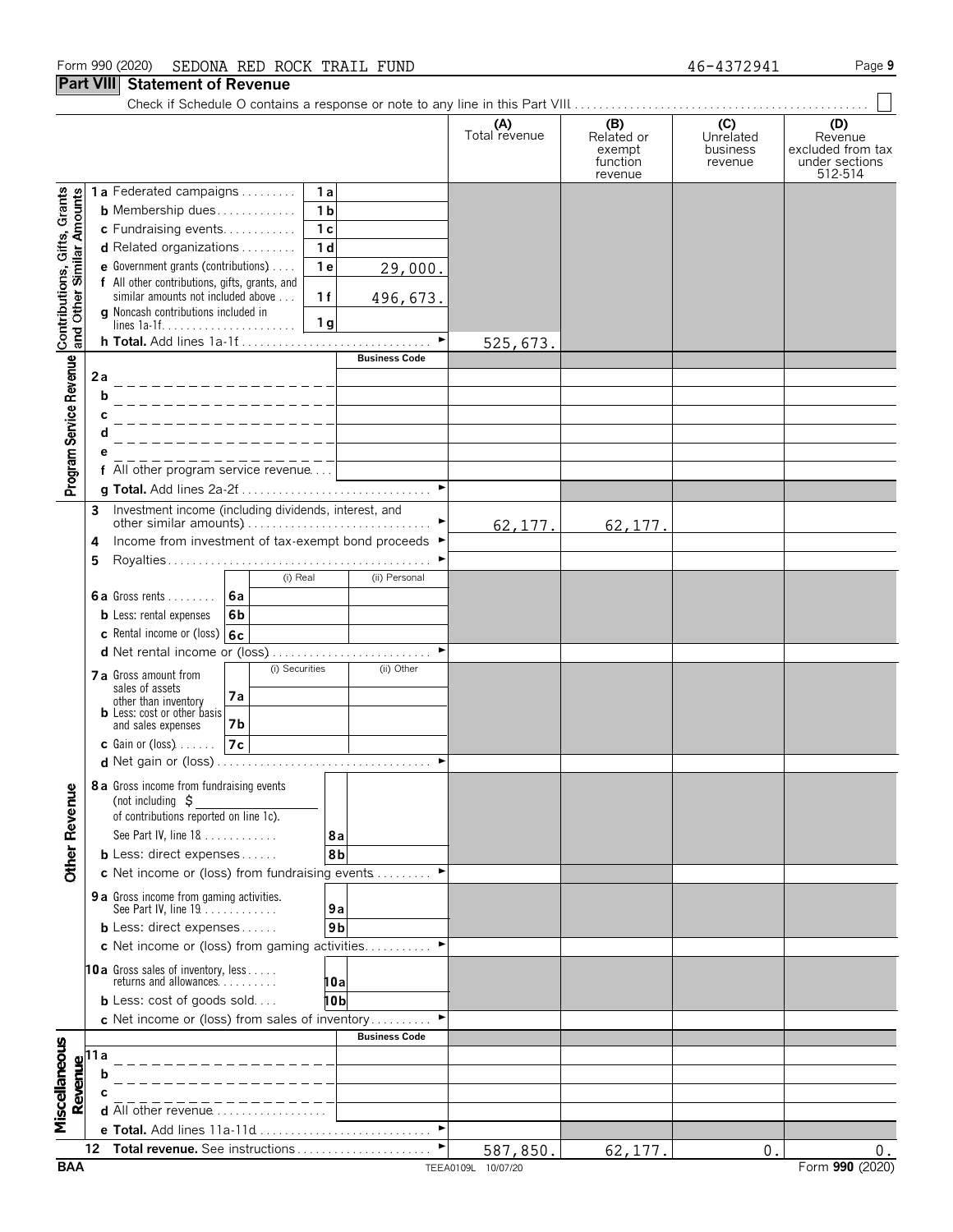|                                                                                                                                                                                                                                            | Section 501(c)(3) and 501(c)(4) organizations must complete all columns. All other organizations must complete column (A).                                                                                                                                      |         |         |         |        |  |  |  |  |
|--------------------------------------------------------------------------------------------------------------------------------------------------------------------------------------------------------------------------------------------|-----------------------------------------------------------------------------------------------------------------------------------------------------------------------------------------------------------------------------------------------------------------|---------|---------|---------|--------|--|--|--|--|
|                                                                                                                                                                                                                                            |                                                                                                                                                                                                                                                                 |         |         |         | X      |  |  |  |  |
| $\overline{C}$<br>(B)<br>(D)<br>(A)<br>Total expenses<br>Do not include amounts reported on lines<br>Management and<br>Program service<br>Fundraising<br>6b, 7b, 8b, 9b, and 10b of Part VIII.<br>general expenses<br>expenses<br>expenses |                                                                                                                                                                                                                                                                 |         |         |         |        |  |  |  |  |
| 1<br>$\mathcal{P}$                                                                                                                                                                                                                         | Grants and other assistance to domestic<br>organizations and domestic governments.<br>See Part IV, line 21<br>Grants and other assistance to domestic<br>individuals. See Part IV, line 22                                                                      | 41,180. | 41,180. |         |        |  |  |  |  |
| 3                                                                                                                                                                                                                                          | Grants and other assistance to foreign<br>organizations, foreign governments, and for-<br>eign individuals. See Part IV, lines 15 and 16                                                                                                                        |         |         |         |        |  |  |  |  |
| 4                                                                                                                                                                                                                                          | Benefits paid to or for members                                                                                                                                                                                                                                 |         |         |         |        |  |  |  |  |
| 5                                                                                                                                                                                                                                          | Compensation of current officers, directors,<br>trustees, and key employees                                                                                                                                                                                     | 0.      | 0.      | 0.      | $0$ .  |  |  |  |  |
| 6                                                                                                                                                                                                                                          | Compensation not included above to<br>disqualified persons (as defined under<br>section 4958(f)(1)) and persons described                                                                                                                                       | 0.      | 0.      | $0$ .   | $0$ .  |  |  |  |  |
| 7                                                                                                                                                                                                                                          | Other salaries and wages                                                                                                                                                                                                                                        |         |         |         |        |  |  |  |  |
| 8                                                                                                                                                                                                                                          | Pension plan accruals and contributions<br>(include section $401(k)$ and $403(b)$ )                                                                                                                                                                             |         |         |         |        |  |  |  |  |
| 9                                                                                                                                                                                                                                          | Other employee benefits                                                                                                                                                                                                                                         |         |         |         |        |  |  |  |  |
| 10                                                                                                                                                                                                                                         |                                                                                                                                                                                                                                                                 |         |         |         |        |  |  |  |  |
| 11                                                                                                                                                                                                                                         | Fees for services (nonemployees):                                                                                                                                                                                                                               |         |         |         |        |  |  |  |  |
|                                                                                                                                                                                                                                            |                                                                                                                                                                                                                                                                 |         |         |         |        |  |  |  |  |
|                                                                                                                                                                                                                                            |                                                                                                                                                                                                                                                                 |         |         |         |        |  |  |  |  |
|                                                                                                                                                                                                                                            |                                                                                                                                                                                                                                                                 | 500.    |         | 500.    |        |  |  |  |  |
|                                                                                                                                                                                                                                            |                                                                                                                                                                                                                                                                 |         |         |         |        |  |  |  |  |
|                                                                                                                                                                                                                                            | e Professional fundraising services. See Part IV, line 17                                                                                                                                                                                                       | 3,800.  |         |         | 3,800. |  |  |  |  |
|                                                                                                                                                                                                                                            | f Investment management fees                                                                                                                                                                                                                                    | 2,699.  |         | 2,699.  |        |  |  |  |  |
|                                                                                                                                                                                                                                            | g Other. (If line 11q amount exceeds 10% of line 25, column<br>(A) amount, list line 11g expenses on Schedule $0.5CH$ . $Q$                                                                                                                                     | 17,129. | 17,129. |         |        |  |  |  |  |
|                                                                                                                                                                                                                                            | 12 Advertising and promotion                                                                                                                                                                                                                                    | 12,565. |         | 12,565. |        |  |  |  |  |
| 13                                                                                                                                                                                                                                         |                                                                                                                                                                                                                                                                 |         |         |         |        |  |  |  |  |
| 14                                                                                                                                                                                                                                         | Information technology                                                                                                                                                                                                                                          | 999.    |         | 999.    |        |  |  |  |  |
| 15                                                                                                                                                                                                                                         |                                                                                                                                                                                                                                                                 |         |         |         |        |  |  |  |  |
| 16                                                                                                                                                                                                                                         | Occupancy                                                                                                                                                                                                                                                       |         |         |         |        |  |  |  |  |
| 17<br>18                                                                                                                                                                                                                                   | Payments of travel or entertainment<br>expenses for any federal, state, or local<br>public officials. $\ldots$ , $\ldots$ , $\ldots$ , $\ldots$                                                                                                                 |         |         |         |        |  |  |  |  |
| 19                                                                                                                                                                                                                                         | Conferences, conventions, and meetings                                                                                                                                                                                                                          |         |         |         |        |  |  |  |  |
| 20                                                                                                                                                                                                                                         | $Interest \dots \dots \dots \dots \dots \dots \dots \dots \dots \dots \dots \dots \dots \dots$                                                                                                                                                                  |         |         |         |        |  |  |  |  |
| 21                                                                                                                                                                                                                                         | Payments to affiliates                                                                                                                                                                                                                                          |         |         |         |        |  |  |  |  |
| 22                                                                                                                                                                                                                                         | Depreciation, depletion, and amortization                                                                                                                                                                                                                       |         |         |         |        |  |  |  |  |
| 23<br>24                                                                                                                                                                                                                                   | $Insurance \ldots \ldots \ldots \ldots \ldots \ldots \ldots \ldots \ldots$<br>Other expenses. Itemize expenses not<br>covered above (List miscellaneous expenses<br>on line 24e. If line 24e amount exceeds 10%<br>of line 25, column (A) amount, list line 24e |         |         |         |        |  |  |  |  |
|                                                                                                                                                                                                                                            | expenses on Schedule O.)                                                                                                                                                                                                                                        |         |         |         |        |  |  |  |  |
|                                                                                                                                                                                                                                            | a CREDIT CARD FEES                                                                                                                                                                                                                                              | 846     |         | 846.    |        |  |  |  |  |
|                                                                                                                                                                                                                                            | <b>b</b> POST OFFICE BOX AND POSTAGE                                                                                                                                                                                                                            | 247     |         | 247.    |        |  |  |  |  |
|                                                                                                                                                                                                                                            | MEMBERSHIP FEES<br>C                                                                                                                                                                                                                                            | 226     |         | 226.    |        |  |  |  |  |
| d                                                                                                                                                                                                                                          | __________                                                                                                                                                                                                                                                      |         |         |         |        |  |  |  |  |
|                                                                                                                                                                                                                                            | e All other expenses                                                                                                                                                                                                                                            |         |         |         |        |  |  |  |  |
| 25                                                                                                                                                                                                                                         | Total functional expenses. Add lines 1 through 24e                                                                                                                                                                                                              | 80,191. | 58,309. | 18,082. | 3,800. |  |  |  |  |
|                                                                                                                                                                                                                                            | 26 Joint costs. Complete this line only if<br>the organization reported in column (B)<br>joint costs from a combined educational<br>campaign and fundraising solicitation.<br>Check here $\blacktriangleright$ $\Box$ if following                              |         |         |         |        |  |  |  |  |

SOP 98-2 (ASC 958-720). . . . . . . . . . . . . . . . .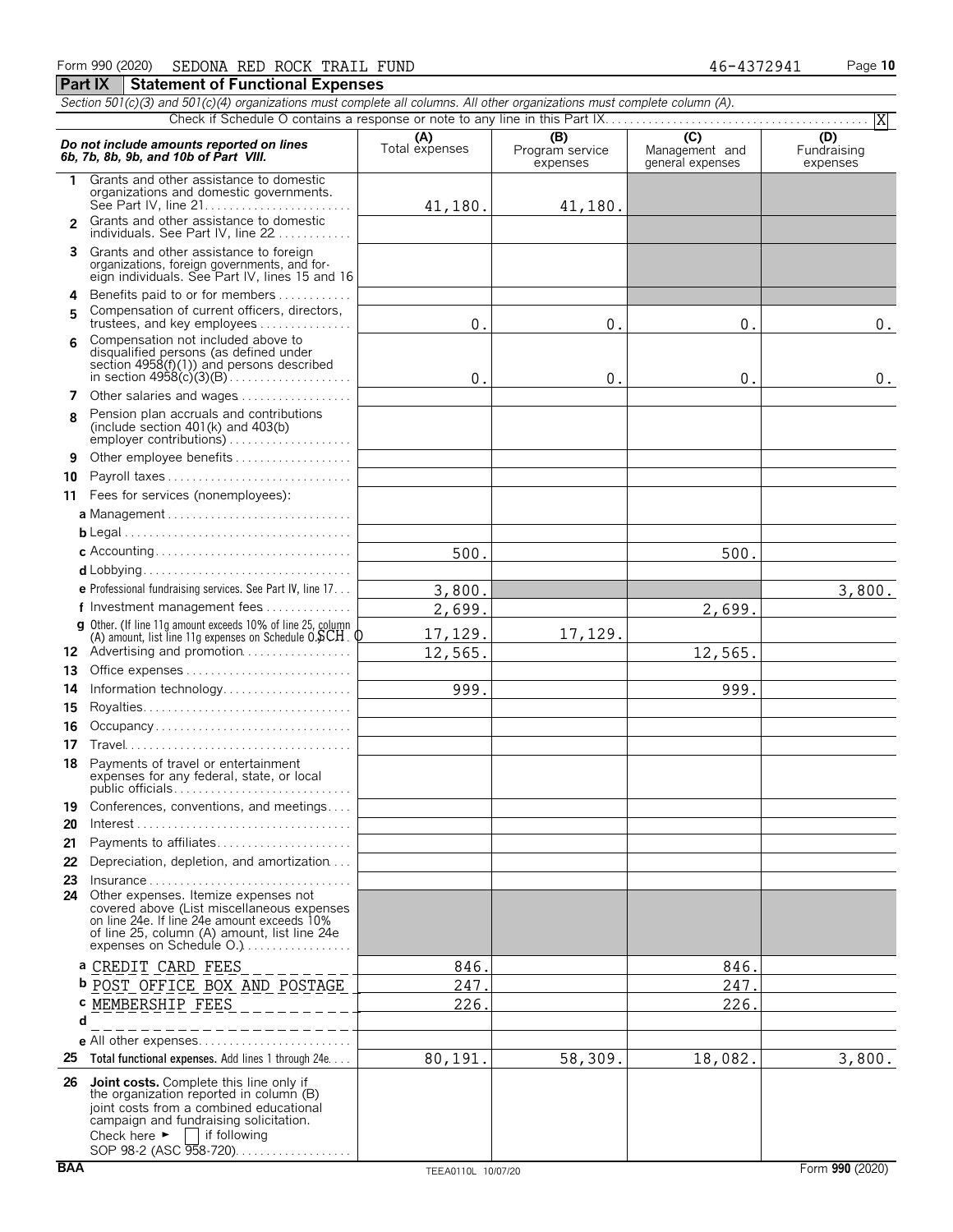#### Form 990 (2020) Page **11** SEDONA RED ROCK TRAIL FUND 46-4372941

|                             | <b>Part X</b> | <b>Balance Sheet</b>                                                                                                                                                                                             |                          |                 |                    |
|-----------------------------|---------------|------------------------------------------------------------------------------------------------------------------------------------------------------------------------------------------------------------------|--------------------------|-----------------|--------------------|
|                             |               |                                                                                                                                                                                                                  |                          |                 |                    |
|                             |               |                                                                                                                                                                                                                  | (A)<br>Beginning of year |                 | (B)<br>End of year |
|                             | 1             |                                                                                                                                                                                                                  | 78,356.                  | 1               | 282,538.           |
|                             | 2             |                                                                                                                                                                                                                  |                          | $\overline{2}$  |                    |
|                             | 3             |                                                                                                                                                                                                                  |                          | 3               |                    |
|                             | 4             |                                                                                                                                                                                                                  |                          | 4               |                    |
|                             | 5             | Loans and other receivables from any current or former officer, director, trustee, key employee, creator or founder, substantial contributor, or 35% controlled entity or family member of any of these persons  |                          | 5               |                    |
|                             | 6             | Loans and other receivables from other disqualified persons (as defined under<br>section $4958(f)(1)$ , and persons described in section $4958(c)(3)(B)$                                                         |                          | 6               |                    |
|                             | 7             |                                                                                                                                                                                                                  |                          | 7               |                    |
|                             | 8             |                                                                                                                                                                                                                  |                          | 8               |                    |
| Assets                      | 9             |                                                                                                                                                                                                                  |                          | 9               |                    |
|                             |               |                                                                                                                                                                                                                  |                          |                 |                    |
|                             |               |                                                                                                                                                                                                                  |                          | 10c             |                    |
|                             | 11            |                                                                                                                                                                                                                  |                          | 11              |                    |
|                             | 12            | Investments - other securities. See Part IV, line 11                                                                                                                                                             |                          | 12              |                    |
|                             | 13            | Investments – program-related. See Part IV, line 11                                                                                                                                                              |                          | 13              |                    |
|                             | 14            |                                                                                                                                                                                                                  |                          | 14              |                    |
|                             | 15            |                                                                                                                                                                                                                  | 196,073.                 | 15              | 499,550.           |
|                             | 16            |                                                                                                                                                                                                                  | 274,429.                 | 16              | 782,088.           |
|                             | 17            |                                                                                                                                                                                                                  |                          | 17              |                    |
|                             | 18            |                                                                                                                                                                                                                  |                          | 18              |                    |
|                             | 19            |                                                                                                                                                                                                                  |                          | $\overline{19}$ |                    |
|                             | 20            |                                                                                                                                                                                                                  |                          | 20              |                    |
|                             | 21            | Escrow or custodial account liability. Complete Part IV of Schedule D.                                                                                                                                           |                          | 21              |                    |
| Liabilities                 | 22            | Loans and other payables to any current or former officer, director, trustee,<br>key employee, creator or founder, substantial contributor, or 35%<br>controlled entity or family member of any of these persons |                          | 22              |                    |
|                             | 23            | Secured mortgages and notes payable to unrelated third parties                                                                                                                                                   |                          | 23              |                    |
|                             | 24            | Unsecured notes and loans payable to unrelated third parties                                                                                                                                                     |                          | 24              |                    |
|                             | 25            | Other liabilities (including federal income tax, payables to related third parties, and other liabilities not included on lines 17-24). Complete Part X of Schedule D.                                           |                          | 25              |                    |
|                             | 26            |                                                                                                                                                                                                                  | 0                        | 26              | 0.                 |
|                             |               | Organizations that follow FASB ASC 958, check here ►<br>X<br>and complete lines 27, 28, 32, and 33.                                                                                                              |                          |                 |                    |
|                             | 27            |                                                                                                                                                                                                                  | 274,429.                 | 27              | 782,088.           |
|                             | 28            |                                                                                                                                                                                                                  |                          | 28              |                    |
| Net Assets or Fund Balances |               | Organizations that do not follow FASB ASC 958, check here ►<br>and complete lines 29 through 33.                                                                                                                 |                          |                 |                    |
|                             | 29            | Capital stock or trust principal, or current funds                                                                                                                                                               |                          | 29              |                    |
|                             | 30            | Paid-in or capital surplus, or land, building, or equipment fund                                                                                                                                                 |                          | 30              |                    |
|                             | 31            | Retained earnings, endowment, accumulated income, or other funds                                                                                                                                                 |                          | 31              |                    |
|                             | 32            |                                                                                                                                                                                                                  | 274,429.                 | 32              | 782,088.           |
|                             | 33            |                                                                                                                                                                                                                  | 274,429.                 | 33              | 782,088.           |
| <b>BAA</b>                  |               | TEEA0111L 10/07/20                                                                                                                                                                                               |                          |                 | Form 990 (2020)    |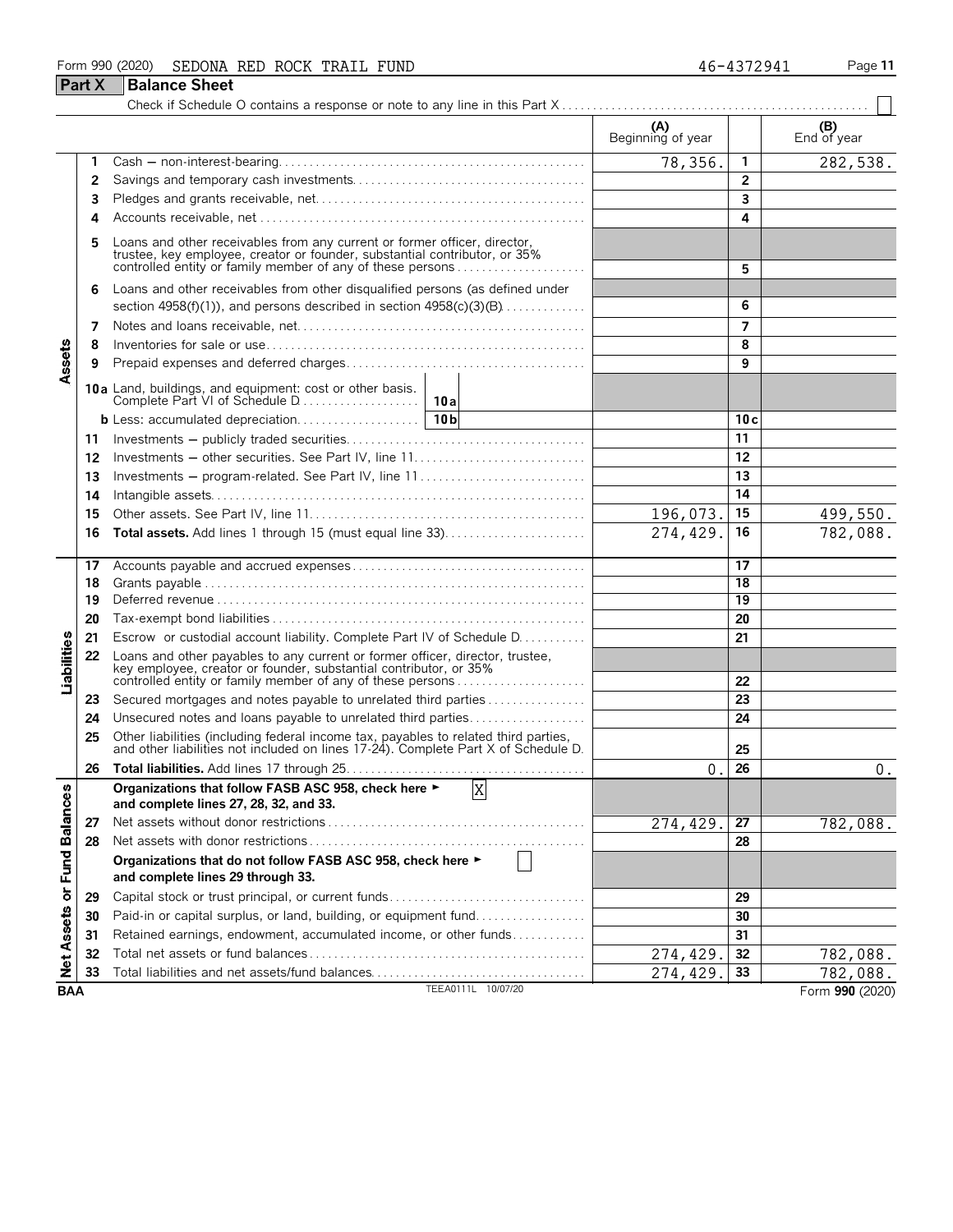|            | Form 990 (2020)<br>SEDONA RED ROCK TRAIL FUND                                                                                                                        | 46-4372941     |                | Page 12          |
|------------|----------------------------------------------------------------------------------------------------------------------------------------------------------------------|----------------|----------------|------------------|
|            | <b>Part XI</b><br><b>Reconciliation of Net Assets</b>                                                                                                                |                |                |                  |
|            |                                                                                                                                                                      |                |                |                  |
| 1.         |                                                                                                                                                                      | $\mathbf{1}$   |                | 587,850.         |
| 2          |                                                                                                                                                                      | $\overline{2}$ |                | 80, 191.         |
| 3          |                                                                                                                                                                      | $\overline{3}$ |                | 507,659.         |
| 4          | Net assets or fund balances at beginning of year (must equal Part X, line 32, column (A))                                                                            | 4              |                | 274,429.         |
| 5          |                                                                                                                                                                      | 5              |                |                  |
| 6          |                                                                                                                                                                      | 6              |                |                  |
| 7          |                                                                                                                                                                      | $\overline{ }$ |                |                  |
| 8          |                                                                                                                                                                      | 8              |                |                  |
| 9          |                                                                                                                                                                      | 9              |                | 0.               |
| 10         | Net assets or fund balances at end of year. Combine lines 3 through 9 (must equal Part X, line 32,                                                                   |                |                |                  |
|            | column (B) $\ldots$ $\ldots$ $\ldots$ $\ldots$ $\ldots$ $\ldots$ $\ldots$ $\ldots$ $\ldots$ $\ldots$ $\ldots$ $\ldots$ $\ldots$ $\ldots$ $\ldots$                    | 10             |                | 782,088.         |
|            | <b>Part XII Financial Statements and Reporting</b>                                                                                                                   |                |                |                  |
|            |                                                                                                                                                                      |                |                |                  |
|            |                                                                                                                                                                      |                |                | <b>Yes</b><br>No |
| 1.         | X Cash<br>Accounting method used to prepare the Form 990:<br>Other<br>Accrual                                                                                        |                |                |                  |
|            | If the organization changed its method of accounting from a prior year or checked 'Other,' explain                                                                   |                |                |                  |
|            | in Schedule O.                                                                                                                                                       |                |                | X                |
|            | 2a Were the organization's financial statements compiled or reviewed by an independent accountant?                                                                   |                | 2a             |                  |
|            | If 'Yes,' check a box below to indicate whether the financial statements for the year were compiled or reviewed on a<br>separate basis, consolidated basis, or both: |                |                |                  |
|            | Consolidated basis<br>Both consolidated and separate basis<br>Separate basis                                                                                         |                |                |                  |
|            | <b>b</b> Were the organization's financial statements audited by an independent accountant?                                                                          |                | 2 <sub>b</sub> | X                |
|            | If 'Yes,' check a box below to indicate whether the financial statements for the year were audited on a separate                                                     |                |                |                  |
|            | basis, consolidated basis, or both:                                                                                                                                  |                |                |                  |
|            | Consolidated basis<br>Both consolidated and separate basis<br>Separate basis                                                                                         |                |                |                  |
|            | c If 'Yes' to line 2a or 2b, does the organization have a committee that assumes responsibility for oversight of the audit,                                          |                |                |                  |
|            | review, or compilation of its financial statements and selection of an independent accountant?                                                                       |                | 2c             |                  |
|            | If the organization changed either its oversight process or selection process during the tax year, explain<br>on Schedule O.                                         |                |                |                  |
|            | 3a As a result of a federal award, was the organization required to undergo an audit or audits as set forth in the Single                                            |                |                |                  |
|            |                                                                                                                                                                      |                | 3a             | X                |
|            | <b>b</b> If 'Yes,' did the organization undergo the required audit or audits? If the organization did not undergo the required audit                                 |                |                |                  |
|            | or audits, explain why on Schedule O and describe any steps taken to undergo such audits                                                                             |                | 3 <sub>b</sub> |                  |
| <b>BAA</b> | TEEA0112L 10/19/20                                                                                                                                                   |                |                | Form 990 (2020)  |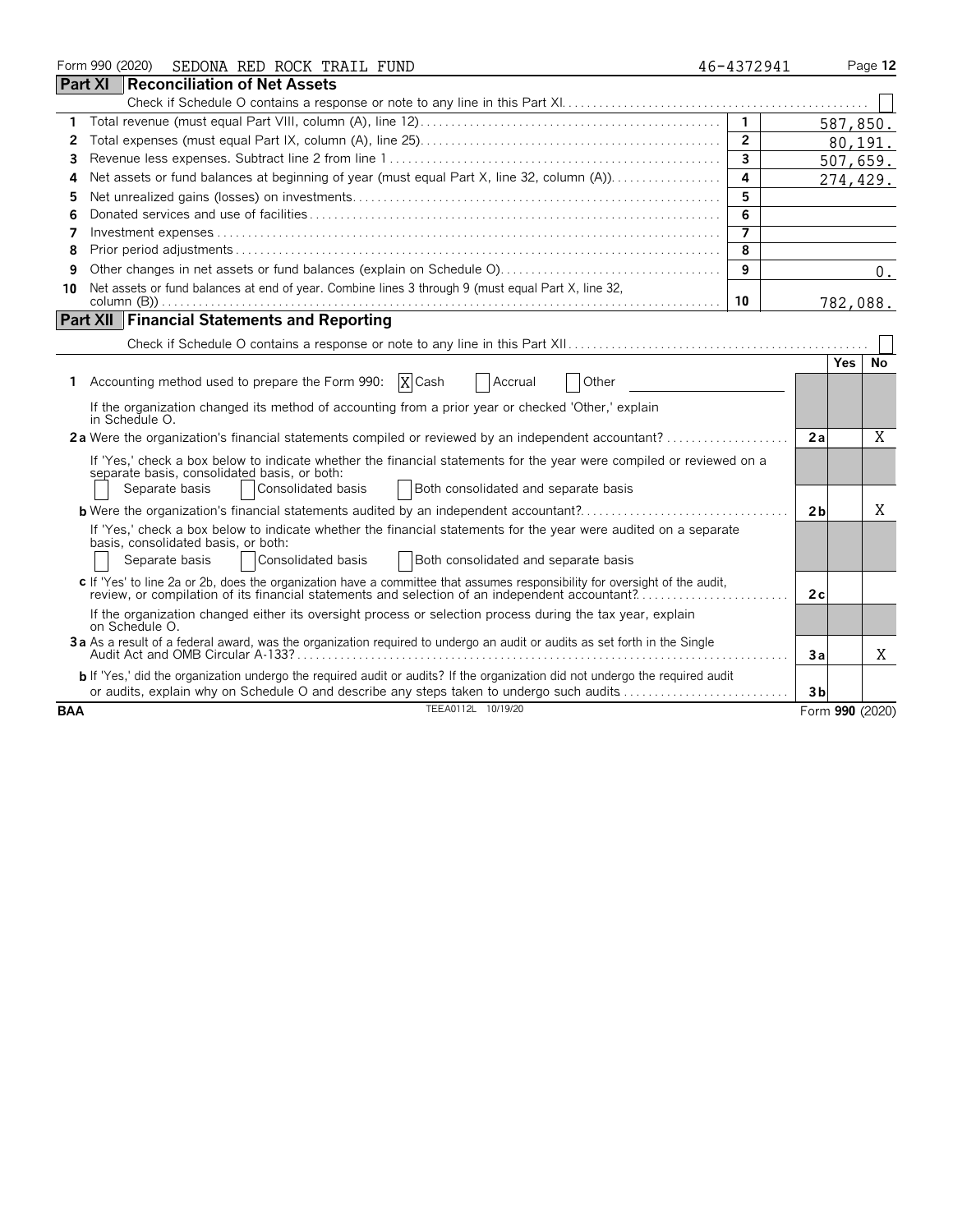| <b>SCHEDULE A</b>    |  |  |
|----------------------|--|--|
| (Form 990 or 990-FZ) |  |  |

# Public Charity Status and Public Support<br>
Complete if the organization is a section 501(c)(3) organization or a section

**COMPOSCHEDULE A**<br>(Form 990 or 990-EZ) Complete if the organization is a section 501(c)(3) organization or a section<br>4947(a)(1) nonexempt charitable trust.

► Attach to Form 990 or Form 990-EZ.<br>Department of the Treasury and the Treasury and the Treasury and the Treasury and the Treasury

| 2020                                |  |
|-------------------------------------|--|
| <b>Open to Public</b><br>Inspection |  |

| Go to www.irs.gov/Form990 for instructions and the latest information.<br><b>IIISPECUOII</b><br>Internal Revenue Service |                                                                                                                                                                            |                                    |                                          |                                                                          |                                                                                                                                                                                                                                                                                                                                                                                                    |                   |                                                   |                                                      |                                                    |
|--------------------------------------------------------------------------------------------------------------------------|----------------------------------------------------------------------------------------------------------------------------------------------------------------------------|------------------------------------|------------------------------------------|--------------------------------------------------------------------------|----------------------------------------------------------------------------------------------------------------------------------------------------------------------------------------------------------------------------------------------------------------------------------------------------------------------------------------------------------------------------------------------------|-------------------|---------------------------------------------------|------------------------------------------------------|----------------------------------------------------|
|                                                                                                                          |                                                                                                                                                                            | Name of the organization           |                                          |                                                                          |                                                                                                                                                                                                                                                                                                                                                                                                    |                   |                                                   | <b>Employer identification number</b>                |                                                    |
|                                                                                                                          |                                                                                                                                                                            |                                    | SEDONA RED ROCK TRAIL FUND               |                                                                          |                                                                                                                                                                                                                                                                                                                                                                                                    |                   |                                                   | 46-4372941                                           |                                                    |
|                                                                                                                          |                                                                                                                                                                            |                                    |                                          |                                                                          | <b>Part I</b> Reason for Public Charity Status. (All organizations must complete this part.) See instructions.                                                                                                                                                                                                                                                                                     |                   |                                                   |                                                      |                                                    |
|                                                                                                                          |                                                                                                                                                                            |                                    |                                          |                                                                          | The organization is not a private foundation because it is: (For lines 1 through 12, check only one box.)                                                                                                                                                                                                                                                                                          |                   |                                                   |                                                      |                                                    |
| 1                                                                                                                        |                                                                                                                                                                            |                                    |                                          |                                                                          | A church, convention of churches, or association of churches described in section 170(b)(1)(A)(i).                                                                                                                                                                                                                                                                                                 |                   |                                                   |                                                      |                                                    |
| 2                                                                                                                        |                                                                                                                                                                            |                                    |                                          |                                                                          | A school described in section 170(b)(1)(A)(ii). (Attach Schedule E (Form 990 or 990-EZ).)                                                                                                                                                                                                                                                                                                          |                   |                                                   |                                                      |                                                    |
| 3                                                                                                                        |                                                                                                                                                                            |                                    |                                          |                                                                          | A hospital or a cooperative hospital service organization described in section 170(b)(1)(A)(iii).                                                                                                                                                                                                                                                                                                  |                   |                                                   |                                                      |                                                    |
| 4                                                                                                                        | A medical research organization operated in conjunction with a hospital described in section 170(b)(1)(A)(iii). Enter the hospital's<br>name, city, and state:             |                                    |                                          |                                                                          |                                                                                                                                                                                                                                                                                                                                                                                                    |                   |                                                   |                                                      |                                                    |
| 5                                                                                                                        | An organization operated for the benefit of a college or university owned or operated by a governmental unit described in<br>section 170(b)(1)(A)(iv). (Complete Part II.) |                                    |                                          |                                                                          |                                                                                                                                                                                                                                                                                                                                                                                                    |                   |                                                   |                                                      |                                                    |
| 6                                                                                                                        |                                                                                                                                                                            |                                    |                                          |                                                                          | A federal, state, or local government or governmental unit described in section 170(b)(1)(A)(v).                                                                                                                                                                                                                                                                                                   |                   |                                                   |                                                      |                                                    |
| 7                                                                                                                        | Χ                                                                                                                                                                          |                                    |                                          | in section 170(b)(1)(A)(vi). (Complete Part II.)                         | An organization that normally receives a substantial part of its support from a governmental unit or from the general public described                                                                                                                                                                                                                                                             |                   |                                                   |                                                      |                                                    |
| 8                                                                                                                        |                                                                                                                                                                            |                                    |                                          |                                                                          | A community trust described in section 170(b)(1)(A)(vi). (Complete Part II.)                                                                                                                                                                                                                                                                                                                       |                   |                                                   |                                                      |                                                    |
| 9                                                                                                                        |                                                                                                                                                                            | university:                        |                                          |                                                                          | An agricultural research organization described in section 170(b)(1)(A)(ix) operated in conjunction with a land-grant college<br>or university or a non-land-grant college of agriculture (see instructions). Enter the name, city, and state of the college or                                                                                                                                    |                   |                                                   |                                                      |                                                    |
| 10                                                                                                                       |                                                                                                                                                                            |                                    |                                          | June 30, 1975. See section 509(a)(2). (Complete Part III.)               | An organization that normally receives (1) more than 33-1/3% of its support from contributions, membership fees, and gross receipts from activities related to its exempt functions, subject to certain exceptions; and (2) no<br>investment income and unrelated business taxable income (less section 511 tax) from businesses acquired by the organization after                                |                   |                                                   |                                                      |                                                    |
| 11                                                                                                                       |                                                                                                                                                                            |                                    |                                          |                                                                          | An organization organized and operated exclusively to test for public safety. See section 509(a)(4).                                                                                                                                                                                                                                                                                               |                   |                                                   |                                                      |                                                    |
| 12                                                                                                                       |                                                                                                                                                                            |                                    |                                          |                                                                          | An organization organized and operated exclusively for the benefit of, to perform the functions of, or to carry out the purposes of one<br>or more publicly supported organizations described in section 509(a)(1) or section 509(a)(2). See section 509(a)(3). Check the box in<br>lines 12a through 12d that describes the type of supporting organization and complete lines 12e, 12f, and 12g. |                   |                                                   |                                                      |                                                    |
| а                                                                                                                        |                                                                                                                                                                            |                                    | complete Part IV, Sections A and B.      |                                                                          | Type I. A supporting organization operated, supervised, or controlled by its supported organization(s), typically by giving the supported<br>organization(s) the power to regularly appoint or elect a majority of the directors or trustees of the supporting organization. You must                                                                                                              |                   |                                                   |                                                      |                                                    |
| b                                                                                                                        |                                                                                                                                                                            |                                    | must complete Part IV, Sections A and C. |                                                                          | Type II. A supporting organization supervised or controlled in connection with its supported organization(s), by having control or<br>management of the supporting organization vested in the same persons that control or manage the supported organization(s). You                                                                                                                               |                   |                                                   |                                                      |                                                    |
| С                                                                                                                        |                                                                                                                                                                            |                                    |                                          |                                                                          | Type III functionally integrated. A supporting organization operated in connection with, and functionally integrated with, its supported organization(s) (see instructions). You must complete Part IV, Sections A, D, and E.                                                                                                                                                                      |                   |                                                   |                                                      |                                                    |
| d                                                                                                                        |                                                                                                                                                                            |                                    |                                          |                                                                          | Type III non-functionally integrated. A supporting organization operated in connection with its supported organization(s) that is not<br>functionally integrated. The organization generally must satisfy a distribution requirement and an attentiveness requirement (see<br>instructions). You must complete Part IV, Sections A and D, and Part V.                                              |                   |                                                   |                                                      |                                                    |
| е                                                                                                                        |                                                                                                                                                                            |                                    |                                          |                                                                          | Check this box if the organization received a written determination from the IRS that it is a Type I, Type II, Type III functionally<br>integrated, or Type III non-functionally integrated supporting organization.                                                                                                                                                                               |                   |                                                   |                                                      |                                                    |
|                                                                                                                          |                                                                                                                                                                            |                                    |                                          |                                                                          |                                                                                                                                                                                                                                                                                                                                                                                                    |                   |                                                   |                                                      |                                                    |
|                                                                                                                          |                                                                                                                                                                            |                                    |                                          | g Provide the following information about the supported organization(s). |                                                                                                                                                                                                                                                                                                                                                                                                    |                   |                                                   |                                                      |                                                    |
|                                                                                                                          |                                                                                                                                                                            | (i) Name of supported organization |                                          | (ii) EIN                                                                 | (iii) Type of organization<br>(described on lines 1-10<br>above (see instructions))                                                                                                                                                                                                                                                                                                                | in your governing | $(iv)$ is the<br>organization listed<br>document? | (v) Amount of monetary<br>support (see instructions) | (vi) Amount of other<br>support (see instructions) |
|                                                                                                                          |                                                                                                                                                                            |                                    |                                          |                                                                          |                                                                                                                                                                                                                                                                                                                                                                                                    | Yes               | No                                                |                                                      |                                                    |
| (A)                                                                                                                      |                                                                                                                                                                            |                                    |                                          |                                                                          |                                                                                                                                                                                                                                                                                                                                                                                                    |                   |                                                   |                                                      |                                                    |
|                                                                                                                          |                                                                                                                                                                            |                                    |                                          |                                                                          |                                                                                                                                                                                                                                                                                                                                                                                                    |                   |                                                   |                                                      |                                                    |
| (B)                                                                                                                      |                                                                                                                                                                            |                                    |                                          |                                                                          |                                                                                                                                                                                                                                                                                                                                                                                                    |                   |                                                   |                                                      |                                                    |
| (C)                                                                                                                      |                                                                                                                                                                            |                                    |                                          |                                                                          |                                                                                                                                                                                                                                                                                                                                                                                                    |                   |                                                   |                                                      |                                                    |
| (D)                                                                                                                      |                                                                                                                                                                            |                                    |                                          |                                                                          |                                                                                                                                                                                                                                                                                                                                                                                                    |                   |                                                   |                                                      |                                                    |
| (E)                                                                                                                      |                                                                                                                                                                            |                                    |                                          |                                                                          |                                                                                                                                                                                                                                                                                                                                                                                                    |                   |                                                   |                                                      |                                                    |
| Total                                                                                                                    |                                                                                                                                                                            |                                    |                                          |                                                                          |                                                                                                                                                                                                                                                                                                                                                                                                    |                   |                                                   |                                                      |                                                    |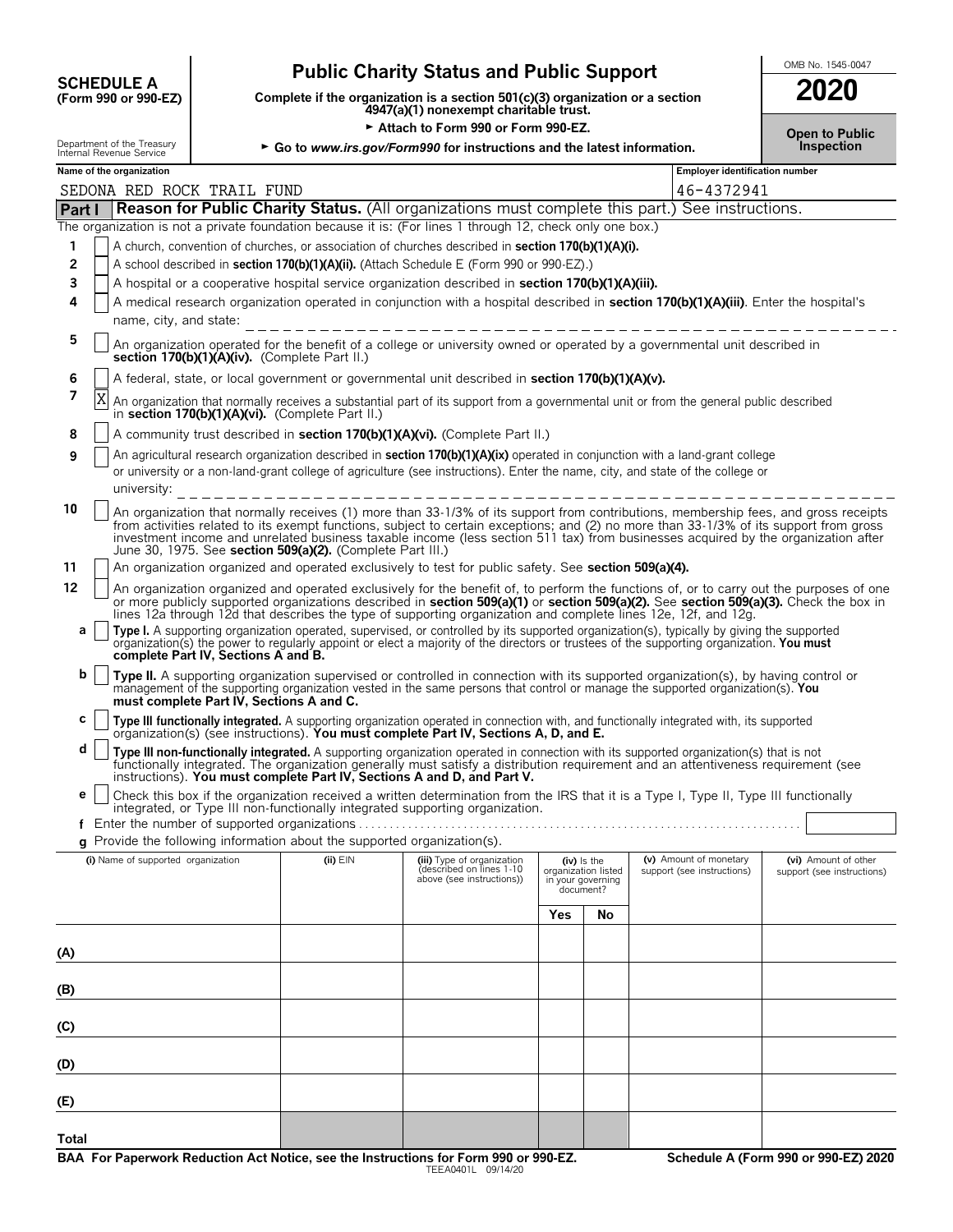**Part II Support Schedule for Organizations Described in Sections 170(b)(1)(A)(iv) and 170(b)(1)(A)(vi)** (Complete only if you checked the box on line 5, 7, or 8 of Part I or if the organization failed to qualify under Part III. If the organization fails to qualify under the tests listed below, please complete Part III.)

|    | <b>Section A. Public Support</b>                                                                                                                                                                                                                                                                                                                                               |          |            |            |            |                   |                    |  |  |  |
|----|--------------------------------------------------------------------------------------------------------------------------------------------------------------------------------------------------------------------------------------------------------------------------------------------------------------------------------------------------------------------------------|----------|------------|------------|------------|-------------------|--------------------|--|--|--|
|    | Calendar year (or fiscal year<br>beginning in) $\rightarrow$                                                                                                                                                                                                                                                                                                                   | (a) 2016 | $(b)$ 2017 | $(c)$ 2018 | $(d)$ 2019 | (e) 2020          | (f) Total          |  |  |  |
|    | 1 Gifts, grants, contributions, and<br>membership fees received. (Do not<br>include any 'unusual grants.').                                                                                                                                                                                                                                                                    | 100,246. | 159,711.   | 338,239.   | 265,230.   | 525,673.          | 1,389,099.         |  |  |  |
|    | 2 Tax revenues levied for the<br>organization's benefit and<br>either paid to or expended<br>on its behalf                                                                                                                                                                                                                                                                     |          |            |            |            |                   | 0.                 |  |  |  |
|    | 3 The value of services or<br>facilities furnished by a<br>governmental unit to the<br>organization without charge                                                                                                                                                                                                                                                             |          |            |            |            |                   | 0.                 |  |  |  |
| 5  | Total. Add lines 1 through 3<br>The portion of total<br>contributions by each person<br>(other than a governmental<br>unit or publicly supported<br>organization) included on line 1<br>that exceeds 2% of the amount<br>shown on line 11, column (f)                                                                                                                          | 100,246. | 159,711.   | 338,239.   | 265,230.   | 525,673.          | 1,389,099.<br>0.   |  |  |  |
|    | 6 Public support. Subtract line 5<br>from line $4$                                                                                                                                                                                                                                                                                                                             |          |            |            |            |                   | 1,389,099.         |  |  |  |
|    | <b>Section B. Total Support</b>                                                                                                                                                                                                                                                                                                                                                |          |            |            |            |                   |                    |  |  |  |
|    | Calendar year (or fiscal year<br>beginning in) $\rightarrow$                                                                                                                                                                                                                                                                                                                   | (a) 2016 | (b) $2017$ | $(c)$ 2018 | $(d)$ 2019 | (e) 2020          | (f) Total          |  |  |  |
|    | <b>7</b> Amounts from line $4 \dots 1$                                                                                                                                                                                                                                                                                                                                         | 100,246. | 159,711.   | 338,239.   | 265,230.   | 525,673.          | 1,389,099.         |  |  |  |
| 8  | Gross income from interest,<br>dividends, payments received<br>on securities loans, rents,<br>royalties, and income from<br>similar sources                                                                                                                                                                                                                                    |          |            |            | 2,642.     | 62,177.           | 64,819.            |  |  |  |
| 9  | Net income from unrelated<br>business activities, whether or<br>not the business is regularly<br>carried on                                                                                                                                                                                                                                                                    |          |            |            |            |                   | $0$ .              |  |  |  |
| 10 | Other income. Do not include<br>gain or loss from the sale of<br>capital assets (Explain in                                                                                                                                                                                                                                                                                    |          |            |            |            |                   | $0$ .              |  |  |  |
|    | 11 Total support. Add lines 7<br>through $10$                                                                                                                                                                                                                                                                                                                                  |          |            |            |            |                   | 1,453,918.         |  |  |  |
|    | 12 Gross receipts from related activities, etc. (see instructions)                                                                                                                                                                                                                                                                                                             |          |            |            |            | $12 \overline{ }$ | $\boldsymbol{0}$ . |  |  |  |
|    | 13 First 5 years. If the Form 990 is for the organization's first, second, third, fourth, or fifth tax year as a section 501(c)(3)                                                                                                                                                                                                                                             |          |            |            |            |                   |                    |  |  |  |
|    | <b>Section C. Computation of Public Support Percentage</b>                                                                                                                                                                                                                                                                                                                     |          |            |            |            |                   |                    |  |  |  |
|    |                                                                                                                                                                                                                                                                                                                                                                                |          |            |            |            |                   | 95.54 %            |  |  |  |
|    | - 15<br>99.73%                                                                                                                                                                                                                                                                                                                                                                 |          |            |            |            |                   |                    |  |  |  |
|    | 16a 33-1/3% support test-2020. If the organization did not check the box on line 13, and line 14 is 33-1/3% or more, check this box<br>and stop here. The organization qualifies as a publicly supported organization.                                                                                                                                                         |          |            |            |            |                   |                    |  |  |  |
|    | <b>b</b> 33-1/3% support test-2019. If the organization did not check a box on line 13 or 16a, and line 15 is 33-1/3% or more, check this box                                                                                                                                                                                                                                  |          |            |            |            |                   |                    |  |  |  |
|    | 17a 10%-facts-and-circumstances test-2020. If the organization did not check a box on line 13, 16a, or 16b, and line 14 is 10%<br>or more, and if the organization meets the facts-and-circumstances test, check this box and stop here. Explain in Part VI how<br>the organization meets the facts-and-circumstances test. The organization qualifies as a publicl            |          |            |            |            |                   |                    |  |  |  |
|    | <b>b 10%-facts-and-circumstances test-2019.</b> If the organization did not check a box on line 13, 16a, 16b, or 17a, and line 15 is 10%<br>or more, and if the organization meets the facts-and-circumstances test, check this box and <b>stop here.</b> Explain in Part VI how the organization meets the 'facts-and-circumstances' test. The organization qualifies as a pu |          |            |            |            |                   |                    |  |  |  |
|    | 18 Private foundation. If the organization did not check a box on line 13, 16a, 16b, 17a, or 17b, check this box and see instructions                                                                                                                                                                                                                                          |          |            |            |            |                   |                    |  |  |  |

**BAA Schedule A (Form 990 or 990-EZ) 2020**

|  |  |  |  |  |  |  |  | $\mathbf{r} = \mathbf{r}$ , and $\mathbf{r} = \mathbf{r}$ , and $\mathbf{r} = \mathbf{r}$ , and $\mathbf{r} = \mathbf{r}$ , and $\mathbf{r} = \mathbf{r}$ |            |  |
|--|--|--|--|--|--|--|--|-----------------------------------------------------------------------------------------------------------------------------------------------------------|------------|--|
|  |  |  |  |  |  |  |  |                                                                                                                                                           | 46-4372941 |  |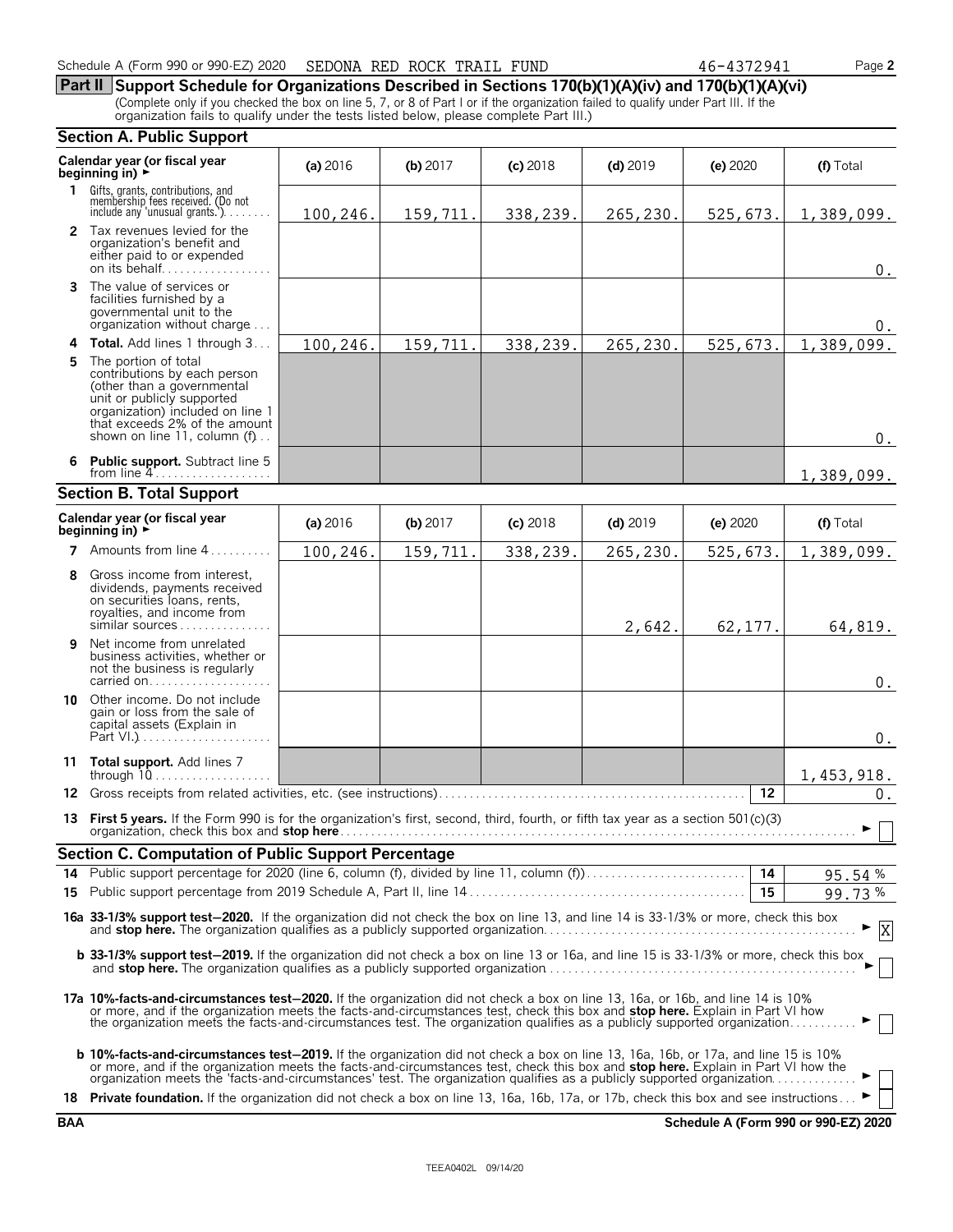#### **Part III Support Schedule for Organizations Described in Section 509(a)(2)**

(Complete only if you checked the box on line 10 of Part I or if the organization failed to qualify under Part II. If the organization fails to qualify under the tests listed below, please complete Part II.)

|            | <b>Section A. Public Support</b>                                                                                                                                                                                                                                              |          |                    |            |            |          |                                      |
|------------|-------------------------------------------------------------------------------------------------------------------------------------------------------------------------------------------------------------------------------------------------------------------------------|----------|--------------------|------------|------------|----------|--------------------------------------|
|            | Calendar year (or fiscal year beginning in) ►                                                                                                                                                                                                                                 | (a) 2016 | (b) $2017$         | $(c)$ 2018 | $(d)$ 2019 | (e) 2020 | (f) Total                            |
|            | 1 Gifts, grants, contributions,<br>and membership fees<br>received. (Do not include<br>any 'unusual grants.')                                                                                                                                                                 |          |                    |            |            |          |                                      |
|            | 2 Gross receipts from admissions,<br>merchandise sold or services<br>performed, or facilities<br>furnished in any activity that is<br>related to the organization's<br>$tax\text{-}exempt$ purpose                                                                            |          |                    |            |            |          |                                      |
| 3.         | Gross receipts from activities<br>that are not an unrelated trade<br>or business under section 513.                                                                                                                                                                           |          |                    |            |            |          |                                      |
| 4          | Tax revenues levied for the<br>organization's benefit and<br>either paid to or expended on                                                                                                                                                                                    |          |                    |            |            |          |                                      |
| 5.         | The value of services or<br>facilities furnished by a<br>governmental unit to the<br>organization without charge                                                                                                                                                              |          |                    |            |            |          |                                      |
| 6          | <b>Total.</b> Add lines 1 through 5<br><b>7a</b> Amounts included on lines 1,<br>2, and 3 received from<br>disqualified persons                                                                                                                                               |          |                    |            |            |          |                                      |
|            | <b>b</b> Amounts included on lines 2<br>and 3 received from other than<br>disqualified persons that<br>exceed the greater of \$5,000 or<br>1% of the amount on line 13                                                                                                        |          |                    |            |            |          |                                      |
|            | c Add lines $7a$ and $7b$                                                                                                                                                                                                                                                     |          |                    |            |            |          |                                      |
|            | <b>Public support.</b> (Subtract line                                                                                                                                                                                                                                         |          |                    |            |            |          |                                      |
|            | <b>Section B. Total Support</b>                                                                                                                                                                                                                                               |          |                    |            |            |          |                                      |
|            | Calendar year (or fiscal year beginning in) $\blacktriangleright$                                                                                                                                                                                                             | (a) 2016 | (b) 2017           | $(c)$ 2018 | $(d)$ 2019 | (e) 2020 | (f) Total                            |
| 9.         | Amounts from line 6                                                                                                                                                                                                                                                           |          |                    |            |            |          |                                      |
|            | <b>10a</b> Gross income from interest, dividends,<br>payments received on securities loans,<br>rents, royalties, and income from<br><b>b</b> Unrelated business taxable<br>income (less section 511<br>taxes) from businesses                                                 |          |                    |            |            |          |                                      |
|            | acquired after June 30, 1975                                                                                                                                                                                                                                                  |          |                    |            |            |          |                                      |
| 11         | c Add lines 10a and $10b$<br>Net income from unrelated business<br>activities not included in line 10b,<br>whether or not the business is<br>regularly carried on $\dots\dots\dots\dots$                                                                                      |          |                    |            |            |          |                                      |
|            | 12 Other income. Do not include<br>gain or loss from the sale of<br>capital assets (Explain in                                                                                                                                                                                |          |                    |            |            |          |                                      |
|            | 13 Total support. (Add lines 9,<br>10c, 11, and $12$                                                                                                                                                                                                                          |          |                    |            |            |          |                                      |
|            | 14 First 5 years. If the Form 990 is for the organization's first, second, third, fourth, or fifth tax year as a section 501(c)(3)<br>organization, check this box and stop here                                                                                              |          |                    |            |            |          |                                      |
|            | <b>Section C. Computation of Public Support Percentage</b>                                                                                                                                                                                                                    |          |                    |            |            |          |                                      |
|            | 15 Public support percentage for 2020 (line 8, column (f), divided by line 13, column (f)                                                                                                                                                                                     |          |                    |            |            | 15       | န့                                   |
|            |                                                                                                                                                                                                                                                                               |          |                    |            |            | 16       | ०१०                                  |
|            | Section D. Computation of Investment Income Percentage                                                                                                                                                                                                                        |          |                    |            |            |          |                                      |
| 17         |                                                                                                                                                                                                                                                                               |          |                    |            |            | 17       | %                                    |
| 18         |                                                                                                                                                                                                                                                                               |          |                    |            |            | 18       | ०७                                   |
|            | 19a 33-1/3% support tests-2020. If the organization did not check the box on line 14, and line 15 is more than 33-1/3%, and line 17<br>is not more than 33-1/3%, check this box and stop here. The organization qualifies as a publicly supported organization                |          |                    |            |            |          |                                      |
|            | <b>b</b> 33-1/3% support tests-2019. If the organization did not check a box on line 14 or line 19a, and line 16 is more than 33-1/3%, and<br>line 18 is not more than 33-1/3%, check this box and stop here. The organization qualifies as a publicly supported organization |          |                    |            |            |          |                                      |
| 20         | Private foundation. If the organization did not check a box on line 14, 19a, or 19b, check this box and see instructions.                                                                                                                                                     |          |                    |            |            |          |                                      |
| <b>BAA</b> |                                                                                                                                                                                                                                                                               |          | TEEA0403L 09/14/20 |            |            |          | Schedule A (Form 990 or 990-EZ) 2020 |
|            |                                                                                                                                                                                                                                                                               |          |                    |            |            |          |                                      |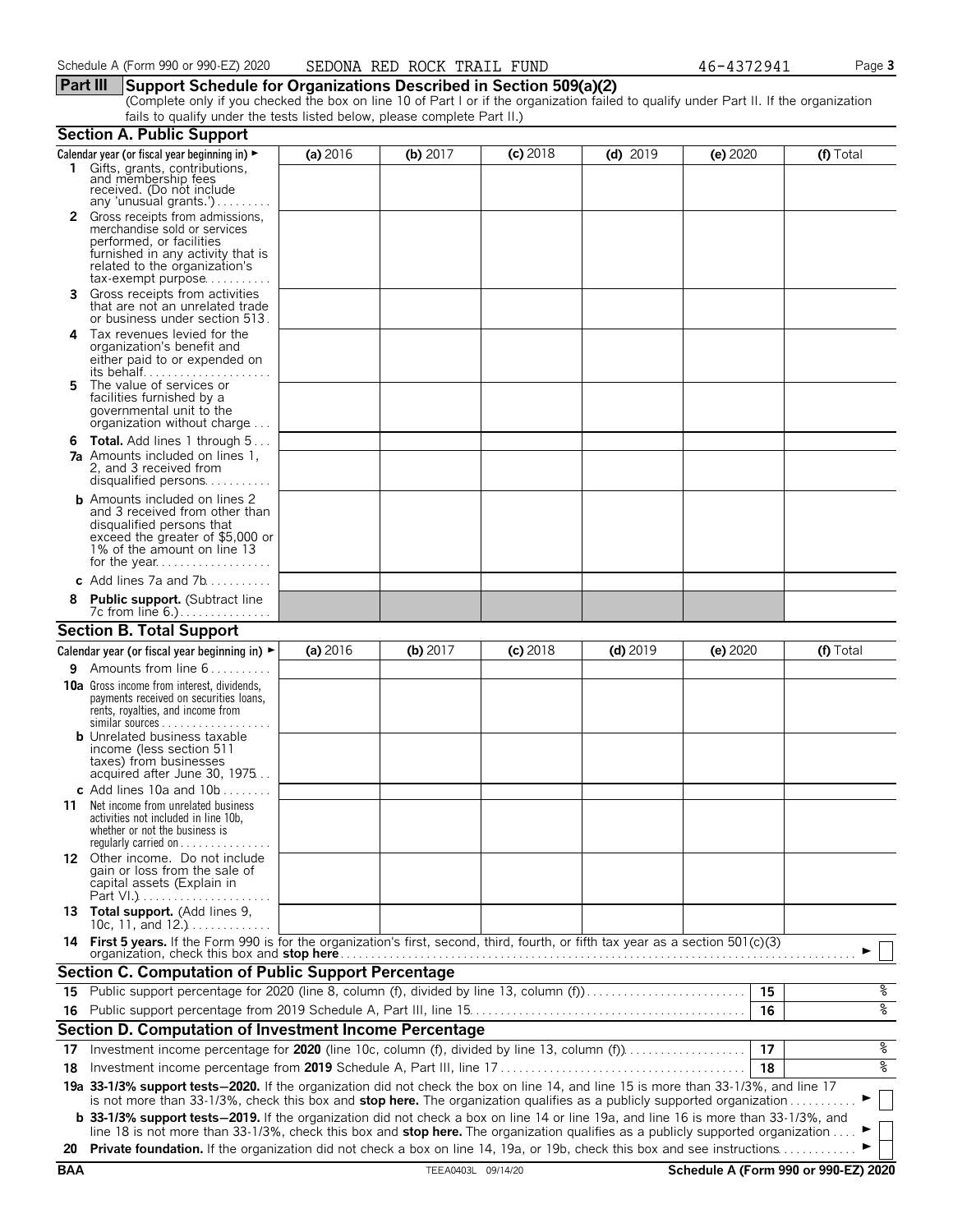#### **Part IV Supporting Organizations**

(Complete only if you checked a box in line 12 on Part I. If you checked box 12a, Part I, complete Sections A and B. If you checked box 12b, Part I, complete Sections A and C. If you checked box 12c, Part I, complete Sections A, D, and E. If you checked box 12d, Part I, complete Sections A and D, and complete Part V.)

#### **Section A. All Supporting Organizations**

|   |                                                                                                                                                                                                                                                                                                                                                                                                                                                                                                                                              |                 | <b>Yes</b> | No |
|---|----------------------------------------------------------------------------------------------------------------------------------------------------------------------------------------------------------------------------------------------------------------------------------------------------------------------------------------------------------------------------------------------------------------------------------------------------------------------------------------------------------------------------------------------|-----------------|------------|----|
|   | 1 Are all of the organization's supported organizations listed by name in the organization's governing documents?<br>If 'No,' describe in Part VI how the supported organizations are designated. If designated by class or purpose, describe<br>the designation. If historic and continuing relationship, explain.                                                                                                                                                                                                                          | 1               |            |    |
|   | 2 Did the organization have any supported organization that does not have an IRS determination of status under section<br>509(a)(1) or (2)? If 'Yes,' explain in Part VI how the organization determined that the supported organization was<br>described in section $509(a)(1)$ or (2).                                                                                                                                                                                                                                                     | $\overline{2}$  |            |    |
|   | 3a Did the organization have a supported organization described in section 501(c)(4), (5), or (6)? If 'Yes,' answer lines 3b<br>and 3c below.                                                                                                                                                                                                                                                                                                                                                                                                | За              |            |    |
|   | <b>b</b> Did the organization confirm that each supported organization qualified under section 501(c)(4), (5), or (6) and<br>satisfied the public support tests under section 509(a)(2)? If 'Yes,' describe in Part VI when and how the organization<br>made the determination.                                                                                                                                                                                                                                                              | 3 <sub>b</sub>  |            |    |
|   | c Did the organization ensure that all support to such organizations was used exclusively for section $170(c)(2)(B)$<br>purposes? If 'Yes,' explain in <b>Part VI</b> what controls the organization put in place to ensure such use.                                                                                                                                                                                                                                                                                                        | 3c              |            |    |
|   | 4a Was any supported organization not organized in the United States ('foreign supported organization')? If 'Yes' and<br>if you checked box 12a or 12b in Part I, answer lines 4b and 4c below.                                                                                                                                                                                                                                                                                                                                              | 4a              |            |    |
|   | <b>b</b> Did the organization have ultimate control and discretion in deciding whether to make grants to the foreign supported<br>organization? If 'Yes,' describe in Part VI how the organization had such control and discretion despite being controlled<br>or supervised by or in connection with its supported organizations.                                                                                                                                                                                                           | 4b              |            |    |
|   | c Did the organization support any foreign supported organization that does not have an IRS determination under<br>sections 501(c)(3) and 509(a)(1) or (2)? If 'Yes,' explain in <b>Part VI</b> what controls the organization used to ensure that<br>all support to the foreign supported organization was used exclusively for section $170(c)(2)(B)$ purposes.                                                                                                                                                                            | 4с              |            |    |
|   | 5a Did the organization add, substitute, or remove any supported organizations during the tax year? If 'Yes,' answer lines<br>5b and 5c below (if applicable). Also, provide detail in Part VI, including (i) the names and EIN numbers of the<br>supported organizations added, substituted, or removed; (ii) the reasons for each such action; (iii) the<br>authority under the organization's organizing document authorizing such action; and (iv) how the action was<br>accomplished (such as by amendment to the organizing document). | 5a              |            |    |
|   | <b>b Type I or Type II only.</b> Was any added or substituted supported organization part of a class already designated in the<br>organization's organizing document?                                                                                                                                                                                                                                                                                                                                                                        | 5 <sub>b</sub>  |            |    |
|   | c Substitutions only. Was the substitution the result of an event beyond the organization's control?                                                                                                                                                                                                                                                                                                                                                                                                                                         | 5с              |            |    |
|   | 6 Did the organization provide support (whether in the form of grants or the provision of services or facilities) to<br>anyone other than (i) its supported organizations, (ii) individuals that are part of the charitable class benefited by one<br>or more of its supported organizations, or (iii) other supporting organizations that also support or benefit one or more of<br>the filing organization's supported organizations? If 'Yes,' provide detail in Part VI.                                                                 | 6               |            |    |
|   | 7 Did the organization provide a grant, loan, compensation, or other similar payment to a substantial contributor<br>(as defined in section $4958(c)(3)(C)$ ), a family member of a substantial contributor, or a 35% controlled entity with<br>regard to a substantial contributor? If 'Yes,' complete Part I of Schedule L (Form 990 or 990-EZ).                                                                                                                                                                                           | 7               |            |    |
| 8 | Did the organization make a loan to a disqualified person (as defined in section 4958) not described in line 7? If 'Yes,'<br>complete Part I of Schedule L (Form 990 or 990-EZ).                                                                                                                                                                                                                                                                                                                                                             | R               |            |    |
|   | 9a Was the organization controlled directly or indirectly at any time during the tax year by one or more disqualified persons,<br>as defined in section 4946 (other than foundation managers and organizations described in section 509(a)(1) or (2))?<br>If 'Yes,' provide detail in Part VI.                                                                                                                                                                                                                                               | 9а              |            |    |
|   | <b>b</b> Did one or more disqualified persons (as defined in line 9a) hold a controlling interest in any entity in which the<br>supporting organization had an interest? If 'Yes,' provide detail in Part VI.                                                                                                                                                                                                                                                                                                                                | 9b              |            |    |
|   | c Did a disqualified person (as defined in line 9a) have an ownership interest in, or derive any personal benefit from,<br>assets in which the supporting organization also had an interest? If 'Yes,' provide detail in Part VI.                                                                                                                                                                                                                                                                                                            | 9c              |            |    |
|   | 10a Was the organization subject to the excess business holdings rules of section 4943 because of section 4943(f) (regarding<br>certain Type II supporting organizations, and all Type III non-functionally integrated supporting organizations)? If 'Yes,'<br>answer line 10b below.                                                                                                                                                                                                                                                        | 10a             |            |    |
|   | <b>b</b> Did the organization have any excess business holdings in the tax year? (Use Schedule C, Form 4720, to determine<br>whether the organization had excess business holdings.).                                                                                                                                                                                                                                                                                                                                                        | 10 <sub>b</sub> |            |    |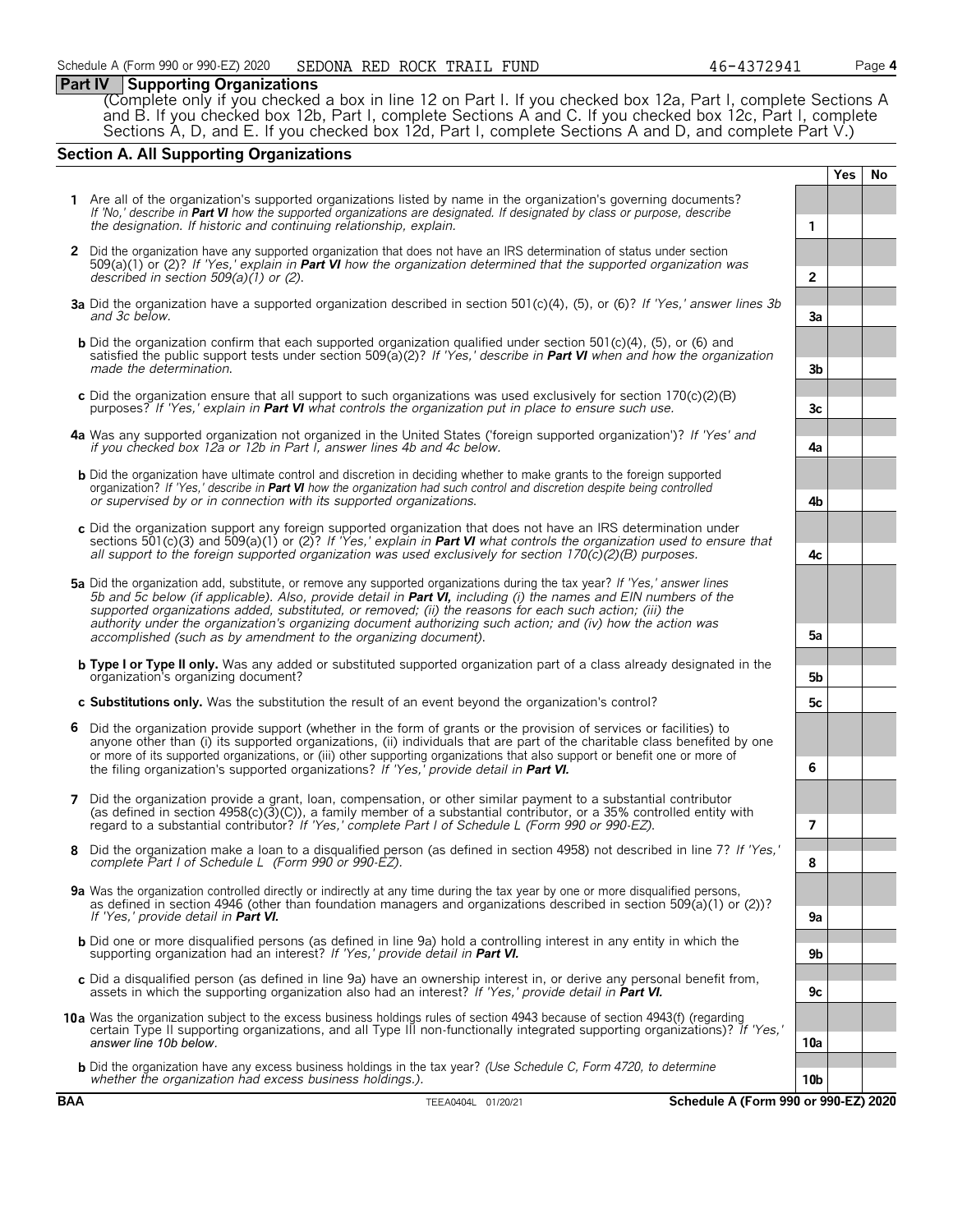| Part IV | $\blacksquare$ supporting Organizations (continued)                                                                                            |      |  |
|---------|------------------------------------------------------------------------------------------------------------------------------------------------|------|--|
|         |                                                                                                                                                | res/ |  |
| 11      | Has the organization accepted a gift or contribution from any of the following persons?                                                        |      |  |
|         | a A person who directly or indirectly controls, either alone or together with persons described in lines 11b and 11c below,                    |      |  |
|         | the governing body of a supported organization?<br>11a                                                                                         |      |  |
|         | <b>b</b> A family member of a person described in line 11a above?<br>11 <sub>b</sub>                                                           |      |  |
|         | 11c<br>C A 35% controlled entity of a person described in line 11a or 11b above? If 'Yes' to line 11a, 11b, or 11c, provide detail in Part VI. |      |  |
| -       | . .<br>.                                                                                                                                       |      |  |

#### **Section B. Type I Supporting Organizations**

 $\mathbf{P}$  **P**  $\mathbf{P}$  **Supporting Organizations** 

- **1** Did the governing body, members of the governing body, officers acting in their official capacity, or membership of one or more supported organizations have the power to regularly appoint or elect at least a majority of the organization's officers, directors, or trustees at all times during the tax year? *If 'No,' describe in Part VI how the supported organization(s) effectively operated, supervised, or controlled the organization's activities. If the organization had more than one supported organization, describe how the powers to appoint and/or remove officers, directors, or trustees were allocated among the supported organizations and what conditions or restrictions, if any, applied to such powers* **<sup>1</sup>** *during the tax* year.
- **2** Did the organization operate for the benefit of any supported organization other than the supported organization(s) that operated, supervised, or controlled the supporting organization? *If 'Yes,' explain in Part VI how providing such benefit carried out the purposes of the supported organization(s) that operated, supervised, or controlled the supporting organization.* **2**

#### **Section C. Type II Supporting Organizations**

**Yes No 1** Were a majority of the organization's directors or trustees during the tax year also a majority of the directors or trustees of each of the organization's supported organization(s)? *If 'No,' describe in Part VI how control or management of the supporting organization was vested in the same persons that controlled or managed the supported organization(s).* **1**

#### **Section D. All Type III Supporting Organizations**

|                                                                                                                                                                                                                                                                                                                                                                                       |  | ∕e< |  |  |
|---------------------------------------------------------------------------------------------------------------------------------------------------------------------------------------------------------------------------------------------------------------------------------------------------------------------------------------------------------------------------------------|--|-----|--|--|
| 1 Did the organization provide to each of its supported organizations, by the last day of the fifth month of the<br>organization's tax year, (i) a written notice describing the type and amount of support provided during the prior tax<br>year, (ii) a copy of the Form 990 that was most recently filed as of the date of notification, and (iii) copies of the                   |  |     |  |  |
| organization's governing documents in effect on the date of notification, to the extent not previously provided?                                                                                                                                                                                                                                                                      |  |     |  |  |
| 2 Were any of the organization's officers, directors, or trustees either (i) appointed or elected by the supported organization(s) or (ii) serving on the governing body of a supported organization? If 'No,' explain in Part                                                                                                                                                        |  |     |  |  |
|                                                                                                                                                                                                                                                                                                                                                                                       |  |     |  |  |
| 3 By reason of the relationship described in line 2, above, did the organization's supported organizations have a significant<br>voice in the organization's investment policies and in directing the use of the organization's income or assets at<br>all times during the tax year? If 'Yes,' describe in <b>Part VI</b> the role the organization's supported organizations played |  |     |  |  |
| in this regard.                                                                                                                                                                                                                                                                                                                                                                       |  |     |  |  |

#### **Section E. Type III Functionally Integrated Supporting Organizations**

- **1** *Check the box next to the method that the organization used to satisfy the Integral Part Test during the year (see instructions).*
- **a** The organization satisfied the Activities Test. *Complete line 2 below.*
- **b** The organization is the parent of each of its supported organizations. *Complete line 3 below.*
- **c** The organization supported a governmental entity. *Describe in Part VI how you supported a governmental entity (see instructions).*

#### **2** Activities Test. *Answer lines 2a and 2b below.* **Yes No**

- **a** Did substantially all of the organization's activities during the tax year directly further the exempt purposes of the supported organization(s) to which the organization was responsive? *If 'Yes,' then in Part VI identify those supported organizations and explain how these activities directly furthered their exempt purposes, how the organization was responsive to those supported organizations, and how the organization determined that these activities constituted substantially all of its activities.* **2a**
- **b** Did the activities described in line 2a, above, constitute activities that, but for the organization's involvement, one or more of the organization's supported organization(s) would have been engaged in? *If 'Yes,' explain in Part VI the reasons for the organization's position that its supported organization(s) would have engaged in these activities but for the organization's involvement.* **2b**
- **3** Parent of Supported Organizations. *Answer lines 3a and 3b below.*
- **a** Did the organization have the power to regularly appoint or elect a majority of the officers, directors, or trustees of each of the supported organizations? *If 'Yes' or 'No,' provide details in Part VI.* **3a**
- **b** Did the organization exercise a substantial degree of direction over the policies, programs, and activities of each of its supported organizations? *If 'Yes,' describe in Part VI the role played by the organization in this regard.* **3b**

**Yes No**

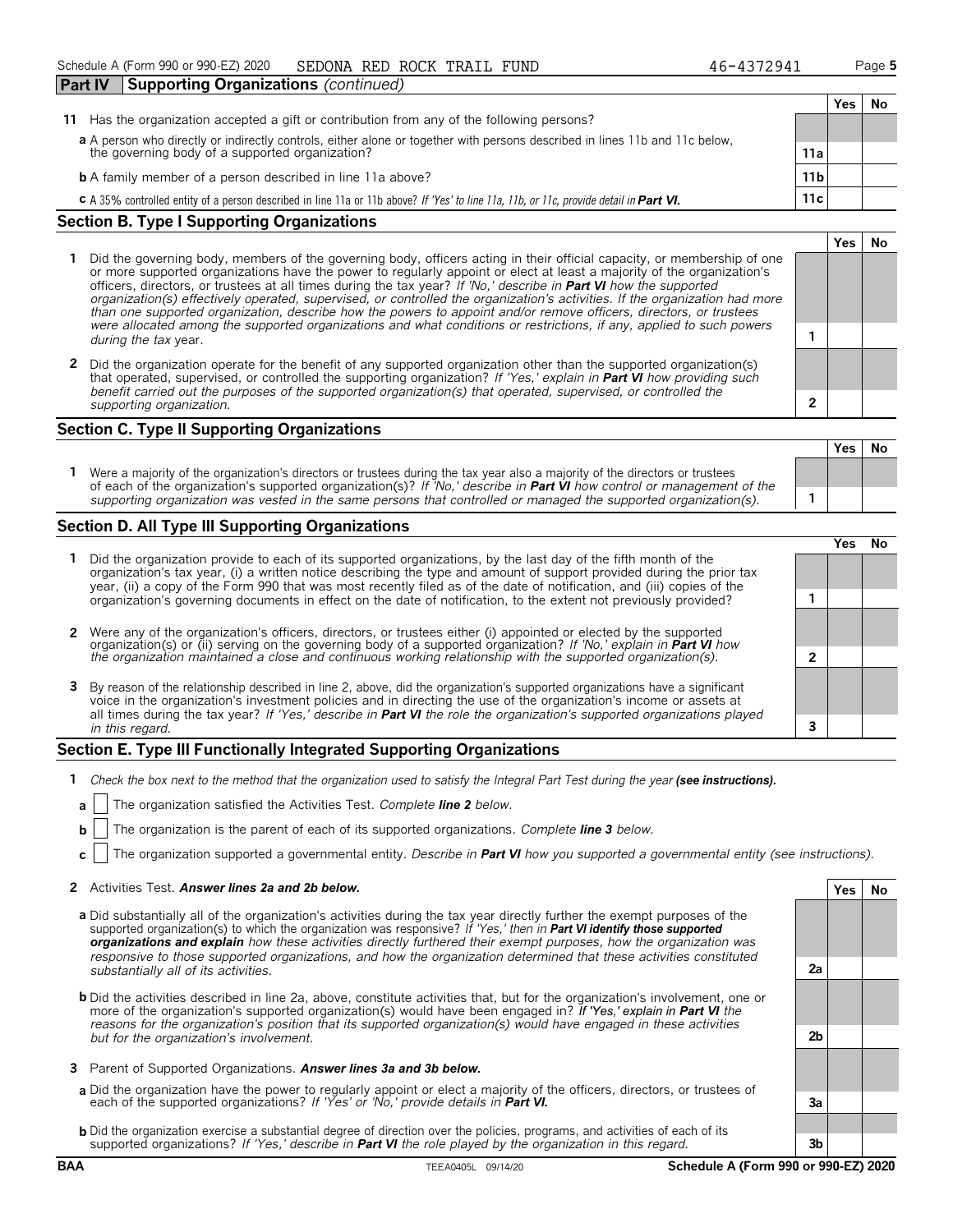#### Schedule A (Form 990 or 990-EZ) 2020 SEDONA RED ROCK TRAIL FUND 46-4372941 Page 6 **Part V Type III Non-Functionally Integrated 509(a)(3) Supporting Organizations**

| 1            | Check here if the organization satisfied the Integral Part Test as a qualifying trust on Nov. 20, 1970 (explain in Part VI). See<br><b>instructions.</b> All other Type III non-functionally integrated supporting organizations must complete Sections A through E. |                         |                |                                |
|--------------|----------------------------------------------------------------------------------------------------------------------------------------------------------------------------------------------------------------------------------------------------------------------|-------------------------|----------------|--------------------------------|
|              | Section A - Adjusted Net Income                                                                                                                                                                                                                                      |                         | (A) Prior Year | (B) Current Year<br>(optional) |
| 1.           | Net short-term capital gain                                                                                                                                                                                                                                          | 1                       |                |                                |
| 2            | Recoveries of prior-year distributions                                                                                                                                                                                                                               | $\overline{2}$          |                |                                |
| 3            | Other gross income (see instructions)                                                                                                                                                                                                                                | 3                       |                |                                |
| 4            | Add lines 1 through 3.                                                                                                                                                                                                                                               | 4                       |                |                                |
| 5            | Depreciation and depletion                                                                                                                                                                                                                                           | 5                       |                |                                |
| 6            | Portion of operating expenses paid or incurred for production or collection of gross<br>income or for management, conservation, or maintenance of property held for<br>production of income (see instructions)                                                       | 6                       |                |                                |
| 7            | Other expenses (see instructions)                                                                                                                                                                                                                                    | $\overline{7}$          |                |                                |
| 8            | <b>Adjusted Net Income</b> (subtract lines 5, 6, and 7 from line 4)                                                                                                                                                                                                  | 8                       |                |                                |
|              | <b>Section B - Minimum Asset Amount</b>                                                                                                                                                                                                                              |                         | (A) Prior Year | (B) Current Year<br>(optional) |
|              | 1 Aggregate fair market value of all non-exempt-use assets (see instructions for short<br>tax year or assets held for part of year):                                                                                                                                 |                         |                |                                |
|              | a Average monthly value of securities                                                                                                                                                                                                                                | 1a                      |                |                                |
|              | <b>b</b> Average monthly cash balances                                                                                                                                                                                                                               | 1 <sub>b</sub>          |                |                                |
|              | c Fair market value of other non-exempt-use assets                                                                                                                                                                                                                   | 1c                      |                |                                |
|              | <b>d Total</b> (add lines 1a, 1b, and 1c)                                                                                                                                                                                                                            | 1d                      |                |                                |
|              | <b>e Discount</b> claimed for blockage or other factors<br>(explain in detail in <b>Part VI</b> ):                                                                                                                                                                   |                         |                |                                |
| $\mathbf{2}$ | Acquisition indebtedness applicable to non-exempt-use assets                                                                                                                                                                                                         | $\overline{2}$          |                |                                |
| 3            | Subtract line 2 from line 1d.                                                                                                                                                                                                                                        | $\overline{\mathbf{3}}$ |                |                                |
| 4            | Cash deemed held for exempt use. Enter 0.015 of line 3 (for greater amount,<br>see instructions).                                                                                                                                                                    | 4                       |                |                                |
| 5.           | Net value of non-exempt-use assets (subtract line 4 from line 3)                                                                                                                                                                                                     | 5                       |                |                                |
| 6            | Multiply line 5 by 0.035.                                                                                                                                                                                                                                            | 6                       |                |                                |
| 7            | Recoveries of prior-year distributions                                                                                                                                                                                                                               | $\overline{7}$          |                |                                |
| 8            | Minimum Asset Amount (add line 7 to line 6)                                                                                                                                                                                                                          | 8                       |                |                                |
|              | Section C - Distributable Amount                                                                                                                                                                                                                                     |                         |                | <b>Current Year</b>            |
| 1.           | Adjusted net income for prior year (from Section A, line 8, column A)                                                                                                                                                                                                | $\mathbf{1}$            |                |                                |
| $\mathbf{2}$ | Enter 0.85 of line 1.                                                                                                                                                                                                                                                | $\overline{2}$          |                |                                |
| 3            | Minimum asset amount for prior year (from Section B, line 8, column A)                                                                                                                                                                                               | $\overline{3}$          |                |                                |
| 4            | Enter greater of line 2 or line 3.                                                                                                                                                                                                                                   | 4                       |                |                                |
| 5            | Income tax imposed in prior year                                                                                                                                                                                                                                     | 5                       |                |                                |
| 6            | <b>Distributable Amount.</b> Subtract line 5 from line 4, unless subject to emergency<br>temporary reduction (see instructions).                                                                                                                                     | 6                       |                |                                |

**7**  $\mid$  Check here if the current year is the organization's first as a non-functionally integrated Type III supporting organization (see instructions).

**BAA Schedule A (Form 990 or 990-EZ) 2020**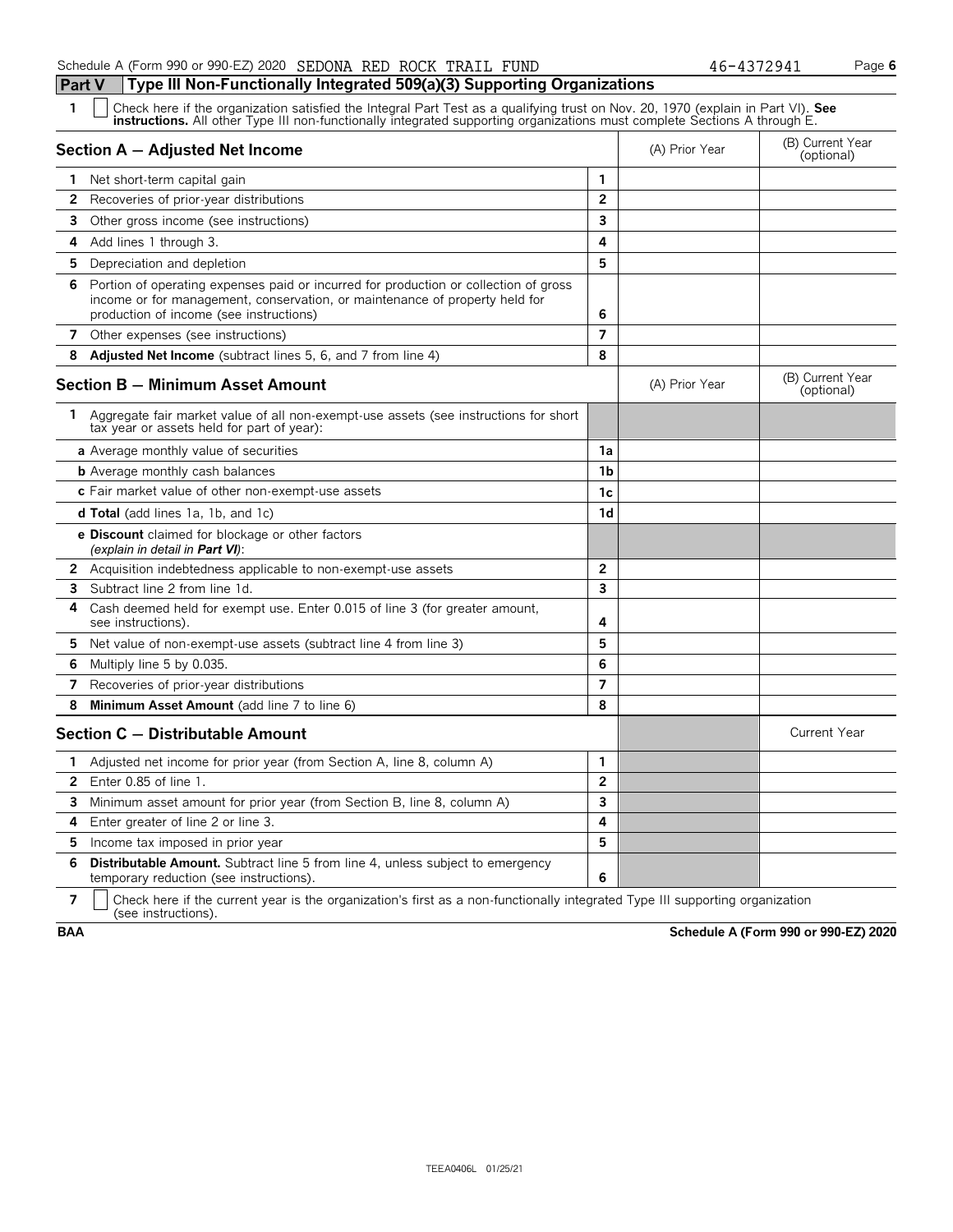|    | Type III Non-Functionally Integrated 509(a)(3) Supporting Organizations (continued)<br><b>Part V</b>                                                                          |                                              |                                              |    |                                                  |
|----|-------------------------------------------------------------------------------------------------------------------------------------------------------------------------------|----------------------------------------------|----------------------------------------------|----|--------------------------------------------------|
|    | <b>Section D - Distributions</b>                                                                                                                                              |                                              |                                              |    | <b>Current Year</b>                              |
| 1  | Amounts paid to supported organizations to accomplish exempt purposes                                                                                                         |                                              |                                              | 1  |                                                  |
| 2  | Amounts paid to perform activity that directly furthers exempt purposes of supported organizations,<br>in excess of income from activity                                      |                                              |                                              | 2  |                                                  |
| 3  |                                                                                                                                                                               |                                              |                                              | 3  |                                                  |
| 4  | Administrative expenses paid to accomplish exempt purposes of supported organizations<br>Amounts paid to acquire exempt-use assets                                            |                                              |                                              | 4  |                                                  |
| 5  | Qualified set-aside amounts (prior IRS approval required – provide details in Part VI)                                                                                        |                                              |                                              | 5  |                                                  |
| 6  | Other distributions (describe in Part VI). See instructions.                                                                                                                  |                                              |                                              | 6  |                                                  |
| 7  | Total annual distributions. Add lines 1 through 6.                                                                                                                            |                                              |                                              | 7  |                                                  |
| 8  | Distributions to attentive supported organizations to which the organization is responsive (provide details                                                                   |                                              |                                              |    |                                                  |
|    | in Part VI). See instructions.                                                                                                                                                |                                              |                                              | 8  |                                                  |
| 9  | Distributable amount for 2020 from Section C, line 6                                                                                                                          |                                              |                                              | 9  |                                                  |
|    | 10 Line 8 amount divided by line 9 amount                                                                                                                                     |                                              |                                              | 10 |                                                  |
|    | Section E - Distribution Allocations (see instructions)                                                                                                                       | (i)<br><b>Excess</b><br><b>Distributions</b> | (i)<br><b>Underdistributions</b><br>Pre-2020 |    | (iii)<br><b>Distributable</b><br>Amount for 2020 |
|    | Distributable amount for 2020 from Section C, line 6                                                                                                                          |                                              |                                              |    |                                                  |
|    | 2 Underdistributions, if any, for years prior to 2020 (reasonable<br>cause required - explain in Part VI). See instructions.                                                  |                                              |                                              |    |                                                  |
|    | 3 Excess distributions carryover, if any, to 2020                                                                                                                             |                                              |                                              |    |                                                  |
|    | a From 2015                                                                                                                                                                   |                                              |                                              |    |                                                  |
|    | b From 2016                                                                                                                                                                   |                                              |                                              |    |                                                  |
|    | c From 2017.                                                                                                                                                                  |                                              |                                              |    |                                                  |
|    | <b>d</b> From 2018                                                                                                                                                            |                                              |                                              |    |                                                  |
|    | e From 2019                                                                                                                                                                   |                                              |                                              |    |                                                  |
|    | f Total of lines 3a through 3e                                                                                                                                                |                                              |                                              |    |                                                  |
|    | g Applied to underdistributions of prior years                                                                                                                                |                                              |                                              |    |                                                  |
|    | h Applied to 2020 distributable amount                                                                                                                                        |                                              |                                              |    |                                                  |
|    | <i>i</i> Carryover from 2015 not applied (see instructions)                                                                                                                   |                                              |                                              |    |                                                  |
|    | j Remainder. Subtract lines 3g, 3h, and 3i from line 3f.                                                                                                                      |                                              |                                              |    |                                                  |
| 4  | Distributions for 2020 from Section D.<br>\$<br>line 7:                                                                                                                       |                                              |                                              |    |                                                  |
|    | a Applied to underdistributions of prior years                                                                                                                                |                                              |                                              |    |                                                  |
|    | <b>b</b> Applied to 2020 distributable amount                                                                                                                                 |                                              |                                              |    |                                                  |
|    | c Remainder. Subtract lines 4a and 4b from line 4.                                                                                                                            |                                              |                                              |    |                                                  |
| 5. | Remaining underdistributions for years prior to 2020, if any.<br>Subtract lines 3g and 4a from line 2. For result greater than<br>zero, explain in Part VI. See instructions. |                                              |                                              |    |                                                  |
|    | 6 Remaining underdistributions for 2020. Subtract lines 3h and 4b<br>from line 1. For result greater than zero, explain in Part VI. See<br>instructions.                      |                                              |                                              |    |                                                  |
|    | 7 Excess distributions carryover to 2021. Add lines 3j and 4c.                                                                                                                |                                              |                                              |    |                                                  |
|    | 8 Breakdown of line 7:                                                                                                                                                        |                                              |                                              |    |                                                  |
|    | <b>a</b> Excess from $2016$                                                                                                                                                   |                                              |                                              |    |                                                  |
|    | $b$ Excess from 2017.                                                                                                                                                         |                                              |                                              |    |                                                  |
|    | <b>c</b> Excess from 2018                                                                                                                                                     |                                              |                                              |    |                                                  |
|    | <b>d</b> Excess from 2019                                                                                                                                                     |                                              |                                              |    |                                                  |
|    | <b>e</b> Excess from 2020                                                                                                                                                     |                                              |                                              |    |                                                  |

**BAA Schedule A (Form 990 or 990-EZ) 2020**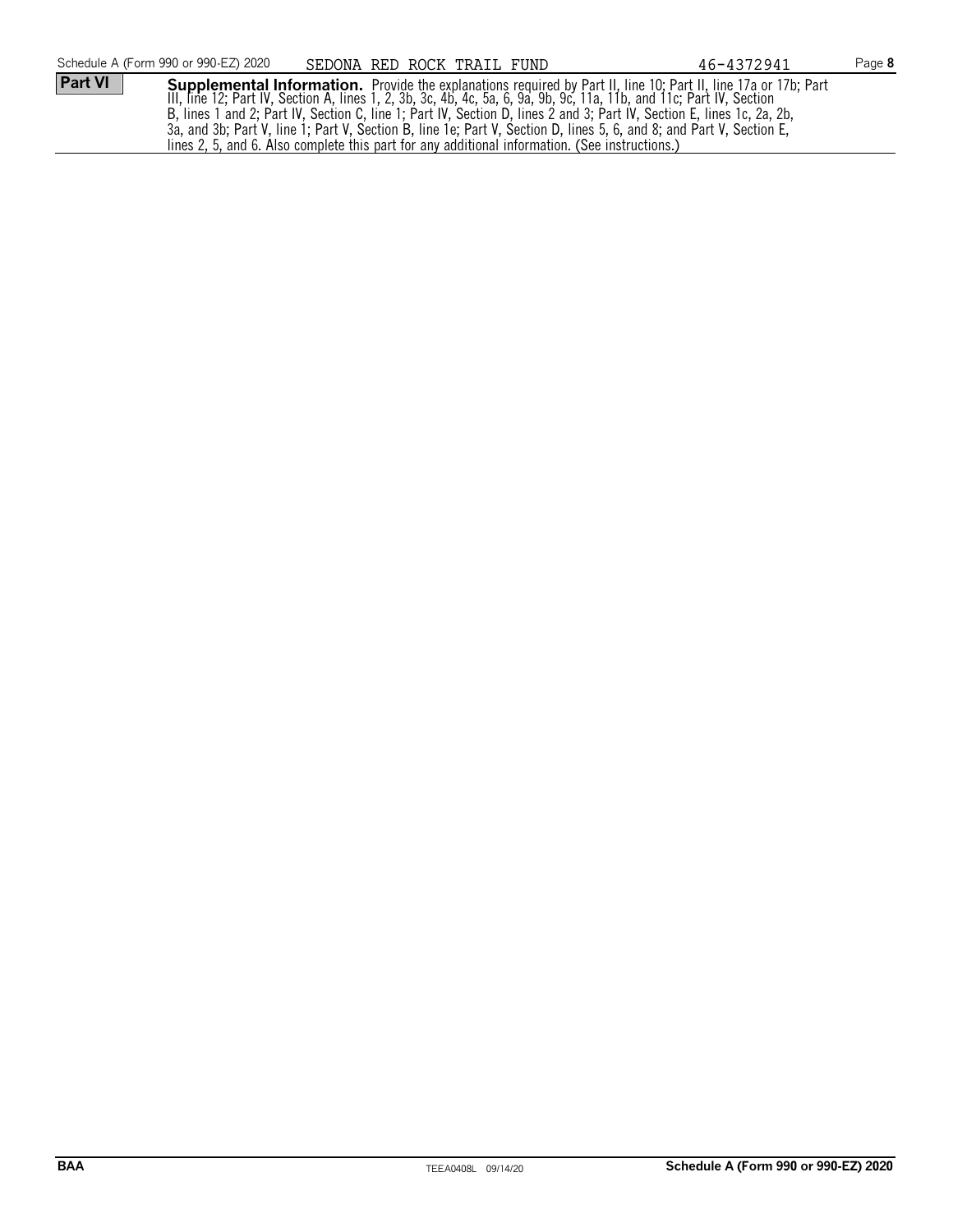| <b>Schedule B</b> |          | 1545-0047<br>OMB No. |
|-------------------|----------|----------------------|
|                   | . .<br>_ |                      |

**(Form 990, 990-EZ,**

## **Schedule of Contributors**

| (Form 990, 990-EZ,                                     |                                                                        | 2020 |
|--------------------------------------------------------|------------------------------------------------------------------------|------|
| or 990-PF)                                             | Attach to Form 990. Form 990-EZ, or Form 990-PF.                       |      |
| Department of the Treasury<br>Internal Revenue Service | $\triangleright$ Go to www.irs.gov/Form990 for the latest information. |      |

| <b>INTERNATIONAL INC.</b>             | as to mmmmorgonic ormood for the ratest imprimation.                        |                                       |
|---------------------------------------|-----------------------------------------------------------------------------|---------------------------------------|
| Name of the organization              |                                                                             | <b>Employer identification number</b> |
| SEDONA RED ROCK TRAIL FUND            |                                                                             | 46-4372941                            |
| <b>Organization type</b> (check one): |                                                                             |                                       |
| Filers of:                            | Section:                                                                    |                                       |
| Form 990 or 990-EZ                    | $ X $ 501(c)( 3) (enter number) organization                                |                                       |
|                                       | $4947(a)(1)$ nonexempt charitable trust not treated as a private foundation |                                       |
|                                       | 527 political organization                                                  |                                       |
| Form 990-PF                           | 501(c)(3) exempt private foundation                                         |                                       |
|                                       | 4947(a)(1) nonexempt charitable trust treated as a private foundation       |                                       |
|                                       | 501(c)(3) taxable private foundation                                        |                                       |

Check if your organization is covered by the **General Rule** or a **Special Rule.**

Note: Only a section 501(c)(7), (8), or (10) organization can check boxes for both the General Rule and a Special Rule. See instructions.

#### **General Rule**

For an organization filing Form 990, 990-EZ, or 990-PF that received, during the year, contributions totaling \$5,000 or more (in money or property) from any one contributor. Complete Parts I and II. See instructions for determining a contributor's total contributions.

#### **Special Rules**

For an organization described in section 501(c)(3) filing Form 990 or 990-EZ that met the 33-1/3% support test of the regulations under sections 509(a)(1) and 170(b)(1)(A)(vi), that checked Schedule A (Form 990 or 990-EZ), Part II, line 13, 16a, or 16b, and that received from any one contributor, during the year, total contributions of the greater of (**1**) \$5,000; or (**2**) 2% of the amount on (i) Form 990, Part VIII, line 1h; or (ii) Form 990-EZ, line 1. Complete Parts I and II. X

For an organization described in section 501(c)(7), (8), or (10) filing Form 990 or 990-EZ that received from any one contributor, during the year, total contributions of more than \$1,000 *exclusively* for religious, charitable, scientific, literary, or educational purposes, or for the prevention of cruelty to children or animals. Complete Parts I (entering 'N/A' in column (b) instead of the contributor name and address), II, and III.

For an organization described in section 501(c)(7), (8), or (10) filing Form 990 or 990-EZ that received from any one contributor, during the year, contributions *exclusively* for religious, charitable, etc., purposes, but no such contributions totaled more than \$1,000. If this box is checked, enter here the total contributions that were received during the year for an *exclusively* religious, charitable, etc., purpose. Don't complete any of the parts unless the **General Rule** applies to this organization because it received *nonexclusively* religious, charitable, etc., contributions totaling \$5,000 or more during the year .  $\blacktriangleright$ \$

**Caution:** An organization that isn't covered by the General Rule and/or the Special Rules doesn't file Schedule B (Form 990, 990-EZ, or 990-PF), but it **must** answer 'No' on Part IV, line 2, of its Form 990; or check the box on line H of its Form 990-EZ or on its Form 990-PF, Part I, line 2, to certify that it doesn't meet the filing requirements of Schedule B (Form 990, 990-EZ, or 990-PF).

**BAA For Paperwork Reduction Act Notice, see the instructions for Form 990, 990-EZ, or 990-PF. Schedule B (Form 990, 990-EZ, or 990-PF) (2020)**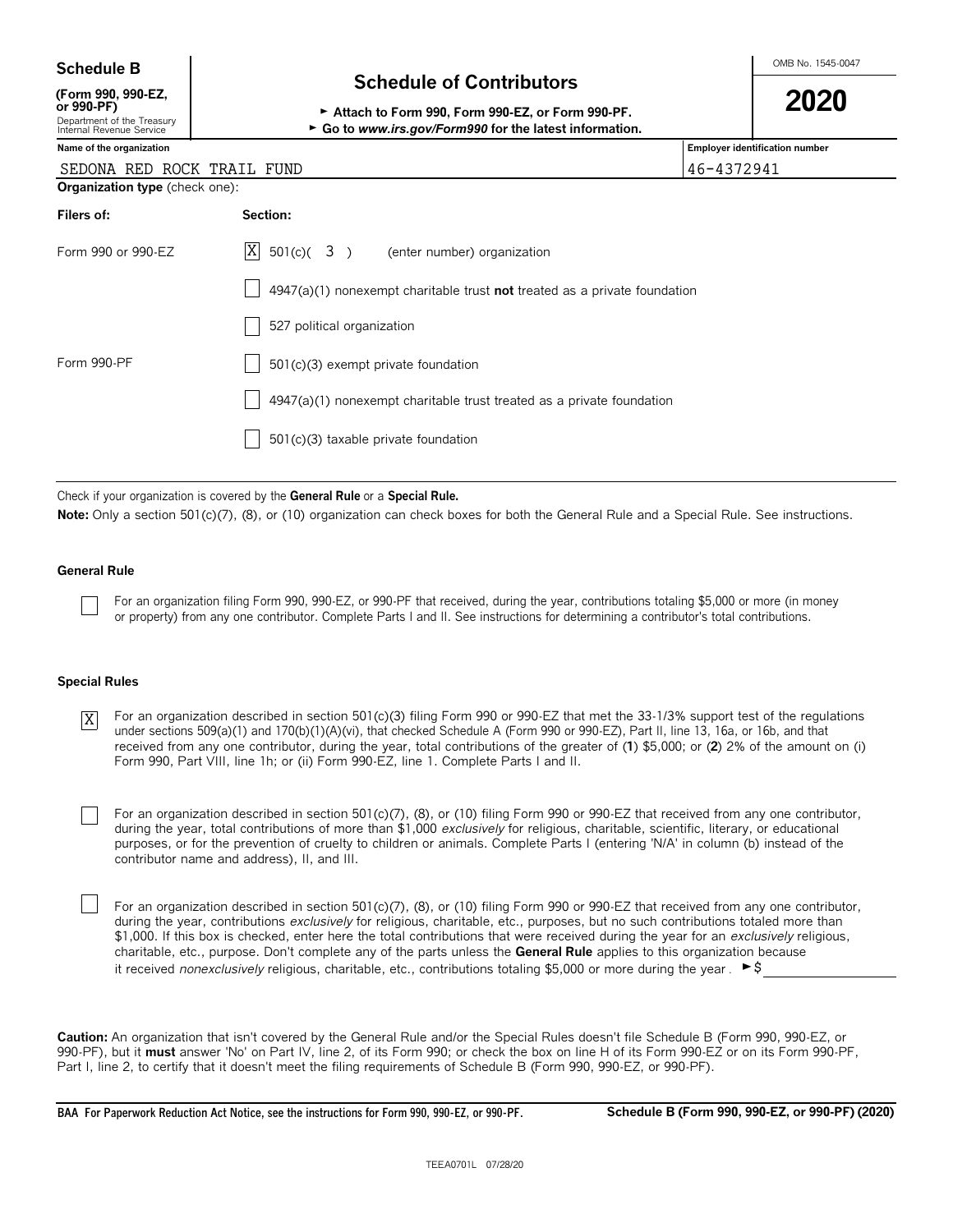| Schedule B (Form 990, 990-EZ, or 990-PF) (2020) |                                       | Page 2 |
|-------------------------------------------------|---------------------------------------|--------|
| Name of organization                            | <b>Employer identification number</b> |        |
| SEDONA RED ROCK TRAIL FUND                      | 46-4372941                            |        |
|                                                 |                                       |        |

| Part I             | Contributors (see instructions). Use duplicate copies of Part I if additional space is needed. |                               |                                                                                                           |
|--------------------|------------------------------------------------------------------------------------------------|-------------------------------|-----------------------------------------------------------------------------------------------------------|
| (a)<br>No.         | (b)<br>Name, address, and ZIP + 4                                                              | (c)<br>Total<br>contributions | (d)<br>Type of contribution                                                                               |
| $\overline{\perp}$ |                                                                                                | Ş.<br>100,000.                | X<br>Person<br>Payroll<br>Noncash<br>(Complete Part II for<br>noncash contributions.)                     |
| (a)<br>No.         | (b)<br>Name, address, and ZIP + 4                                                              | (c)<br>Total<br>contributions | (d)<br>Type of contribution                                                                               |
| $\overline{2}$     |                                                                                                | \$.<br>50,000.                | $\overline{\text{X}}$<br>Person<br>Payroll<br>Noncash<br>(Complete Part II for<br>noncash contributions.) |
| (a)<br>No.         | (b)<br>Name, address, and ZIP + 4                                                              | (c)<br>Total<br>contributions | (d)<br>Type of contribution                                                                               |
| $\overline{3}$     |                                                                                                | \$.<br>167,000.               | Person<br>Χ<br>Payroll<br>Noncash<br>(Complete Part II for<br>noncash contributions.)                     |
| (a)<br>No.         | (b)<br>Name, address, and ZIP + 4                                                              | (c)<br>Total<br>contributions | (d)<br>Type of contribution                                                                               |
| 4                  |                                                                                                | \$.<br>100,000.               | $\overline{\text{X}}$<br>Person<br>Payroll<br>Noncash<br>(Complete Part II for<br>noncash contributions.) |
| (a)<br>No.         | (b)<br>Name, address, and ZIP + 4                                                              | (c)<br>Total<br>contributions | (d)<br>Type of contribution                                                                               |
|                    |                                                                                                |                               | Person<br>Payroll<br>Noncash<br>(Complete Part II for<br>noncash contributions.)                          |
| (a)<br>No.         | (b)<br>Name, address, and ZIP + 4                                                              | (c)<br>Total<br>contributions | (d)<br>Type of contribution                                                                               |
|                    |                                                                                                |                               | Person<br>Payroll<br>Noncash<br>(Complete Part II for<br>noncash contributions.)                          |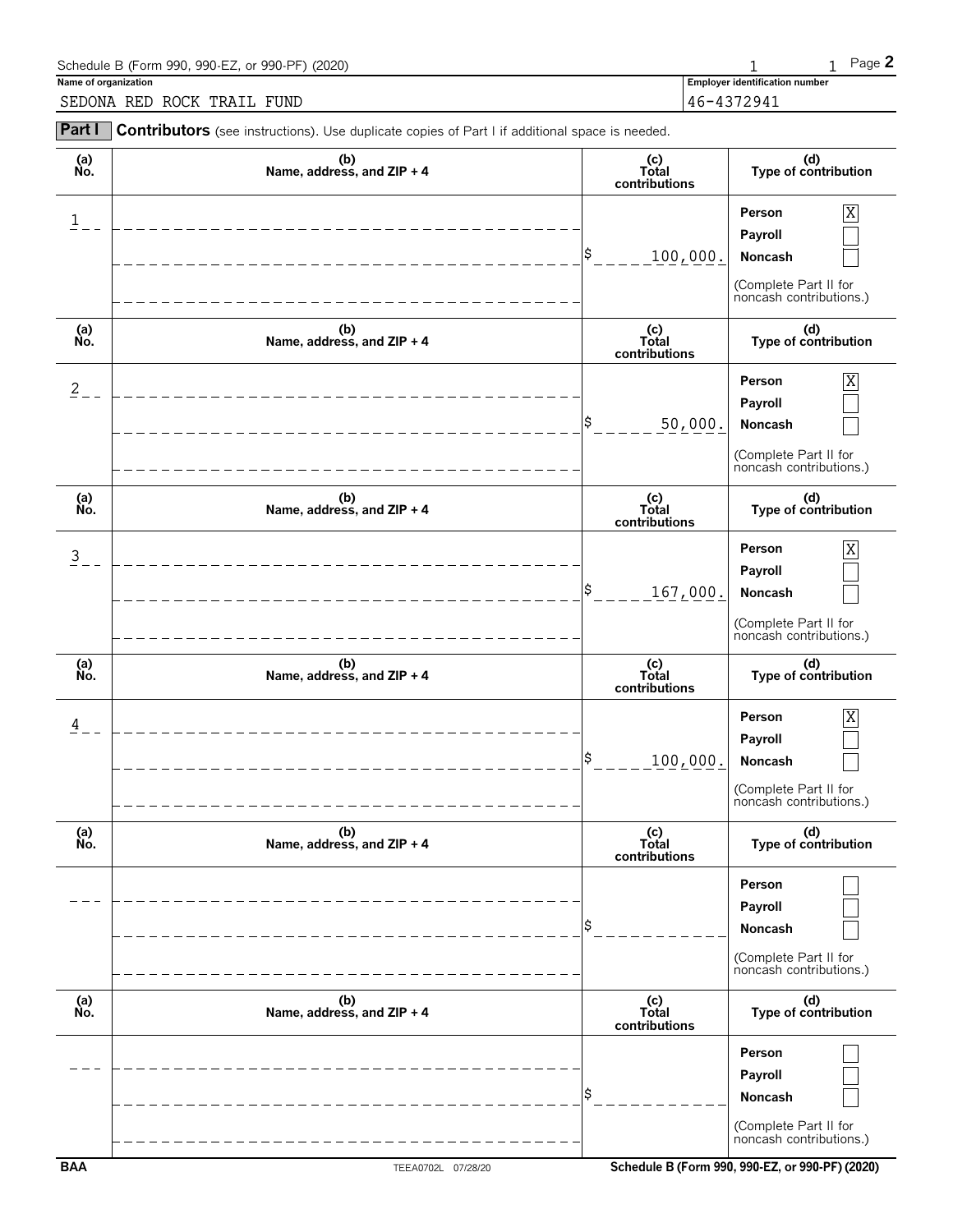| Schedule B (Form 990, 990-EZ, or 990-PF) (2020) |                                | $P$ aqe $\bullet$ |
|-------------------------------------------------|--------------------------------|-------------------|
| Name of organization                            | Employer identification number |                   |
| . RED ROCK TRAIL FUND<br>SEDONA                 | 46-4372941                     |                   |

**Part II** Noncash Property (see instructions). Use duplicate copies of Part II if additional space is needed.

| (a) No.<br>from<br>Part I | (b)<br>Description of noncash property given | (c)<br>FMV (or estimate)<br>(See instructions.) | (d)<br>Date received |
|---------------------------|----------------------------------------------|-------------------------------------------------|----------------------|
|                           | N/A                                          |                                                 |                      |
|                           |                                              |                                                 |                      |
|                           |                                              |                                                 |                      |
| (a) No.<br>from<br>Part I | (b)<br>Description of noncash property given | (c)<br>FMV (or estimate)<br>(See instructions.) | (d)<br>Date received |
|                           |                                              |                                                 |                      |
|                           |                                              |                                                 |                      |
| (a) No.<br>from<br>Part I | (b)<br>Description of noncash property given | (c)<br>FMV (or estimate)<br>(See instructions.) | (d)<br>Date received |
|                           |                                              |                                                 |                      |
|                           |                                              |                                                 |                      |
|                           |                                              |                                                 |                      |
| (a) No.<br>from<br>Part I | (b)<br>Description of noncash property given | (c)<br>FMV (or estimate)<br>(See instructions.) | (d)<br>Date received |
|                           |                                              |                                                 |                      |
|                           |                                              | \$                                              |                      |
|                           |                                              |                                                 |                      |
| (a) No.<br>from<br>Part I | (b)<br>Description of noncash property given | (c)<br>FMV (or estimate)<br>(See instructions.) | (d)<br>Date received |
|                           |                                              |                                                 |                      |
|                           |                                              | \$                                              |                      |
|                           |                                              |                                                 |                      |
| (a) No.<br>from<br>Part I | (b)<br>Description of noncash property given | (c)<br>FMV (or estimate)<br>(See instructions.) | (d)<br>Date received |
|                           |                                              |                                                 |                      |
|                           |                                              |                                                 |                      |
| <b>BAA</b>                |                                              | Schedule B (Form 990, 990-EZ, or 990-PF) (2020) |                      |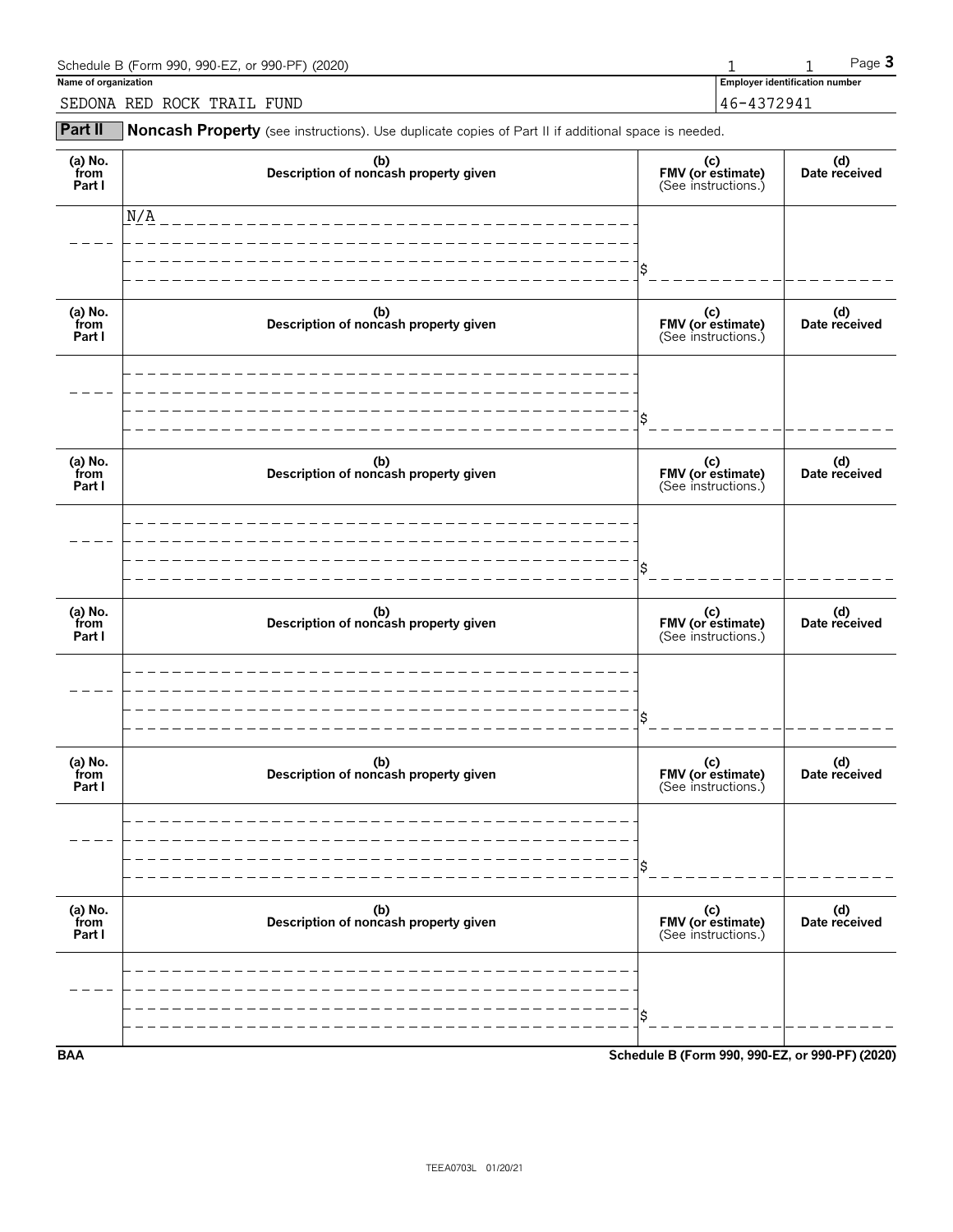|                           | Schedule B (Form 990, 990-EZ, or 990-PF) (2020)                                                                                                                                                                                                                                                                                                                                                                                                                                                                                        |                        |  | Page 4<br>1                                         |  |
|---------------------------|----------------------------------------------------------------------------------------------------------------------------------------------------------------------------------------------------------------------------------------------------------------------------------------------------------------------------------------------------------------------------------------------------------------------------------------------------------------------------------------------------------------------------------------|------------------------|--|-----------------------------------------------------|--|
| Name of organization      | SEDONA RED ROCK TRAIL FUND                                                                                                                                                                                                                                                                                                                                                                                                                                                                                                             |                        |  | <b>Employer identification number</b><br>46-4372941 |  |
| Part III                  | Exclusively religious, charitable, etc., contributions to organizations described in section 501(c)(7), (8),<br>or (10) that total more than \$1,000 for the year from any one contributor. Complete columns (a) through (e) and<br>the following line entry. For organizations completing Part III, enter the total of exclusively religious, charitable, etc.,<br>contributions of \$1,000 or less for the year. (Enter this information once. See instructions.)<br>Use duplicate copies of Part III if additional space is needed. |                        |  | ►\$<br>. N/A                                        |  |
| (a)<br>No. from<br>Part I | (b) Purpose of gift                                                                                                                                                                                                                                                                                                                                                                                                                                                                                                                    | (c) Use of gift        |  | (d) Description of how gift is held                 |  |
|                           |                                                                                                                                                                                                                                                                                                                                                                                                                                                                                                                                        | ______________________ |  |                                                     |  |
|                           |                                                                                                                                                                                                                                                                                                                                                                                                                                                                                                                                        |                        |  |                                                     |  |
|                           |                                                                                                                                                                                                                                                                                                                                                                                                                                                                                                                                        | (e) Transfer of gift   |  |                                                     |  |
|                           | Transferee's name, address, and ZIP + 4                                                                                                                                                                                                                                                                                                                                                                                                                                                                                                |                        |  | Relationship of transferor to transferee            |  |
|                           |                                                                                                                                                                                                                                                                                                                                                                                                                                                                                                                                        |                        |  |                                                     |  |
|                           |                                                                                                                                                                                                                                                                                                                                                                                                                                                                                                                                        |                        |  |                                                     |  |
| (a)<br>No. from<br>Part I | (b) Purpose of gift                                                                                                                                                                                                                                                                                                                                                                                                                                                                                                                    | (c) Use of gift        |  | (d) Description of how gift is held                 |  |
|                           |                                                                                                                                                                                                                                                                                                                                                                                                                                                                                                                                        |                        |  |                                                     |  |
|                           |                                                                                                                                                                                                                                                                                                                                                                                                                                                                                                                                        |                        |  |                                                     |  |
|                           | (e) Transfer of gift                                                                                                                                                                                                                                                                                                                                                                                                                                                                                                                   |                        |  |                                                     |  |
|                           | Transferee's name, address, and ZIP + 4                                                                                                                                                                                                                                                                                                                                                                                                                                                                                                |                        |  | Relationship of transferor to transferee            |  |
|                           |                                                                                                                                                                                                                                                                                                                                                                                                                                                                                                                                        |                        |  |                                                     |  |
|                           |                                                                                                                                                                                                                                                                                                                                                                                                                                                                                                                                        |                        |  |                                                     |  |
| (a)<br>No. from<br>Part I | (b) Purpose of gift                                                                                                                                                                                                                                                                                                                                                                                                                                                                                                                    | (c) Use of gift        |  | (d) Description of how gift is held                 |  |
|                           |                                                                                                                                                                                                                                                                                                                                                                                                                                                                                                                                        |                        |  |                                                     |  |
|                           |                                                                                                                                                                                                                                                                                                                                                                                                                                                                                                                                        |                        |  |                                                     |  |
|                           |                                                                                                                                                                                                                                                                                                                                                                                                                                                                                                                                        | (e) Transfer of gift   |  |                                                     |  |
|                           | Transferee's name, address, and ZIP + 4                                                                                                                                                                                                                                                                                                                                                                                                                                                                                                |                        |  | Relationship of transferor to transferee            |  |
|                           |                                                                                                                                                                                                                                                                                                                                                                                                                                                                                                                                        |                        |  |                                                     |  |
|                           |                                                                                                                                                                                                                                                                                                                                                                                                                                                                                                                                        |                        |  |                                                     |  |
| (a)<br>No. from<br>Part I | (b) Purpose of gift                                                                                                                                                                                                                                                                                                                                                                                                                                                                                                                    | (c) Use of gift        |  | (d) Description of how gift is held                 |  |
|                           |                                                                                                                                                                                                                                                                                                                                                                                                                                                                                                                                        |                        |  |                                                     |  |
|                           |                                                                                                                                                                                                                                                                                                                                                                                                                                                                                                                                        |                        |  |                                                     |  |
|                           |                                                                                                                                                                                                                                                                                                                                                                                                                                                                                                                                        | (e) Transfer of gift   |  |                                                     |  |
|                           | Transferee's name, address, and ZIP + 4                                                                                                                                                                                                                                                                                                                                                                                                                                                                                                |                        |  | Relationship of transferor to transferee            |  |
|                           |                                                                                                                                                                                                                                                                                                                                                                                                                                                                                                                                        |                        |  |                                                     |  |
| <b>BAA</b>                |                                                                                                                                                                                                                                                                                                                                                                                                                                                                                                                                        |                        |  | Schedule B (Form 990, 990-EZ, or 990-PF) (2020)     |  |
|                           |                                                                                                                                                                                                                                                                                                                                                                                                                                                                                                                                        |                        |  |                                                     |  |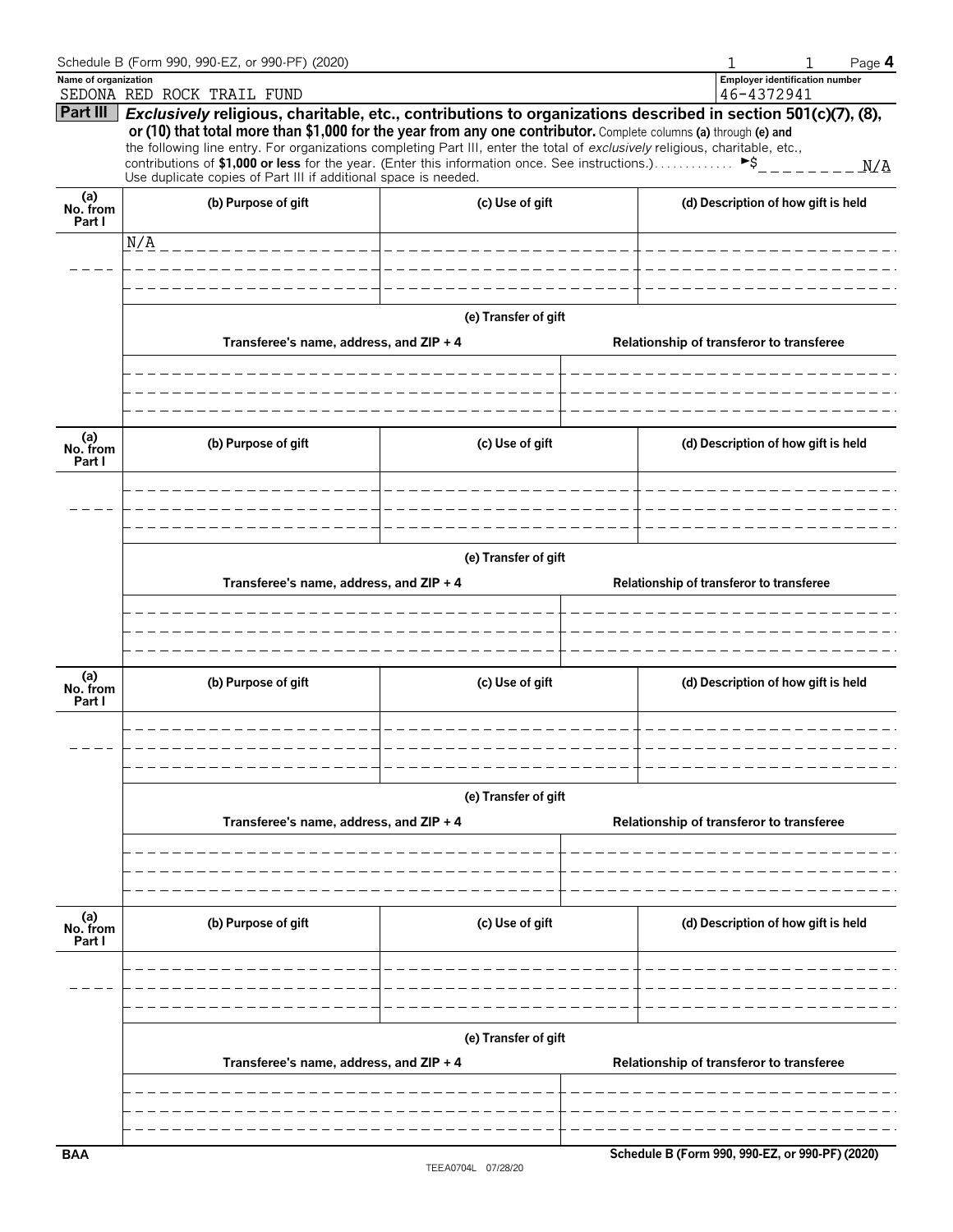| <b>SCHEDULE D</b> |  |
|-------------------|--|
| (Form 990)        |  |

## OMB No. 1545-0047 **SCHEDULE D Supplemental Financial Statements (Form 990)**

**Part IV, line 6, 7, 8, 9, 10, 11a, 11b, 11c, 11d, 11e, 11f, 12a, or 12b.** <sup>G</sup> **Complete if the organization answered 'Yes' on Form 990, 2020**

Attach to Form 990.

► Go to *www.irs.gov/Form990* for instructions and the latest information. Depen to Public<br>Inspection Department of the Treasury **internal Revenue Service**<br>Internal Revenue Service **Employer identification**<br>**Name of the organization**<br>**Name of the organization** 

| <b>Employer identification nur</b> |  |
|------------------------------------|--|
|                                    |  |

|         | SEDONA RED ROCK TRAIL FUND                                                                                                                                                                                                                                                                                                                                                             | 46-4372941                                         |
|---------|----------------------------------------------------------------------------------------------------------------------------------------------------------------------------------------------------------------------------------------------------------------------------------------------------------------------------------------------------------------------------------------|----------------------------------------------------|
| Part I  | Organizations Maintaining Donor Advised Funds or Other Similar Funds or Accounts.                                                                                                                                                                                                                                                                                                      |                                                    |
|         | Complete if the organization answered 'Yes' on Form 990, Part IV, line 6.                                                                                                                                                                                                                                                                                                              |                                                    |
|         | (a) Donor advised funds                                                                                                                                                                                                                                                                                                                                                                | (b) Funds and other accounts                       |
| 1       | Total number at end of year                                                                                                                                                                                                                                                                                                                                                            |                                                    |
| 2       | Aggregate value of contributions to (during year).                                                                                                                                                                                                                                                                                                                                     |                                                    |
| 3       | Aggregate value of grants from (during year)                                                                                                                                                                                                                                                                                                                                           |                                                    |
| 4       | Aggregate value at end of year                                                                                                                                                                                                                                                                                                                                                         |                                                    |
|         |                                                                                                                                                                                                                                                                                                                                                                                        |                                                    |
| 5       | Did the organization inform all donors and donor advisors in writing that the assets held in donor advised funds<br>are the organization's property, subject to the organization's exclusive legal control?                                                                                                                                                                            | Yes<br>No                                          |
| 6       | Did the organization inform all grantees, donors, and donor advisors in writing that grant funds can be used only for charitable purposes and not for the benefit of the donor or donor advisor, or for any other purpose conf                                                                                                                                                         | Yes<br>No                                          |
| Part II | <b>Conservation Easements.</b><br>Complete if the organization answered 'Yes' on Form 990, Part IV, line 7.                                                                                                                                                                                                                                                                            |                                                    |
|         | 1 Purpose(s) of conservation easements held by the organization (check all that apply).                                                                                                                                                                                                                                                                                                |                                                    |
|         | Preservation of land for public use (for example, recreation or education)                                                                                                                                                                                                                                                                                                             | Preservation of a historically important land area |
|         | Protection of natural habitat                                                                                                                                                                                                                                                                                                                                                          | Preservation of a certified historic structure     |
|         | Preservation of open space                                                                                                                                                                                                                                                                                                                                                             |                                                    |
| 2       | Complete lines 2a through 2d if the organization held a qualified conservation contribution in the form of a conservation easement on the                                                                                                                                                                                                                                              |                                                    |
|         | last day of the tax year.                                                                                                                                                                                                                                                                                                                                                              |                                                    |
|         |                                                                                                                                                                                                                                                                                                                                                                                        | Held at the End of the Tax Year                    |
|         | 2a                                                                                                                                                                                                                                                                                                                                                                                     |                                                    |
|         | 2 <sub>b</sub>                                                                                                                                                                                                                                                                                                                                                                         |                                                    |
|         | 2c<br><b>c</b> Number of conservation easements on a certified historic structure included in (a) $\dots \dots \dots$                                                                                                                                                                                                                                                                  |                                                    |
|         | d Number of conservation easements included in (c) acquired after 7/25/06, and not on a historic<br>2d                                                                                                                                                                                                                                                                                 |                                                    |
| 3.      | Number of conservation easements modified, transferred, released, extinguished, or terminated by the organization during the<br>tax year $\blacktriangleright$                                                                                                                                                                                                                         |                                                    |
|         | Number of states where property subject to conservation easement is located $\blacktriangleright$                                                                                                                                                                                                                                                                                      |                                                    |
| 5       | Does the organization have a written policy regarding the periodic monitoring, inspection, handling of violations,                                                                                                                                                                                                                                                                     | Yes<br>No                                          |
| 6       | Staff and volunteer hours devoted to monitoring, inspecting, handling of violations, and enforcing conservation easements during the year                                                                                                                                                                                                                                              |                                                    |
|         |                                                                                                                                                                                                                                                                                                                                                                                        |                                                    |
| 7       | Amount of expenses incurred in monitoring, inspecting, handling of violations, and enforcing conservation easements during the year<br>►Ŝ                                                                                                                                                                                                                                              |                                                    |
|         | Does each conservation easement reported on line 2(d) above satisfy the requirements of section 170(h)(4)(B)(i)                                                                                                                                                                                                                                                                        | Yes<br>No                                          |
|         | In Part XIII, describe how the organization reports conservation easements in its revenue and expense statement and balance sheet, and<br>include, if applicable, the text of the footnote to the organization's financial statements that describes the organization's accounting for<br>conservation easements.                                                                      |                                                    |
|         | Part III   Organizations Maintaining Collections of Art, Historical Treasures, or Other Similar Assets.<br>Complete if the organization answered 'Yes' on Form 990, Part IV, line 8.                                                                                                                                                                                                   |                                                    |
|         | 1a If the organization elected, as permitted under FASB ASC 958, not to report in its revenue statement and balance sheet works of art,<br>historical treasures, or other similar assets held for public exhibition, education, or research in furtherance of public service, provide in<br>Part XIII the text of the footnote to its financial statements that describes these items. |                                                    |
|         | <b>b</b> If the organization elected, as permitted under FASB ASC 958, to report in its revenue statement and balance sheet works of art,<br>historical treasures, or other similar assets held for public exhibition, education, or research in furtherance of public service, provide the<br>following amounts relating to these items:                                              |                                                    |
|         |                                                                                                                                                                                                                                                                                                                                                                                        |                                                    |
|         |                                                                                                                                                                                                                                                                                                                                                                                        | ► \$                                               |
| 2       | If the organization received or held works of art, historical treasures, or other similar assets for financial gain, provide the following amounts required to be reported under FASB ASC 958 relating to these items:                                                                                                                                                                 |                                                    |
|         |                                                                                                                                                                                                                                                                                                                                                                                        | ►\$                                                |
|         |                                                                                                                                                                                                                                                                                                                                                                                        | ►Ŝ                                                 |
|         | BAA For Paperwork Reduction Act Notice, see the Instructions for Form 990. TEEA3301L 08/18/20                                                                                                                                                                                                                                                                                          | Schedule D (Form 990) 2020                         |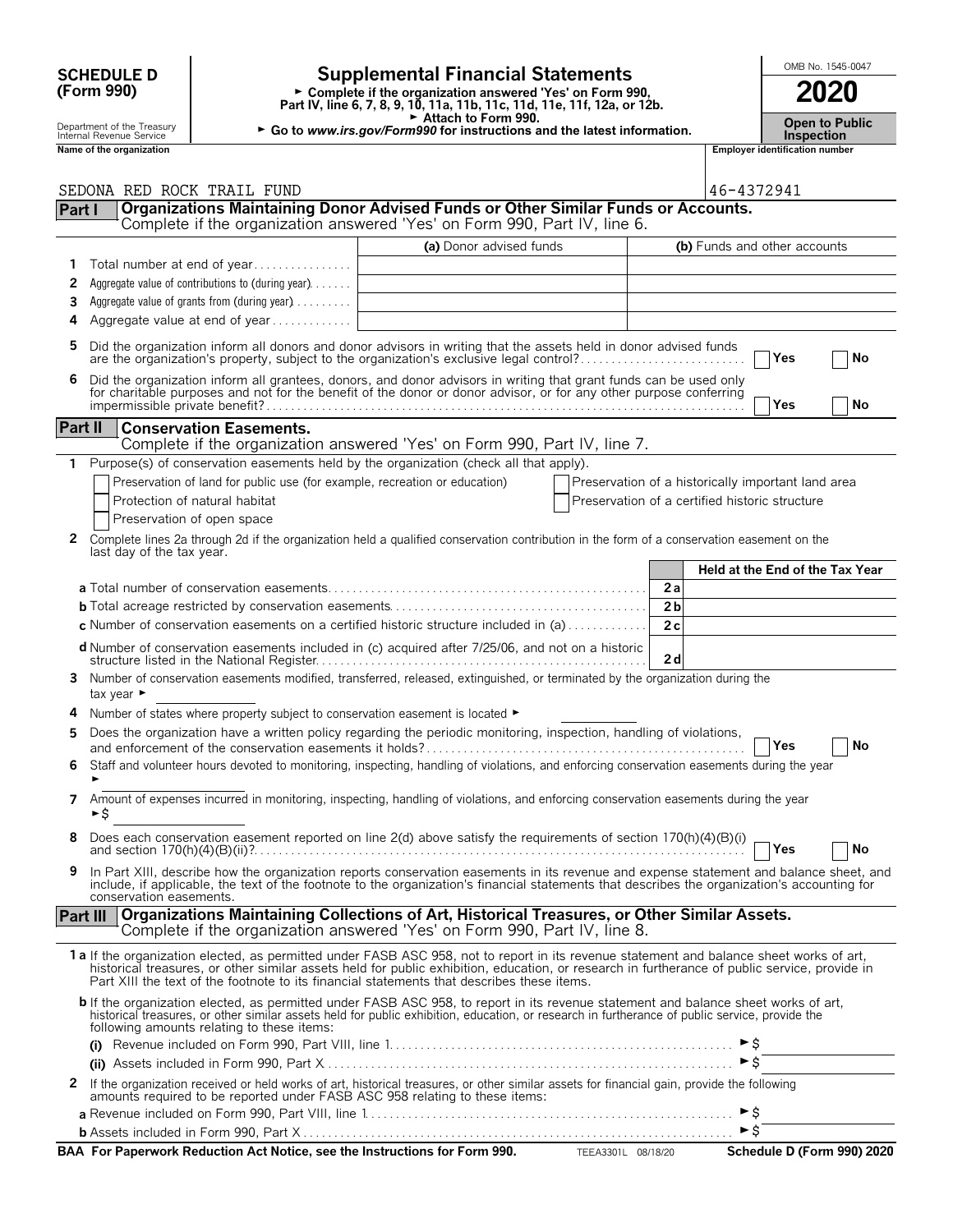| Schedule D (Form 990) 2020 SEDONA RED ROCK TRAIL FUND                                                                                                                                                                             |                  |         |                                         |      |                                    |     | 46-4372941                      |                            |                     | Page 2 |
|-----------------------------------------------------------------------------------------------------------------------------------------------------------------------------------------------------------------------------------|------------------|---------|-----------------------------------------|------|------------------------------------|-----|---------------------------------|----------------------------|---------------------|--------|
| Organizations Maintaining Collections of Art, Historical Treasures, or Other Similar Assets (continued)<br><b>Part III</b>                                                                                                        |                  |         |                                         |      |                                    |     |                                 |                            |                     |        |
| Using the organization's acquisition, accession, and other records, check any of the following that make significant use of its collection<br>3<br>items (check all that apply):                                                  |                  |         |                                         |      |                                    |     |                                 |                            |                     |        |
| Public exhibition<br>a                                                                                                                                                                                                            |                  |         | d                                       |      | Loan or exchange program           |     |                                 |                            |                     |        |
| Scholarly research<br>b                                                                                                                                                                                                           |                  |         | Other<br>е                              |      |                                    |     |                                 |                            |                     |        |
| Preservation for future generations<br>с                                                                                                                                                                                          |                  |         |                                         |      |                                    |     |                                 |                            |                     |        |
| Provide a description of the organization's collections and explain how they further the organization's exempt purpose in<br>4<br>Part XIII.                                                                                      |                  |         |                                         |      |                                    |     |                                 |                            |                     |        |
| During the year, did the organization solicit or receive donations of art, historical treasures, or other similar assets<br>5<br>to be sold to raise funds rather than to be maintained as part of the organization's collection? |                  |         |                                         |      |                                    |     |                                 | Yes                        |                     | No     |
| <b>Escrow and Custodial Arrangements.</b> Complete if the organization answered 'Yes' on Form 990, Part IV,<br><b>Part IV</b>                                                                                                     |                  |         |                                         |      |                                    |     |                                 |                            |                     |        |
| line 9, or reported an amount on Form 990, Part X, line 21.                                                                                                                                                                       |                  |         |                                         |      |                                    |     |                                 |                            |                     |        |
| 1a Is the organization an agent, trustee, custodian or other intermediary for contributions or other assets not included                                                                                                          |                  |         |                                         |      |                                    |     |                                 |                            |                     |        |
|                                                                                                                                                                                                                                   |                  |         |                                         |      |                                    |     |                                 | Yes                        |                     | No     |
| <b>b</b> If 'Yes,' explain the arrangement in Part XIII and complete the following table:                                                                                                                                         |                  |         |                                         |      |                                    |     |                                 | Amount                     |                     |        |
|                                                                                                                                                                                                                                   |                  |         |                                         |      |                                    | 1 с |                                 |                            |                     |        |
|                                                                                                                                                                                                                                   |                  |         |                                         |      |                                    | 1 d |                                 |                            |                     |        |
|                                                                                                                                                                                                                                   |                  |         |                                         |      |                                    | 1 e |                                 |                            |                     |        |
|                                                                                                                                                                                                                                   |                  |         |                                         |      |                                    | 1f  |                                 |                            |                     |        |
| 2a Did the organization include an amount on Form 990, Part X, line 21, for escrow or custodial account liability?                                                                                                                |                  |         |                                         |      |                                    |     |                                 | Yes                        |                     | No     |
|                                                                                                                                                                                                                                   |                  |         |                                         |      |                                    |     |                                 |                            |                     |        |
|                                                                                                                                                                                                                                   |                  |         |                                         |      |                                    |     |                                 |                            |                     |        |
| <b>Part V</b><br><b>Endowment Funds.</b> Complete if the organization answered 'Yes' on Form 990, Part IV, line 10.                                                                                                               |                  |         |                                         |      |                                    |     |                                 |                            |                     |        |
|                                                                                                                                                                                                                                   | (a) Current year |         | (b) Prior year                          |      | (c) Two years back                 |     | (d) Three years back            |                            | (e) Four years back |        |
| <b>1 a</b> Beginning of year balance                                                                                                                                                                                              | 196,073.         |         | 102,102.                                |      | 0.                                 |     | 0.                              |                            |                     | $0$ .  |
| $b$ Contributions                                                                                                                                                                                                                 | 244,000.         |         | 92,100.                                 |      | 101,121.                           |     |                                 |                            |                     |        |
| c Net investment earnings, gains,                                                                                                                                                                                                 |                  | 62,177. | 2,642.                                  |      | 981.                               |     |                                 |                            |                     |        |
| d Grants or scholarships                                                                                                                                                                                                          |                  |         |                                         |      |                                    |     |                                 |                            |                     |        |
| <b>e</b> Other expenditures for facilities<br>and programs                                                                                                                                                                        |                  |         |                                         |      |                                    |     | 0.                              |                            |                     |        |
| <b>f</b> Administrative expenses $\dots \dots$                                                                                                                                                                                    |                  | 2,700.  |                                         | 771. |                                    |     |                                 |                            |                     |        |
| $\alpha$ End of year balance $\ldots \ldots \ldots$                                                                                                                                                                               | 499,550.         |         | 196,073.                                |      | 102,102.                           |     | 0.                              |                            |                     | 0.     |
| 2 Provide the estimated percentage of the current year end balance (line 1g, column (a)) held as:                                                                                                                                 |                  |         |                                         |      |                                    |     |                                 |                            |                     |        |
| a Board designated or quasi-endowment $\blacktriangleright$                                                                                                                                                                       |                  |         |                                         |      |                                    |     |                                 |                            |                     |        |
| <b>b</b> Permanent endowment ►                                                                                                                                                                                                    | ిం<br>ত্         |         |                                         |      |                                    |     |                                 |                            |                     |        |
| c Term endowment $\blacktriangleright$                                                                                                                                                                                            |                  |         |                                         |      |                                    |     |                                 |                            |                     |        |
| The percentages on lines 2a, 2b, and 2c should equal 100%.                                                                                                                                                                        |                  |         |                                         |      |                                    |     |                                 |                            |                     |        |
| 3a Are there endowment funds not in the possession of the organization that are held and administered for the                                                                                                                     |                  |         |                                         |      |                                    |     |                                 |                            |                     |        |
| organization by:                                                                                                                                                                                                                  |                  |         |                                         |      |                                    |     |                                 |                            | Yes                 | No     |
|                                                                                                                                                                                                                                   |                  |         |                                         |      |                                    |     |                                 | 3a(i)<br>3a(ii)            |                     | Χ<br>X |
|                                                                                                                                                                                                                                   |                  |         |                                         |      |                                    |     |                                 | 3 <sub>b</sub>             |                     |        |
| Describe in Part XIII the intended uses of the organization's endowment funds.<br>4                                                                                                                                               |                  |         |                                         |      |                                    |     |                                 |                            |                     |        |
| Part VI   Land, Buildings, and Equipment.                                                                                                                                                                                         |                  |         |                                         |      |                                    |     |                                 |                            |                     |        |
| Complete if the organization answered 'Yes' on Form 990, Part IV, line 11a. See Form 990, Part X, line 10.                                                                                                                        |                  |         |                                         |      |                                    |     |                                 |                            |                     |        |
|                                                                                                                                                                                                                                   |                  |         |                                         |      |                                    |     |                                 |                            |                     |        |
| Description of property                                                                                                                                                                                                           |                  |         | (a) Cost or other basis<br>(investment) |      | (b) Cost or other<br>basis (other) |     | (c) Accumulated<br>depreciation |                            | (d) Book value      |        |
|                                                                                                                                                                                                                                   |                  |         |                                         |      |                                    |     |                                 |                            |                     |        |
|                                                                                                                                                                                                                                   |                  |         |                                         |      |                                    |     |                                 |                            |                     |        |
| c Leasehold improvements                                                                                                                                                                                                          |                  |         |                                         |      |                                    |     |                                 |                            |                     |        |
|                                                                                                                                                                                                                                   |                  |         |                                         |      |                                    |     |                                 |                            |                     |        |
|                                                                                                                                                                                                                                   |                  |         |                                         |      |                                    |     |                                 |                            |                     |        |
|                                                                                                                                                                                                                                   |                  |         |                                         |      |                                    |     |                                 |                            |                     | 0.     |
| <b>BAA</b>                                                                                                                                                                                                                        |                  |         |                                         |      |                                    |     |                                 | Schedule D (Form 990) 2020 |                     |        |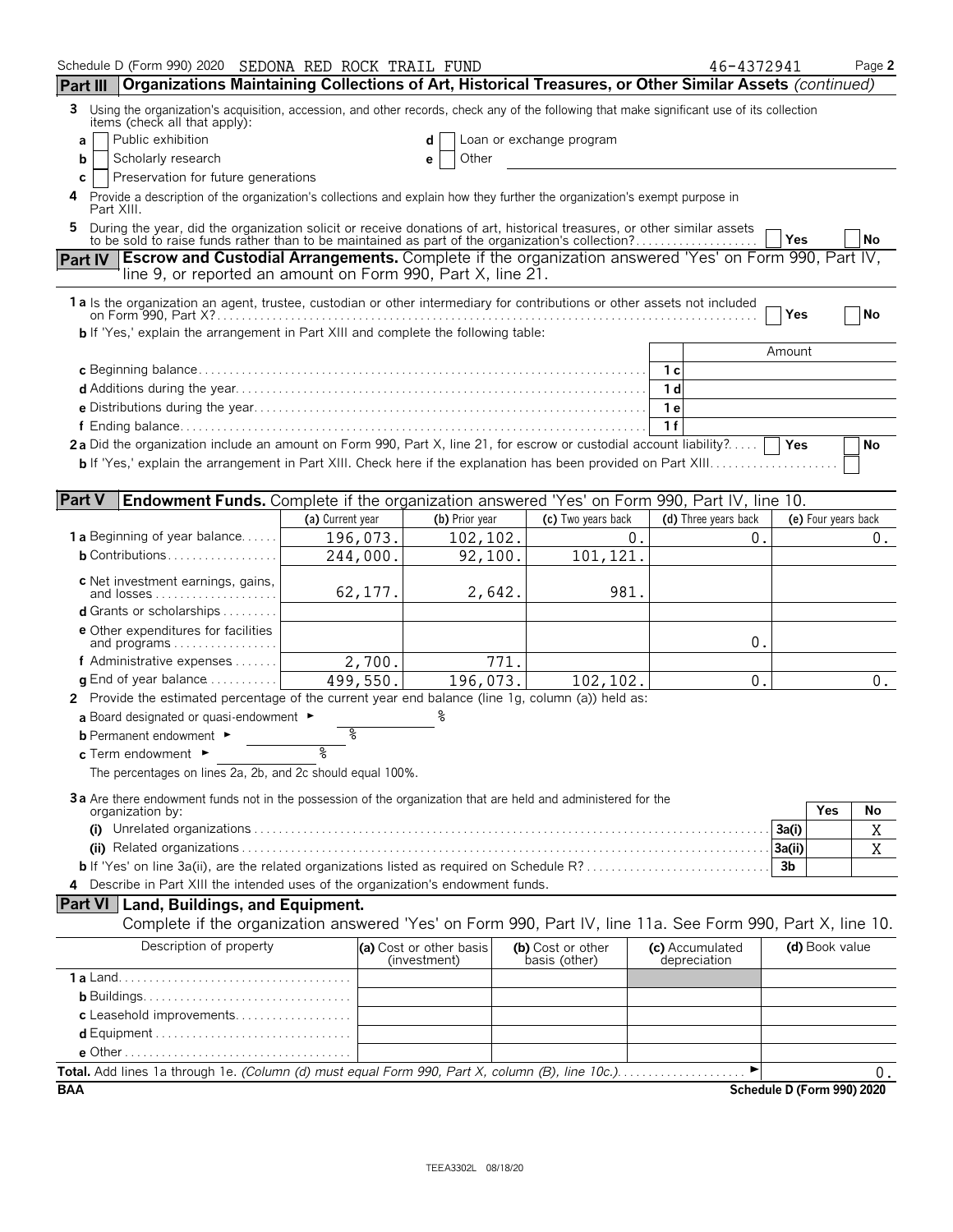|                           | Part VII Investments - Other Securities.<br>Complete if the organization answered 'Yes' on Form 990, Part IV, line 11b. See Form 990, Part X, line 12. |                              | N/A                                                       |                |
|---------------------------|--------------------------------------------------------------------------------------------------------------------------------------------------------|------------------------------|-----------------------------------------------------------|----------------|
|                           | (a) Description of security or category (including name of security)                                                                                   | (b) Book value               | (c) Method of valuation: Cost or end-of-year market value |                |
|                           |                                                                                                                                                        |                              |                                                           |                |
|                           |                                                                                                                                                        |                              |                                                           |                |
| (3) Other                 |                                                                                                                                                        |                              |                                                           |                |
|                           |                                                                                                                                                        |                              |                                                           |                |
| $\frac{(A)}{(B)}$         |                                                                                                                                                        |                              |                                                           |                |
| $\overline{(\mathsf{C})}$ |                                                                                                                                                        |                              |                                                           |                |
|                           |                                                                                                                                                        |                              |                                                           |                |
| $\frac{(D)}{(E)}$         |                                                                                                                                                        |                              |                                                           |                |
| (F)                       |                                                                                                                                                        |                              |                                                           |                |
| (G)                       |                                                                                                                                                        |                              |                                                           |                |
| (H)                       |                                                                                                                                                        |                              |                                                           |                |
| (1)                       |                                                                                                                                                        |                              |                                                           |                |
|                           | Total. (Column (b) must equal Form 990, Part X, column (B) line 12.)                                                                                   |                              |                                                           |                |
| <b>Part VIII</b>          | Investments - Program Related.<br>Complete if the organization answered 'Yes' on Form 990, Part IV, line 11c. See Form 990, Part X, line 13.           |                              |                                                           |                |
|                           | (a) Description of investment                                                                                                                          | (b) Book value               | (c) Method of valuation: Cost or end-of-year market value |                |
| (1)                       |                                                                                                                                                        |                              |                                                           |                |
| (2)                       |                                                                                                                                                        |                              |                                                           |                |
| (3)                       |                                                                                                                                                        |                              |                                                           |                |
| (4)                       |                                                                                                                                                        |                              |                                                           |                |
| (5)                       |                                                                                                                                                        |                              |                                                           |                |
| (6)                       |                                                                                                                                                        |                              |                                                           |                |
| (7)                       |                                                                                                                                                        |                              |                                                           |                |
| (8)                       |                                                                                                                                                        |                              |                                                           |                |
| (9)                       |                                                                                                                                                        |                              |                                                           |                |
| (10)                      |                                                                                                                                                        |                              |                                                           |                |
| <b>Part IX</b>            | Total. (Column (b) must equal Form 990, Part X, column (B) line 13.).<br><b>Other Assets.</b>                                                          |                              |                                                           |                |
|                           | Complete if the organization answered 'Yes' on Form 990, Part IV, line 11d. See Form 990, Part X, line 15.                                             |                              |                                                           |                |
|                           |                                                                                                                                                        | (a) Description              |                                                           | (b) Book value |
| (1)                       |                                                                                                                                                        |                              |                                                           | 499,550.       |
| (2)<br>(3)                |                                                                                                                                                        |                              |                                                           |                |
| (4)                       |                                                                                                                                                        |                              |                                                           |                |
| $\overline{(5)}$          |                                                                                                                                                        |                              |                                                           |                |
| (6)                       |                                                                                                                                                        |                              |                                                           |                |
| $\overline{(7)}$          |                                                                                                                                                        |                              |                                                           |                |
| (8)                       |                                                                                                                                                        |                              |                                                           |                |
| (9)<br>(10)               |                                                                                                                                                        |                              |                                                           |                |
|                           |                                                                                                                                                        |                              | ▶                                                         |                |
| Part X                    | <b>Other Liabilities.</b>                                                                                                                              |                              |                                                           | 499,550.       |
|                           | Complete if the organization answered 'Yes' on Form 990, Part IV, line 11e or 11f. See Form 990, Part X, line 25.                                      |                              |                                                           |                |
| 1.                        |                                                                                                                                                        | (a) Description of liability |                                                           | (b) Book value |
| (1)                       | Federal income taxes                                                                                                                                   |                              |                                                           |                |
| (2)                       |                                                                                                                                                        |                              |                                                           |                |
| (3)                       |                                                                                                                                                        |                              |                                                           |                |
| (4)<br>(5)                |                                                                                                                                                        |                              |                                                           |                |
| (6)                       |                                                                                                                                                        |                              |                                                           |                |
| (7)                       |                                                                                                                                                        |                              |                                                           |                |
| (8)                       |                                                                                                                                                        |                              |                                                           |                |
| (9)                       |                                                                                                                                                        |                              |                                                           |                |
| (10)                      |                                                                                                                                                        |                              |                                                           |                |
| (11)                      |                                                                                                                                                        |                              |                                                           |                |
|                           |                                                                                                                                                        |                              | ▶                                                         |                |

2. Liability for uncertain tax positions. In Part XIII, provide the text of the footnote to the organization's financial statements that reports the organization's liability for uncertain tax positions under FASB ASC 740. Check here if the text of the footnote has been provided in Part XIII. . . . . . . . . . . . . . . . . . . . . . . . . . . . . . . . . . . . . . . . . . . . . . . . . . . . . . . .

 $\Box$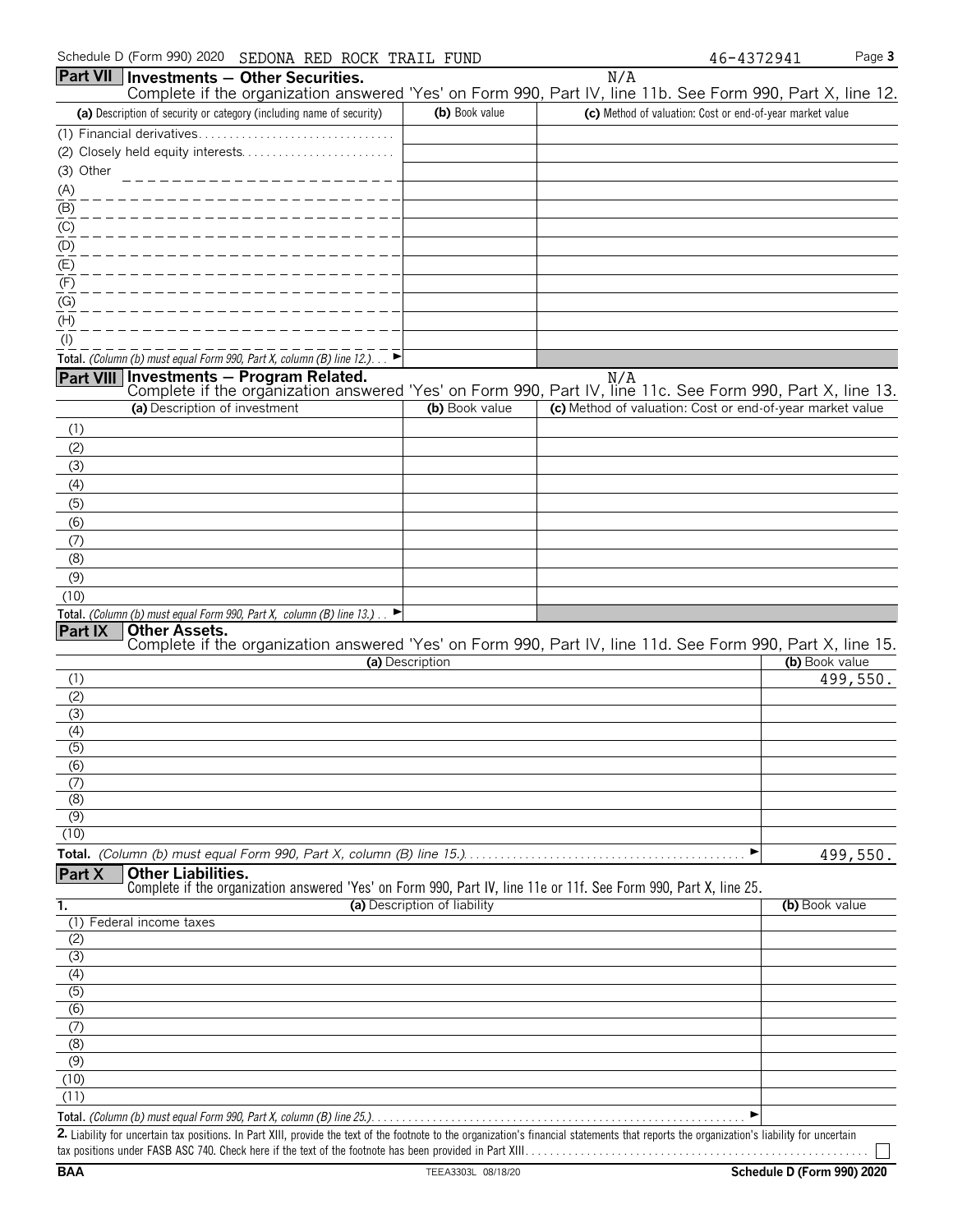| Schedule D (Form 990) 2020 SEDONA RED ROCK TRAIL FUND                                                    | 46-4372941<br>Page 4 |
|----------------------------------------------------------------------------------------------------------|----------------------|
| <b>Part XI</b> Reconciliation of Revenue per Audited Financial Statements With Revenue per Return. $N/A$ |                      |
| Complete if the organization answered 'Yes' on Form 990, Part IV, line 12a.                              |                      |
| 1                                                                                                        | $\mathbf{1}$         |
| Amounts included on line 1 but not on Form 990, Part VIII, line 12:<br>2                                 |                      |
| 2al                                                                                                      |                      |
| 2 <sub>h</sub>                                                                                           |                      |
|                                                                                                          |                      |
|                                                                                                          |                      |
|                                                                                                          | 2 e                  |
| 3.                                                                                                       | 3                    |
| Amounts included on Form 990, Part VIII, line 12, but not on line 1:<br>4                                |                      |
| a Investment expenses not included on Form 990, Part VIII, line 7b. 4a                                   |                      |
|                                                                                                          |                      |
|                                                                                                          | 4c                   |
|                                                                                                          | 5                    |
| Part XII   Reconciliation of Expenses per Audited Financial Statements With Expenses per Return. N/A     |                      |
| Complete if the organization answered 'Yes' on Form 990, Part IV, line 12a.                              |                      |
|                                                                                                          |                      |
| Amounts included on line 1 but not on Form 990, Part IX, line 25:<br>2                                   |                      |
| 2a                                                                                                       |                      |
|                                                                                                          |                      |
|                                                                                                          |                      |
|                                                                                                          |                      |
|                                                                                                          | <b>2e</b>            |
| 3                                                                                                        | 3                    |
| Amounts included on Form 990, Part IX, line 25, but not on line 1:<br>4                                  |                      |
| <b>a</b> Investment expenses not included on Form 990, Part VIII, line 7b. 4a                            |                      |
|                                                                                                          |                      |
|                                                                                                          | 4 c                  |
|                                                                                                          | 5                    |
| Part XIII Supplemental Information.                                                                      |                      |

Provide the descriptions required for Part II, lines 3, 5, and 9; Part III, lines 1a and 4; Part IV, lines 1b and 2b; Part V,

line 4; Part X, line 2; Part XI, lines 2d and 4b; and Part XII, lines 2d and 4b. Also complete this part to provide any additional information.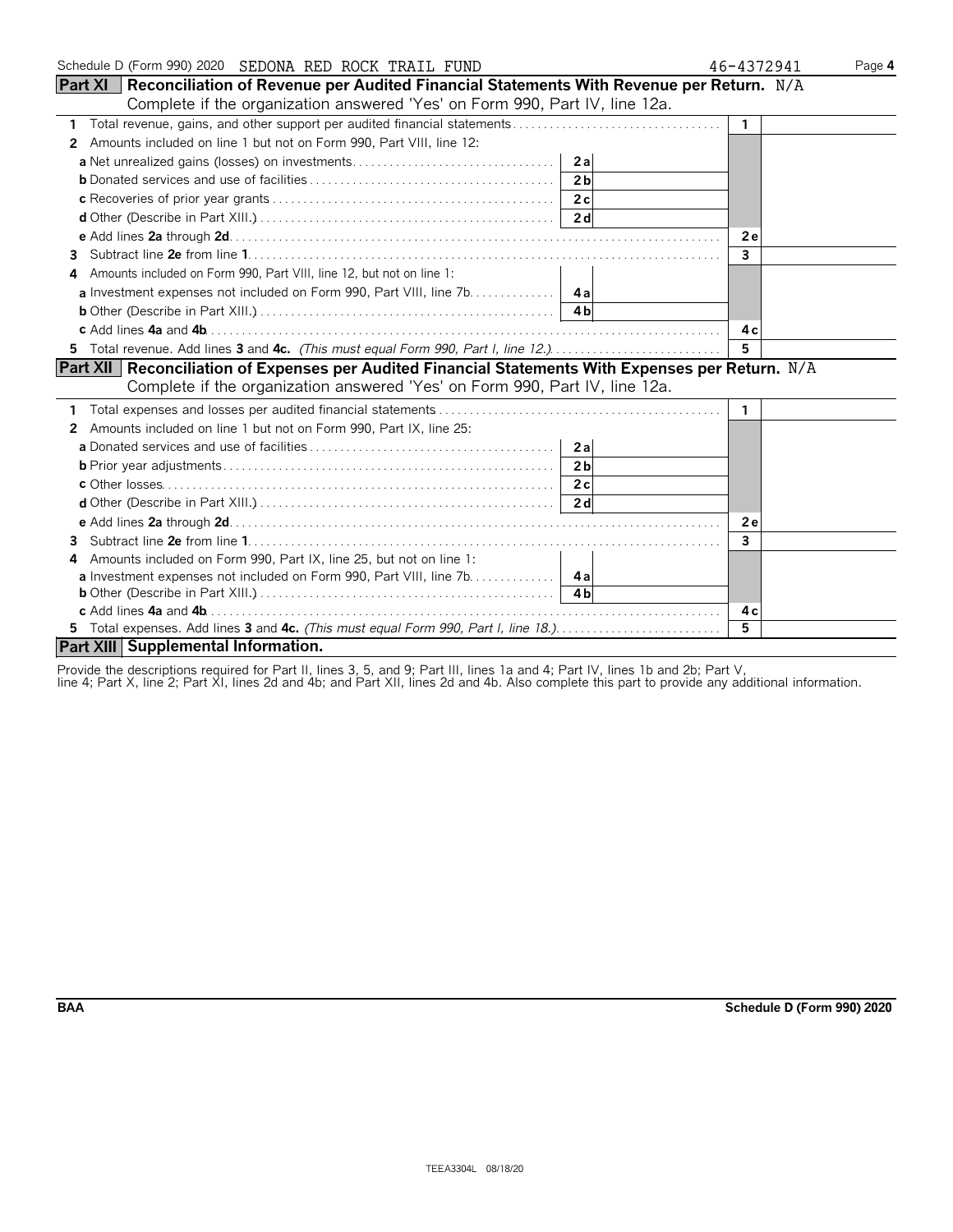| <b>SCHEDULE I</b>                                                                                                                                         | <b>Grants and Other Assistance to Organizations,</b>                             |                                       |                                            |  |
|-----------------------------------------------------------------------------------------------------------------------------------------------------------|----------------------------------------------------------------------------------|---------------------------------------|--------------------------------------------|--|
| (Form 990)                                                                                                                                                | Governments, and Individuals in the United States                                |                                       | 2020                                       |  |
|                                                                                                                                                           | Complete if the organization answered 'Yes' on Form 990, Part IV, line 21 or 22. |                                       |                                            |  |
| $\triangleright$ Attach to Form 990.<br>Department of the Treasury<br>► Go to www.irs.gov/Form990 for the latest information.<br>Internal Revenue Service |                                                                                  |                                       | <b>Open to Public</b><br><b>Inspection</b> |  |
| Name of the organization                                                                                                                                  |                                                                                  | <b>Employer identification number</b> |                                            |  |
| SEDONA RED ROCK TRAIL FUND                                                                                                                                |                                                                                  | 46-4372941                            |                                            |  |
|                                                                                                                                                           | Part I General Information on Grants and Assistance                              |                                       |                                            |  |
|                                                                                                                                                           |                                                                                  |                                       |                                            |  |

1 Does the organization maintain records to substantiate the amount of the grants or assistance, the grantees' eligibility for the grants or assistance, and<br>the selection criteria used to award the grants or assistance?.

**2** Describe in Part IV the organization's procedures for monitoring the use of grant funds in the United States.

**Part II** Grants and Other Assistance to Domestic Organizations and Domestic Governments. Complete if the organization answered 'Yes' on Form 990, Part IV, line 21, for any recipient that received more than \$5,000. Part II can be duplicated if additional space is needed.

X No

| 1 (a) Name and address of organization<br>or government                    | $(b)$ $E$ IN | (c) IRC section<br>(if applicable) | (d) Amount of cash grant | (e) Amount of non-cash<br>assistance | (f) Method of valuation<br>(book, FMV, appraisal,<br>other) | (g) Description of<br>noncash assistance | (h) Purpose of grant<br>or assistance |
|----------------------------------------------------------------------------|--------------|------------------------------------|--------------------------|--------------------------------------|-------------------------------------------------------------|------------------------------------------|---------------------------------------|
| (1) AMERICAN CONSERVATION                                                  |              |                                    |                          |                                      |                                                             |                                          |                                       |
| 2900 N FORT VALLEY RD                                                      |              |                                    |                          |                                      |                                                             |                                          |                                       |
| FLAGSTAFF, AZ 86001                                                        | 37-1473291   |                                    | 36,180.                  |                                      | 0. CASH                                                     |                                          |                                       |
| (2)                                                                        |              |                                    |                          |                                      |                                                             |                                          |                                       |
|                                                                            |              |                                    |                          |                                      |                                                             |                                          |                                       |
|                                                                            |              |                                    |                          |                                      |                                                             |                                          |                                       |
| (3)                                                                        |              |                                    |                          |                                      |                                                             |                                          |                                       |
|                                                                            |              |                                    |                          |                                      |                                                             |                                          |                                       |
|                                                                            |              |                                    |                          |                                      |                                                             |                                          |                                       |
| (4)                                                                        |              |                                    |                          |                                      |                                                             |                                          |                                       |
|                                                                            |              |                                    |                          |                                      |                                                             |                                          |                                       |
|                                                                            |              |                                    |                          |                                      |                                                             |                                          |                                       |
| (5)                                                                        |              |                                    |                          |                                      |                                                             |                                          |                                       |
|                                                                            |              |                                    |                          |                                      |                                                             |                                          |                                       |
|                                                                            |              |                                    |                          |                                      |                                                             |                                          |                                       |
| (6)                                                                        |              |                                    |                          |                                      |                                                             |                                          |                                       |
|                                                                            |              |                                    |                          |                                      |                                                             |                                          |                                       |
| (7)                                                                        |              |                                    |                          |                                      |                                                             |                                          |                                       |
|                                                                            |              |                                    |                          |                                      |                                                             |                                          |                                       |
|                                                                            |              |                                    |                          |                                      |                                                             |                                          |                                       |
| (8)                                                                        |              |                                    |                          |                                      |                                                             |                                          |                                       |
|                                                                            |              |                                    |                          |                                      |                                                             |                                          |                                       |
|                                                                            |              |                                    |                          |                                      |                                                             |                                          |                                       |
|                                                                            |              |                                    |                          |                                      |                                                             |                                          | $\mathbf{0}$                          |
| Enter total number of other organizations listed in the line 1 table<br>3  |              |                                    |                          |                                      |                                                             |                                          |                                       |
| BAA For Paperwork Reduction Act Notice, see the Instructions for Form 990. |              |                                    |                          | TEEA3901L 07/15/20                   |                                                             |                                          | Schedule I (Form 990) 2020            |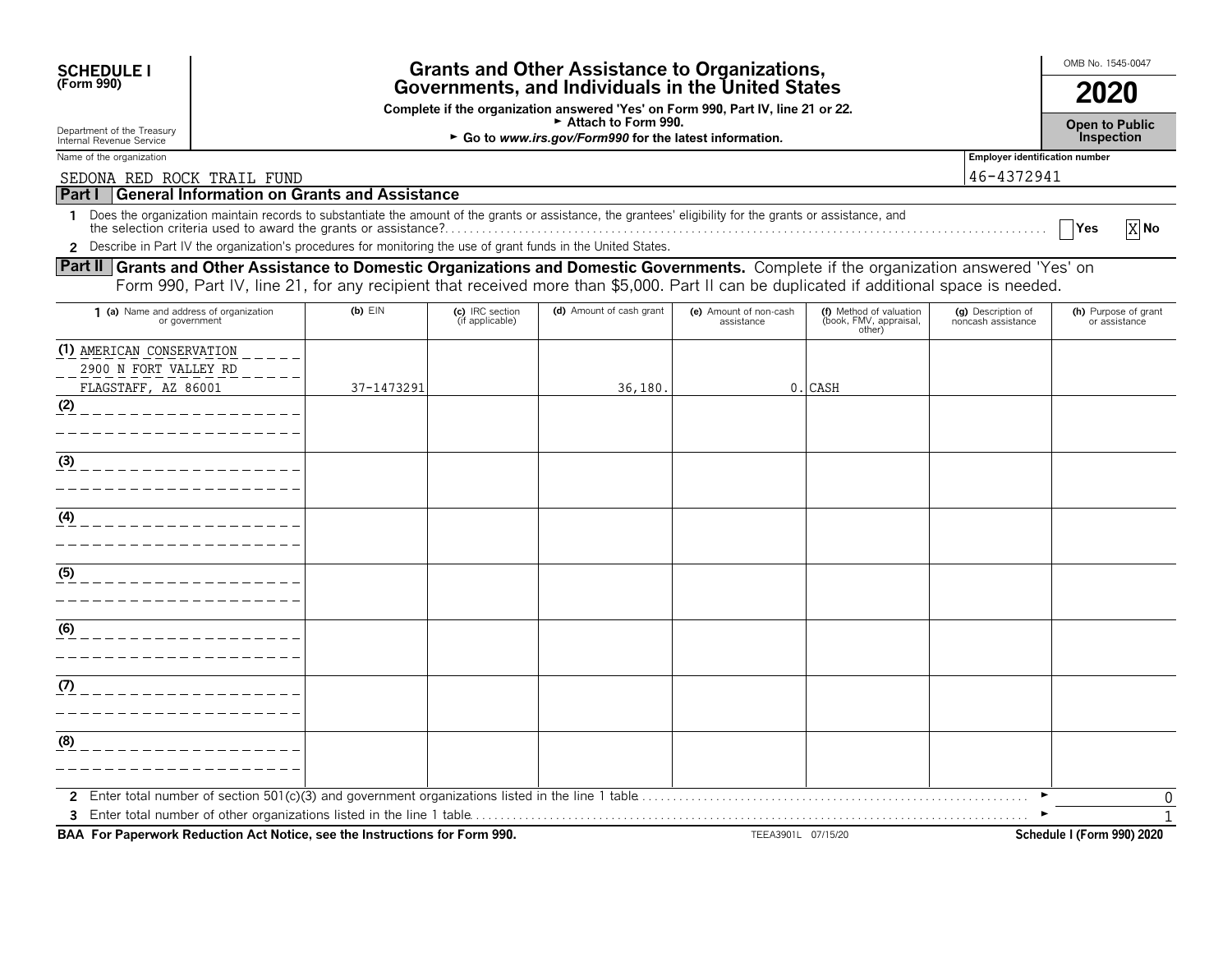**Part III Grants and Other Assistance to Domestic Individuals.** Complete if the organization answered 'Yes' on Form 990, Part IV, line 22. Part III can be duplicated if additional space is needed.

| (a) Type of grant or assistance                                                                                                                             | (b) Number of<br>recipients | (c) Amount of<br>cash grant | (d) Amount of<br>noncash assistance | (e) Method of valuation (book,<br>FMV, appraisal, other) | (f) Description of noncash assistance |
|-------------------------------------------------------------------------------------------------------------------------------------------------------------|-----------------------------|-----------------------------|-------------------------------------|----------------------------------------------------------|---------------------------------------|
|                                                                                                                                                             |                             |                             |                                     |                                                          |                                       |
|                                                                                                                                                             |                             |                             |                                     |                                                          |                                       |
|                                                                                                                                                             |                             |                             |                                     |                                                          |                                       |
|                                                                                                                                                             |                             |                             |                                     |                                                          |                                       |
|                                                                                                                                                             |                             |                             |                                     |                                                          |                                       |
| 6                                                                                                                                                           |                             |                             |                                     |                                                          |                                       |
|                                                                                                                                                             |                             |                             |                                     |                                                          |                                       |
| <b>Part IV</b><br>Supplemental Information. Provide the information required in Part I, line 2; Part III, column (b); and any other additional information. |                             |                             |                                     |                                                          |                                       |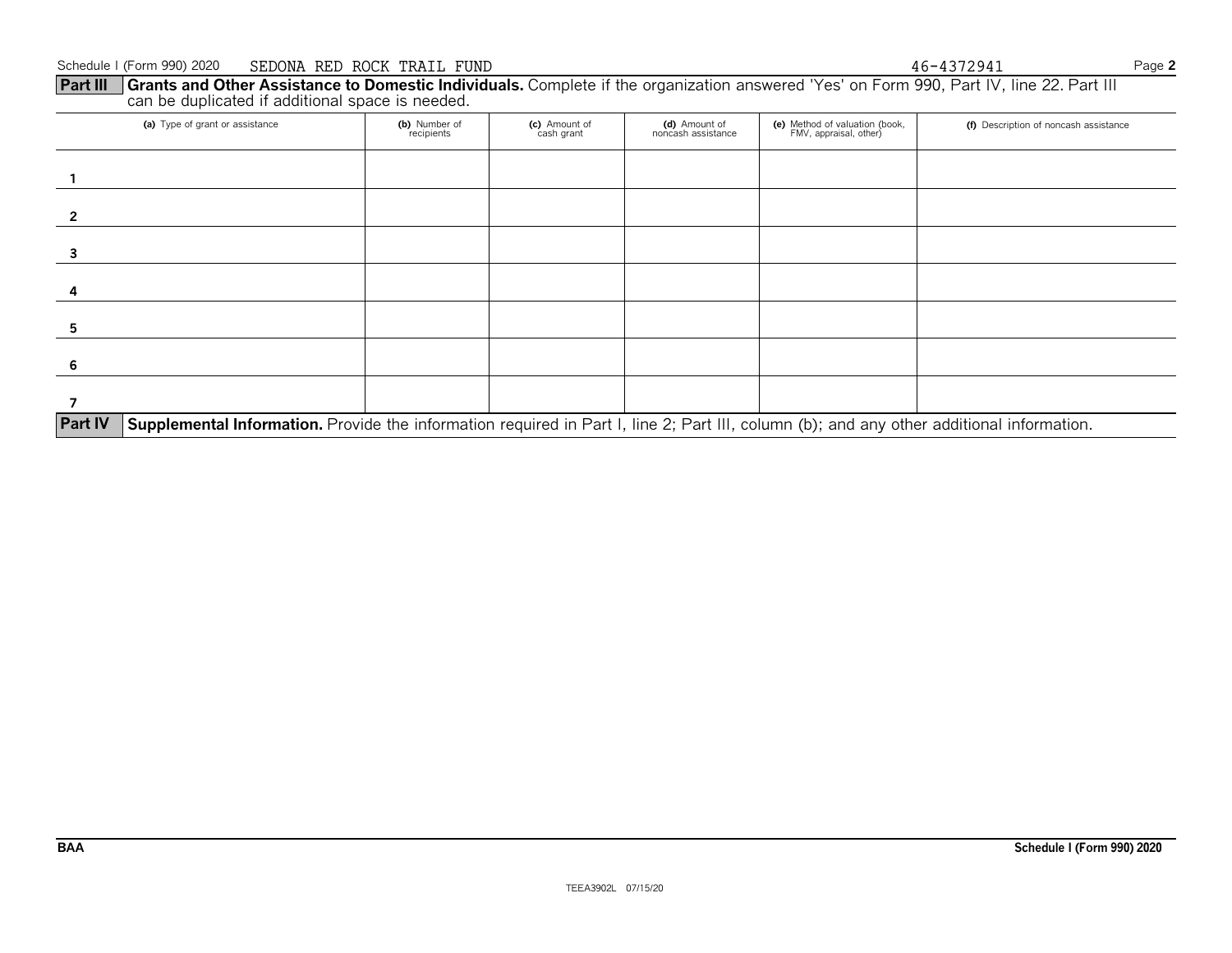Department of the Treasury **Constant Comment of the Collaboration Constant Constant Comment Constant Constant Constant Constant Constant Constant Constant Constant Constant Constant Constant Constant Constant Constant C** 

SEDONA RED ROCK TRAIL FUND 46-4372941

Name of the organization **Employer identification number Employer identification number** 

#### **FORM 990, PART III, LINE 4A - PROGRAM SERVICE ACCOMPLISHMENTS**

THE RED ROCK RANGER DISTRICT OF THE COCONINO NATIONAL FOREST IS A PRIORITY UNDER THE NATIONAL STEWARDSHIP ACT OF 2016. THE FEDERAL BUDGET COVERS ONLY ABOUT 25% OF THE ANNUAL COST OF MAINTANING THE OFFICIAL TRAIL SYSTEM IN THE TRAIL FUND'S AREA. THROUGH A SPECIAL FUNDING AGREEMENT THE SEDONA RED ROCK TRAIL FUND IS ABLE TO FUND PART OF THE EXPENSE IN THE SEDONA AND VILLAGE OF OAK CREEK AREA. THE FUNDS PROVIDED IN SEPTEMBER 2018 (PRIOR FY) ENABLED THE RED ROCK RANGER DISTRICT TO FIELD AN 8 MEMBER NON-MOTORIZED TRAIL CREW INCLUDING ONE FEMALE. THE CREW CONSTRUCTED ABOUT 5 MILES OF NEW TRAILS AND PERFORMED LIGHT AND HEAVY MAINTENANCE ON OVER 250 MILES OF OFFICIAL NON-MOTORIZED TRAILS IN THE DISTRICT DURING THE TRAIL BUILDING SEASON OF OCTOBER TO MARCH 2019. THE FUNDE PROVIDED IN SEPTEMBER 2019 (FY19) WILL ALLOW THE FOREST SERVICE DISTRICT TO HIRE A TEN PERSON CREW FOR THE COMING TRAIL BUILDING AND MAINTNENANCE SEASON. THE DISTRICT PLANS TO WORK ON 300 MILES OF TRAILS THIS NEXT SEASON.

#### **FORM 990, PART III, LINE 4B - PROGRAM SERVICE ACCOMPLISHMENTS**

THE AREA ON THE WESTERN EDGE OF THE CITY OF SEDONA HAS BEEN DESIGNATED AS THE WESTERN GATEWAY WITH MOST OF THIS AREA BEING NATIONAL FOREST LAND. THIS AREA ALREADY CONTAINED SOME MILES OF OFFICAL FOREST SERVICE TRAILS AND MANY USER CREATED, SOCIAL TRAILS. THESE TRAILS IN SOME PLACES INFRINGED ON PRIVATE LAND, INVADED ARCHEOLOGIC SITES AND WERE SUBJECT TO EROSION INTO THE OAK CREEK WATERSHED. IN 2018 THE DISTRICT RANGER SIGNED THE RED ROCK TRAILS ENHANCEMENT DECISION MEMO AUTHORIZING A SYSTEM OF TRAILS IN THIS AREA IMPROVING AND ADOPTING 11 MILES OF USER-CREATED ROUTES COMBINED WITH 15 MILES OF NEW TRAILS AND RE-ROUTING 2.8 MILES TO CREATE A ~29 MILE MULTI-USE TRAIL SYSTEM. THE FUNDS PROVIDED BY THE TRAIL FUND IN SEPTEMBER 2018 PERMITTED THE ACCOMPLISHMNET OF CONSTRUCTING 15.7 MILES OF NEW NON-MOTORIZED TRAILS. 2.8 MILES OF SOCIAL TRAILS WERE ADOPTED IN THE FOREST SYSTEM AND 8.4 MILES OF SOCIAL TRAILS WERE